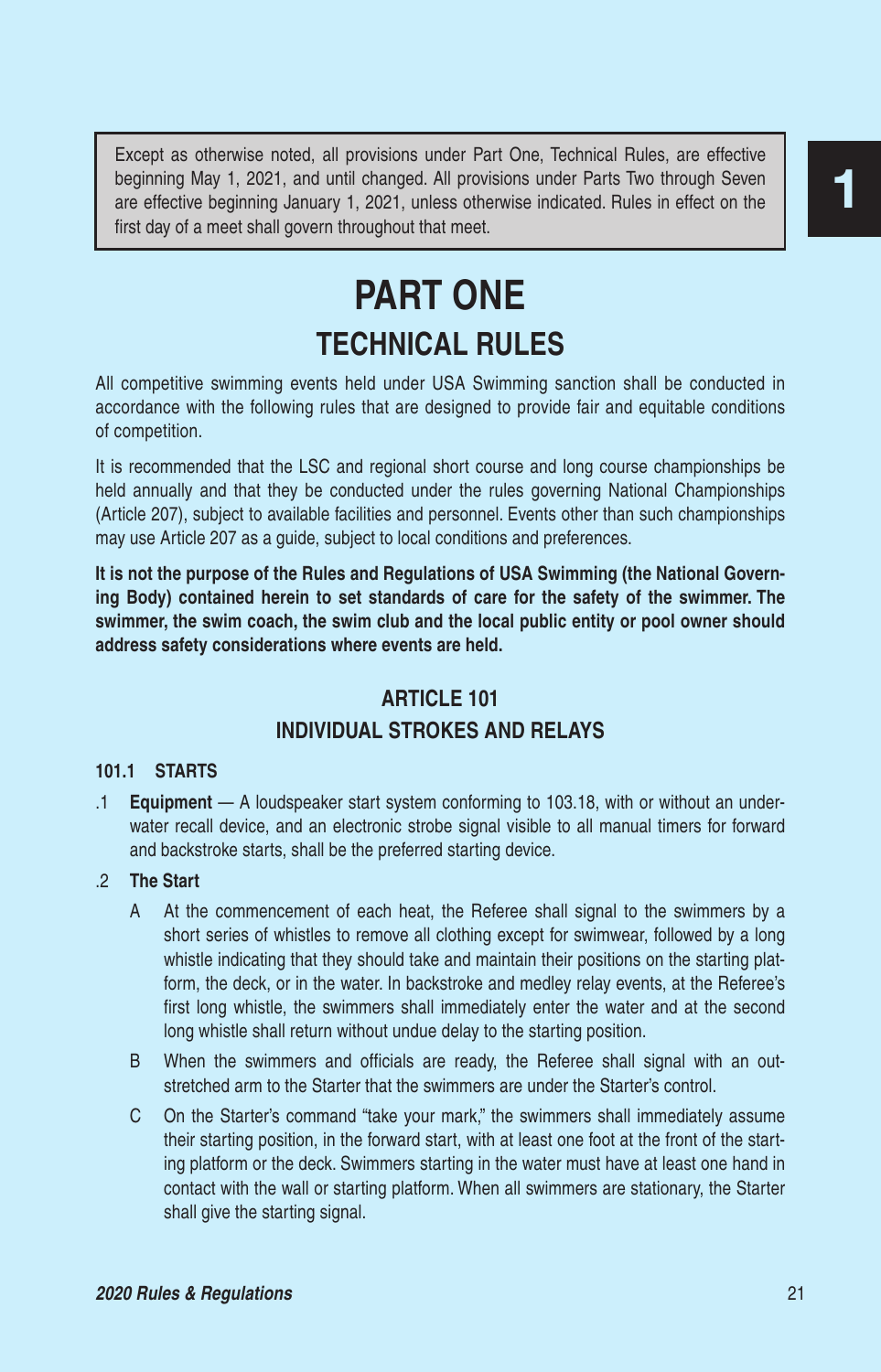- D When a swimmer does not respond promptly to the command "take your mark," the Starter shall immediately release all swimmers with the command "stand up" upon which the swimmers may stand up or step off the blocks.
- E A swimmer shall not be disqualified for an illegal starting position at the start if the race is permitted to proceed. Enforcement of the correct starting position is the responsibility of the Starter.

## .3 **False Starts**

- A Any swimmer starting before the starting signal is given shall be disqualified if the Referee independently observes and confirms the Starter's observation that a violation occurred. Swimmers remaining on the starting blocks shall be relieved from their starting positions with the "stand up" command and may step off the blocks.
- B If the starting signal has been given before the disqualification is declared, the race shall continue without recall. If the Referee independently observes and confirms the Starter's observation that a violation occurred, the swimmer or swimmers who have false started shall be disqualified upon completion of the race.
- C If the recall signal is activated, no swimmer shall be charged with a false start and the Starter shall restart the race upon signal by the Referee.
- D A swimmer who would otherwise be charged with a false start may be relieved of the charge if the false start was caused by the swimmer's reaction to the "stand up" command.
- E Declared false start: swimmers reporting to the Referee prior to the start of their race and declaring their intent not to compete will be disqualified except as noted in 207.11.6D(1).
- .4 **Warning Signal**  With the exception of relays, in events 500 yards or longer, the Starter or a designee shall sound a warning signal over the water at the finish end of the lane of the leading swimmer when that swimmer has two lengths plus five yards or five meters to swim. As an alternative, a bell warning signal may be given over each lane by a lane judge or timer for that lane.

## .5 **Deliberate Delay or Misconduct**

- A The Starter shall report a swimmer to the Referee for delaying the start, for willfully disobeying an order or for any other misconduct taking place at the start, but only the Referee may disqualify a swimmer for such delay, willful disobedience or misconduct.
- B The Referee shall disqualify a swimmer who fails to appear at the starting platform ready to swim in time for the initial start of his/her heat.
- C Such disqualification shall not be charged as a false start.

#### **101.2 BREASTSTROKE**

- .1 **Start**  The forward start shall be used.
- .2 **Stroke** After the start and after each turn when the swimmer leaves the wall, the body shall be kept on the breast. It is not permitted to roll onto the back at any time except at the turn after the touch of the wall where it is permissible to turn in any manner as long as the body is on the breast when leaving the wall. Throughout the race the stroke cycle must be one arm stroke and one leg kick in that order.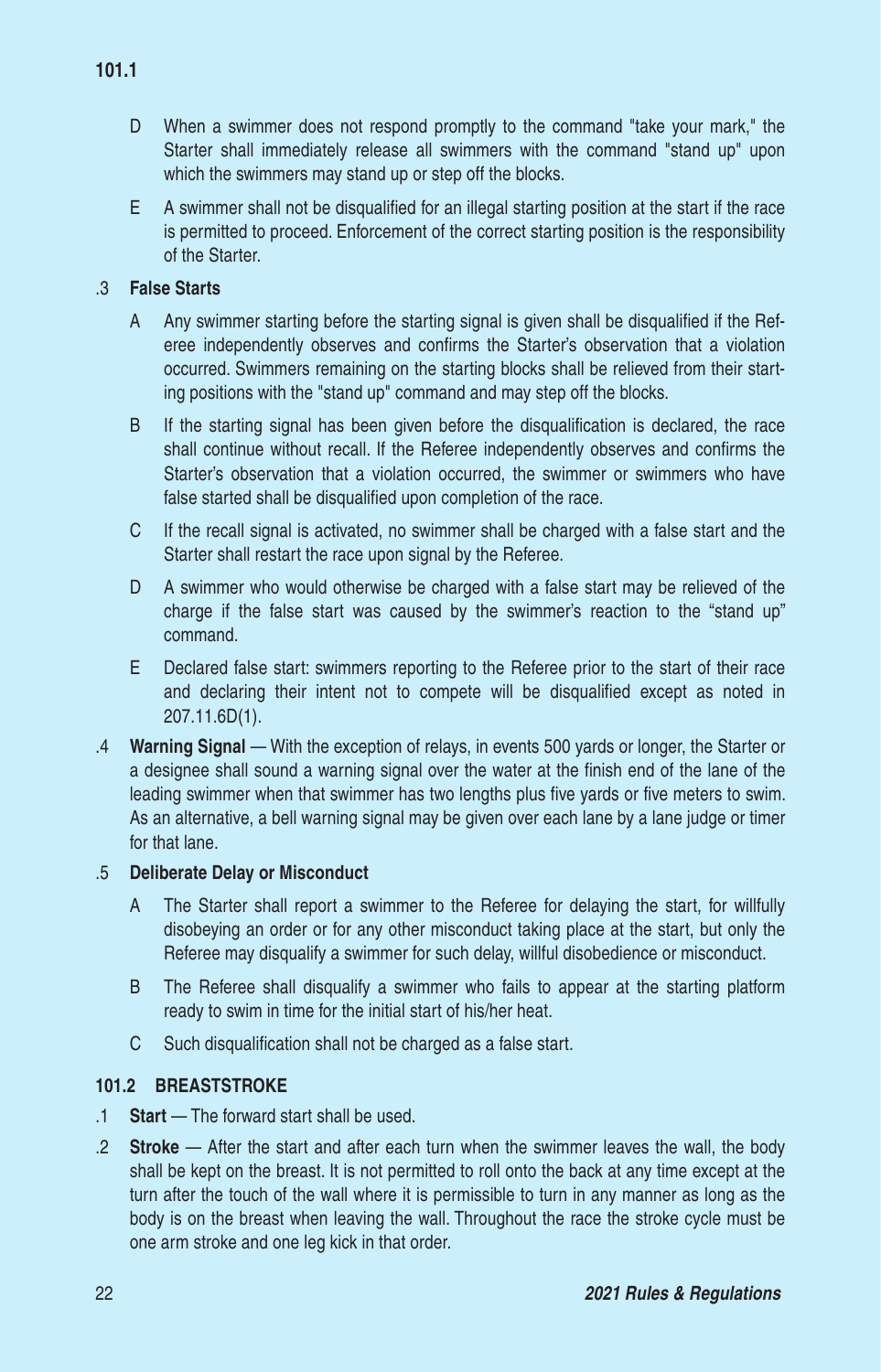All movements of the arms shall be simultaneous and in the same horizontal plane without alternating movement.

The hands shall be pushed forward together from the breast on, under, or over the water. The elbows shall be under water except for the final stroke before the turn, during the turn and for the final stroke at the finish. The hands shall be brought back on or under the surface of the water. The hands shall not be brought back beyond the hip line, except during the first stroke after the start and each turn.

During each complete cycle, some part of the swimmer's head shall break the surface of the water. After the start and after each turn, the swimmer may take one arm stroke completely back to the legs. The head must break the surface of the water before the hands turn inward at the widest part of the second stroke.

.3 **Kick** — After the start and each turn, at any time prior to the first breaststroke kick, a single butterfly kick is permitted. Following which, all movements of the legs shall be simultaneous and in the same horizontal plane without alternating movement.

The feet must be turned outwards during the propulsive part of the kick. Scissors, alternating movements or downward butterfly kicks are not permitted except as provided herein. Breaking the surface of the water with the feet is allowed unless followed by a downward butterfly kick.

.4 **Turns and Finish** — At each turn and at the finish of the race, the touch shall be made with both hands separated and simultaneously at, above, or below the water level. At the last stroke before the turn and at the finish, an arm stroke not followed by a leg kick is permitted. The head may be submerged after the last arm pull prior to the touch, provided it breaks the surface of the water at some point during the last complete or incomplete cycle preceding the touch.

#### **101.3 BUTTERFLY**

- .1 **Start**  The forward start shall be used.
- .2 **Stroke** After the start and after each turn, the swimmer's shoulders must be at or past the vertical toward the breast. The swimmer is permitted one or more leg kicks, but only one arm pull under water, which must bring the swimmer to the surface. It shall be permissible for a swimmer to be completely submerged for a distance of not more than 15 meters (16.4 yards) after the start and after each turn. By that point, the head must have broken the surface. The swimmer must remain on the surface until the next turn or finish. From the beginning of the first arm pull, the body shall be kept on the breast except at the turn after the touch of the wall where it is permissible to turn in any manner as long as the body is on the breast when leaving the wall. Both arms must be brought forward simultaneously over the water and pulled back simultaneously under the water throughout the race.
- .3 **Kick** All up and down movements of the legs and feet must be simultaneous. The position of the legs or the feet need not be on the same level, but they shall not alternate in relation to each other. A scissors or breaststroke kicking movement is not permitted.
- .4 **Turns** At each turn the body shall be on the breast. The touch shall be made with both hands separated and simultaneously at, above, or below the water surface. Once a touch has been made, the swimmer may turn in any manner desired. The shoulders must be at or past the vertical toward the breast when the swimmer leaves the wall.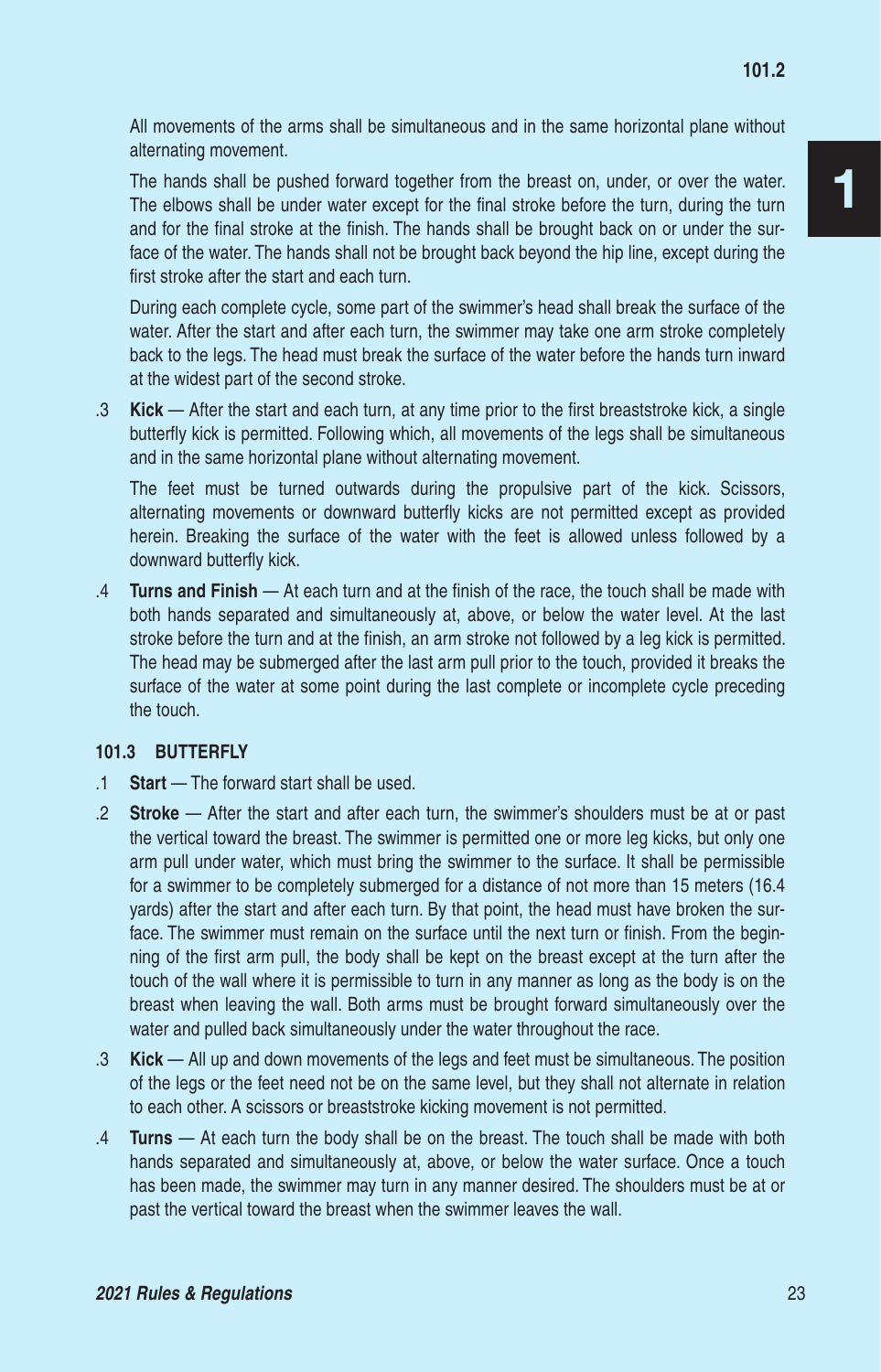.5 **Finish** — At the finish, the body shall be on the breast and the touch shall be made with both hands separated and simultaneously at, above, or below the water surface.

#### **101.4 BACKSTROKE**

- .1 **Start**  The swimmers shall line up in the water facing the starting end, with both hands placed on the gutter or on the starting grips. Standing in or on the gutter, placing the toes above the lip of the gutter, or bending the toes over the lip of the gutter, before or after the start, is prohibited. When using a backstroke ledge at the start, the toes of both feet must be in contact with the end wall or face of the touchpad. Bending the toes over the top of the touchpad is prohibited.
- .2 **Stroke** The swimmer shall push off on his back and continue swimming on the back throughout the race. Some part of the swimmer must break the surface of the water throughout the race, except it is permissible for the swimmer to be completely submerged during the turn and for a distance of not more than 15 meters (16.4 yards) after the start and after each turn. By that point, the head must have broken the surface of the water.
- .3 **Turns** Upon completion of each length, some part of the swimmer must touch the wall. During the turn the shoulders may be turned past the vertical toward the breast after which an immediate continuous single arm pull or immediate continuous simultaneous double arm pull may be used to initiate the turn. The swimmer must have returned to a position on the back upon leaving the wall.
- .4 **Finish** Upon the finish of the race, the swimmer must touch the wall while on the back.

## **101.5 FREESTYLE**

- .1 **Start**  The forward start shall be used.
- .2 **Stroke** In an event designated freestyle, the swimmer may swim any style, except that in a medley relay or an individual medley event, freestyle means any style other than butterfly, breaststroke or backstroke. Some part of the swimmer must break the surface of the water throughout the race, except it shall be permissible for the swimmer to be completely submerged during the turn and for a distance of not more than 15 meters (16.4 yards) after the start and each turn. By that point the head must have broken the surface.
- .3 **Turns** Upon completion of each length the swimmer must touch the wall.
- .4 **Finish** The swimmer shall have finished the race when any part of his person touches the wall after completing the prescribed distance.

**101.6 INDIVIDUAL MEDLEY** — The swimmer shall swim the prescribed distance in the following order: the first one-fourth, butterfly; the second one-fourth, backstroke; the third one-fourth, breaststroke; and the last one-fourth, freestyle.

- .1 **Start**  The forward start shall be used.
- .2 **Stroke** The stroke for each one-fourth of the designated distance shall follow the prescribed rules for that stroke, except in the freestyle, the swimmer must be on the breast except when executing a turn.
- .3 **Turns**
	- A Intermediate turns within each stroke shall conform to the turn rules for that stroke, except that in the freestyle turn, the swimmer must return to the breast before any kick or stroke.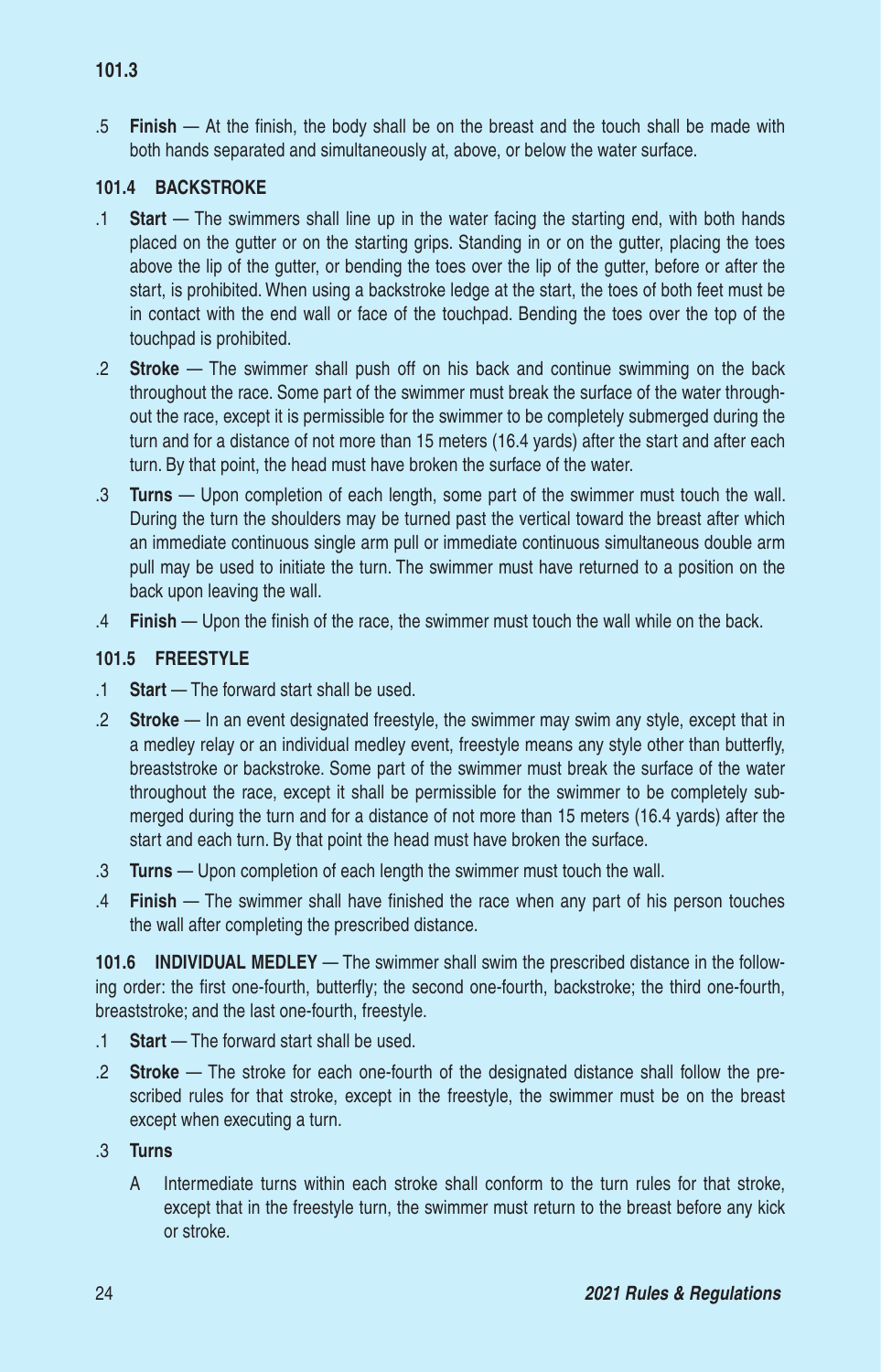- B The turns when changing from one stroke to another shall conform to the finish rules for the stroke just completed, and shall be as follows:
	- (1) **Butterfly to Backstroke**  The swimmer must touch as described in 101.3.5. Once a legal touch has been made, the swimmer may turn in any manner, but the shoulders must be at or past the vertical toward the back when the swimmer leaves the wall.
	- (2) **Backstroke to Breaststroke —** The swimmer must touch the wall while on the back. Once a legal touch has been made, the swimmer may turn in any manner but the shoulders must be at or past the vertical toward the breast when the swimmer leaves the wall and the prescribed breaststroke form must be attained prior to the first arm stroke.
	- (3) **Breaststroke to Freestyle** The swimmer must touch as described in 101.2.4. Once a legal touch has been made, the swimmer may turn in any manner and must return to the breast before any kick or stroke.
- .4 **Finish**  The swimmer shall have finished the race when any part of his/her person touches the wall after the prescribed distance.

## **101.7 RELAYS**

- .1 **Freestyle Relay**  Four swimmers on each team, each to swim one-fourth of the prescribed distance using any desired stroke(s). Freestyle finish rules apply.
- .2 **Medley Relay** Four swimmers on each team, each to swim one-fourth of the prescribed distance in the following order: first, backstroke; second, breaststroke; third, butterfly; and fourth, freestyle. Rules pertaining to each stroke used as described in 101.6 (Individual Medley) shall govern where applicable. At the end of each leg, the finish rule for each stroke applies in each case.
- .3 **Mixed Gender Relays** must consist of two (2) males and two (2) females.
- .4 **Rules Pertaining to Relay Races**
	- A No swimmer shall swim more than one leg in any relay event.
	- B When automatic relay take-off judging is used, each swimmer must touch the touchplate or pad in his/her lane at the end of the course to have finished his/her leg of the relay race.
	- C In relay races a swimmer other than the first swimmer shall not start until his/her teammate has concluded his/her leg.
	- D Any relay team member and his/her relay team shall be disqualified from a race if a team member other than the swimmer designated to swim that leg enters the pool in the area where the race is being conducted before all swimmers of all teams have finished the race. Exception: When an in-the-water start is required or such start is approved by the Referee.
	- E Each relay team member shall leave the water immediately upon finishing his/her leg, except the last member.
	- F In relay races, the team of a swimmer whose feet have lost touch with the starting platform (ground or deck) before his/her preceding teammate touches the wall shall be disqualified.
	- G In relay races involving in-the-water starts, the team of a swimmer who has lost touch with the end of the course before his/her preceding teammate touches the wall shall be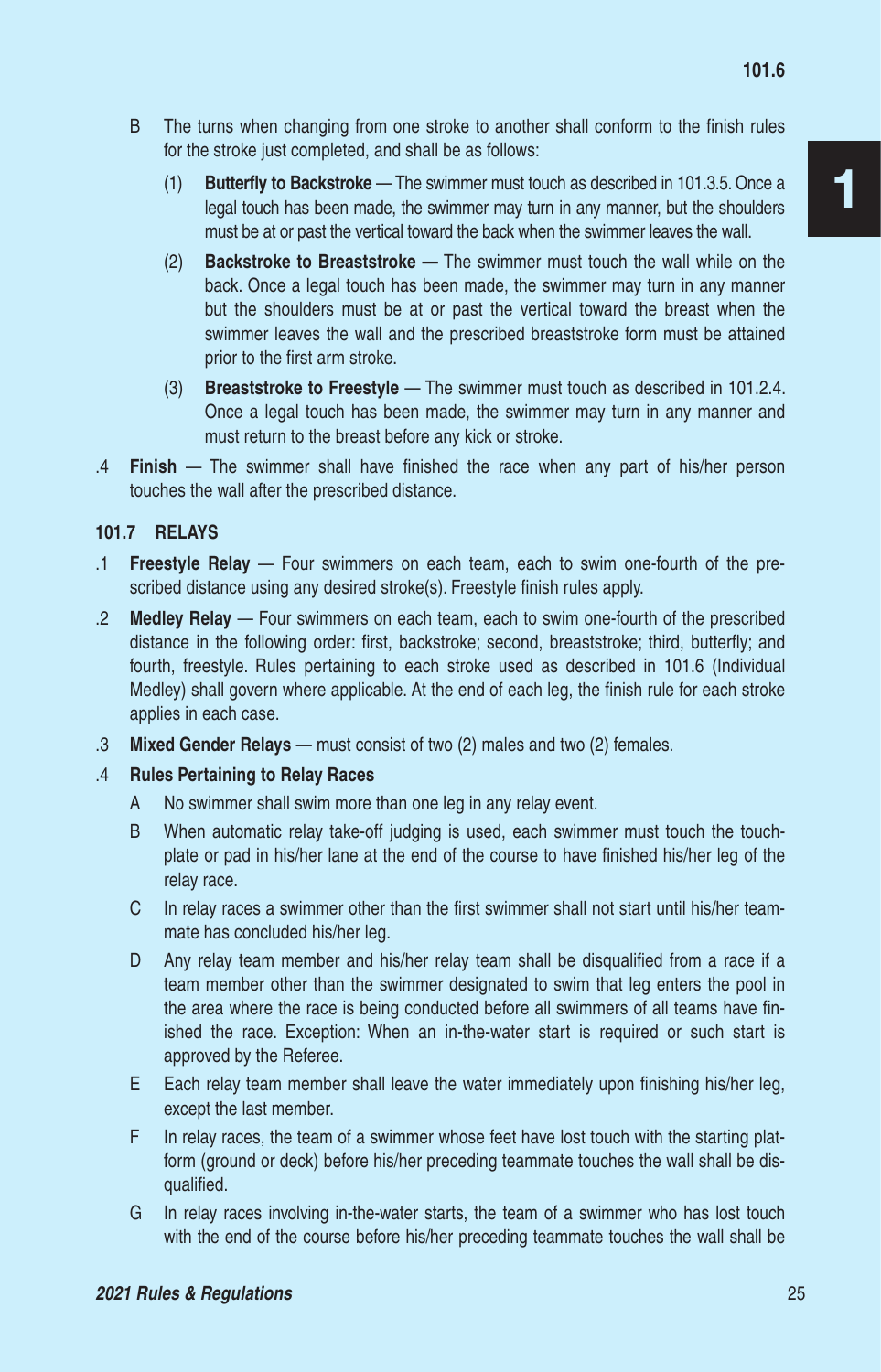disqualified, unless the swimmer in default returns to the original starting point at the wall.

H On relays, the second, third and fourth swimmers are prohibited from starting from the top of the adjustable back plate. A swimmer must have at least part of one foot in contact with the starting platform in front of the adjustable back plate during a relay exchange.

#### **101.8 LONG DISTANCE SWIMMING — POOL EVENTS**

- .1 Events 5000y/5000m or greater conducted in a pool will be subject to the following special rules:
	- A It is permissible for a swimmer to leave the water for brief periods because of pool safety and health considerations. When re-entering the water, the swimmer shall resume the event commencing with the last completed length using an in-water start with a push off the wall. A dive re-entry is not permitted.
	- B The swimmer's time includes the period the swimmer is out of the pool.

# **ARTICLE 102**

# **CONDUCT AND OFFICIATING OF ALL SWIMMING COMPETITION**

**102.1 EVENTS** — Meets should be planned to terminate within a maximum period of eight (8) hours of competitive events for any group of swimmers in any one day and to provide adequate meal and rest breaks and properly supervised sheltered rest areas. Refer to 205.3.1 F for additional provisions.

- .1 **SENIOR EVENTS**  The following events for National Championships are recommended for LSC and other championship meets. Eligibility for these championships shall be determined by the LSCs involved.
	- 50, 100, 200, 400m/500y, 800m/1000y, 1500m/1650y freestyle 100, 200 backstroke 100, 200 butterfly 100, 200 breaststroke 200, 400 individual medley 200, 400, 800 freestyle relay 200, 400 medley relay 200, 400, 800 mixed gender freestyle relay 200, 400 mixed gender medley relay

.2 **AGE GROUP EVENTS** — Competitions may be composed of events selected from the following recognized list of events or other such events/meet types as may be sanctioned by the LSC.

| 10 Years and Younger              | <b>11, 12 Years</b>                                       |
|-----------------------------------|-----------------------------------------------------------|
| 50, 100, 200, 400m/500y freestyle | 50,100, 200, 400m/500y, 800m/1000y, 1500m/1650y freestyle |
| 50, 100 backstroke                | 50, 100, 200 backstroke                                   |
| 50, 100 breaststroke              | 50, 100, 200 breaststroke                                 |
| 50, 100 butterfly                 | 50, 100, 200 butterfly                                    |
| 100, 200 individual medley        | 100, 200, 400 individual medlev                           |
| 200 freestyle relay               | 200, 400 freestyle relay                                  |
| 200 medley relay                  | 200, 400 medley relay                                     |
| 200 mixed gender freestyle relay  | 200, 400 mixed gender freestyle relay                     |
| 200 mixed gender medley relay     | 200, 400 mixed gender medley relay                        |
|                                   |                                                           |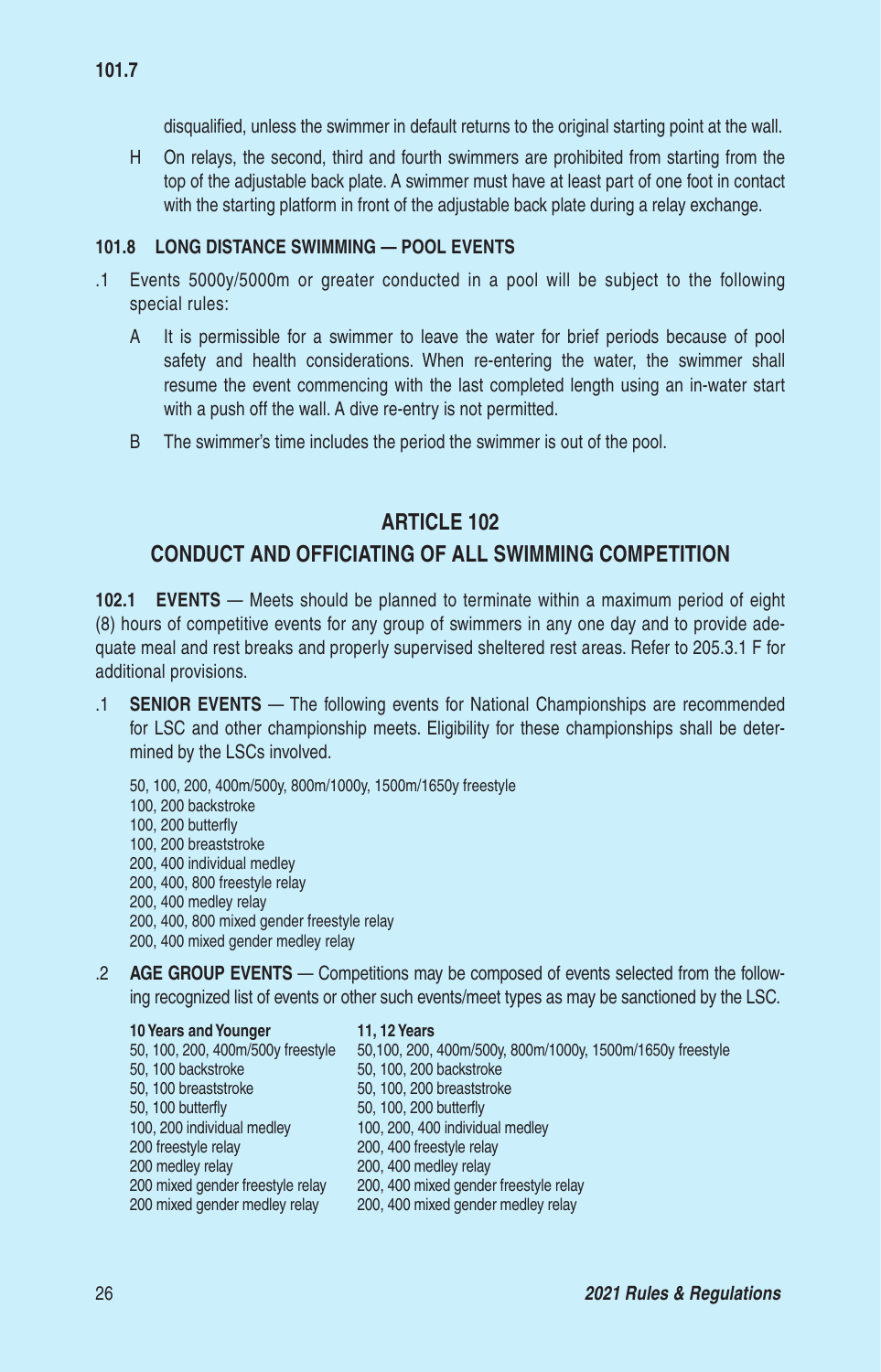**13, 14, 15, 16, 17, 18 Years** 50, 100, 200, 400m/500y, 800m/1000y, 1500m/1650y freestyle 100, 200 backstroke 100, 200 breaststroke 100, 200 butterfly 200, 400 individual medley 200, 400, 800 freestyle relay 200, 400 medley relay 200, 400, 800 mixed gender freestyle relay 200, 400 mixed gender medley relay

.3 **OPEN WATER AND LONG DISTANCE POOL EVENTS** — The following events are recommended for Sectional, Zone, and LSC competitions. Competitions may be composed of events selected from the following list of events or other such events/meet types as may be sanctioned by the LSC.

**10 Years and Younger 11, 12 Years** 800m/1000y—pool 1600m/2000y—pool

1 kilometer open water 1, 3, 5 kilometer open water

**13, 14, 15, 16, 17, 18 Years Senior** 1, 3, 5, 10 kilometer open water 5, 10, 25 kilometer open water 2400m/3000y—pool 4000m/5000y—pool

- .4 **CONSOLIDATED EVENTS**  As a local option, events may be sanctioned and seeded as a single event, without regard to swimmers' ages or gender, in the order of submitted entry times. Places, awards, and published results for these events may be separate for each age group and gender.
- .5 **TIME TRIALS**  Time trial events may be held in conjunction with a sanctioned, approved, or observed competition if all information about the conduct of the time trials is included in the meet announcement as sanctioned or approved by the LSC. If time trials are held as a separate event, they shall be sanctioned, approved, or observed in compliance with Article 202.
- .6 **VIRTUAL EVENTS**  A Virtual Meet shall be conducted with the same order of events with all results merged. All venues shall complete their competition within a ten (10) day period. It shall be officiated in accordance with 102.10 at each venue and conducted according to the Virtual Meet guidelines.

#### **102.2 GENERAL RULES**

- .1 In order to compete in a meet, a swimmer must be entered in compliance with the event entry requirements stated in the meet announcement.
- .2 In a preliminaries and finals meet, a swimmer may compete in not more than three (3) individual events per day.
- .3 In a timed finals meet, a swimmer may compete in not more than six (6) individual events per day.
- .4 If, due to conditions beyond the meet officials' control (e.g., a thunderstorm), an event or events are postponed to a subsequent day of the meet, such postponed events shall not be included in the above events-per-day limitations.
- .5 In a meet where finals for an event(s) are scheduled to be contested on a day subsequent to preliminaries for that event(s), that finals event(s) shall not be counted in the daily event limitation.
- .6 In a meet where a combination of preliminary and final events and timed finals are scheduled,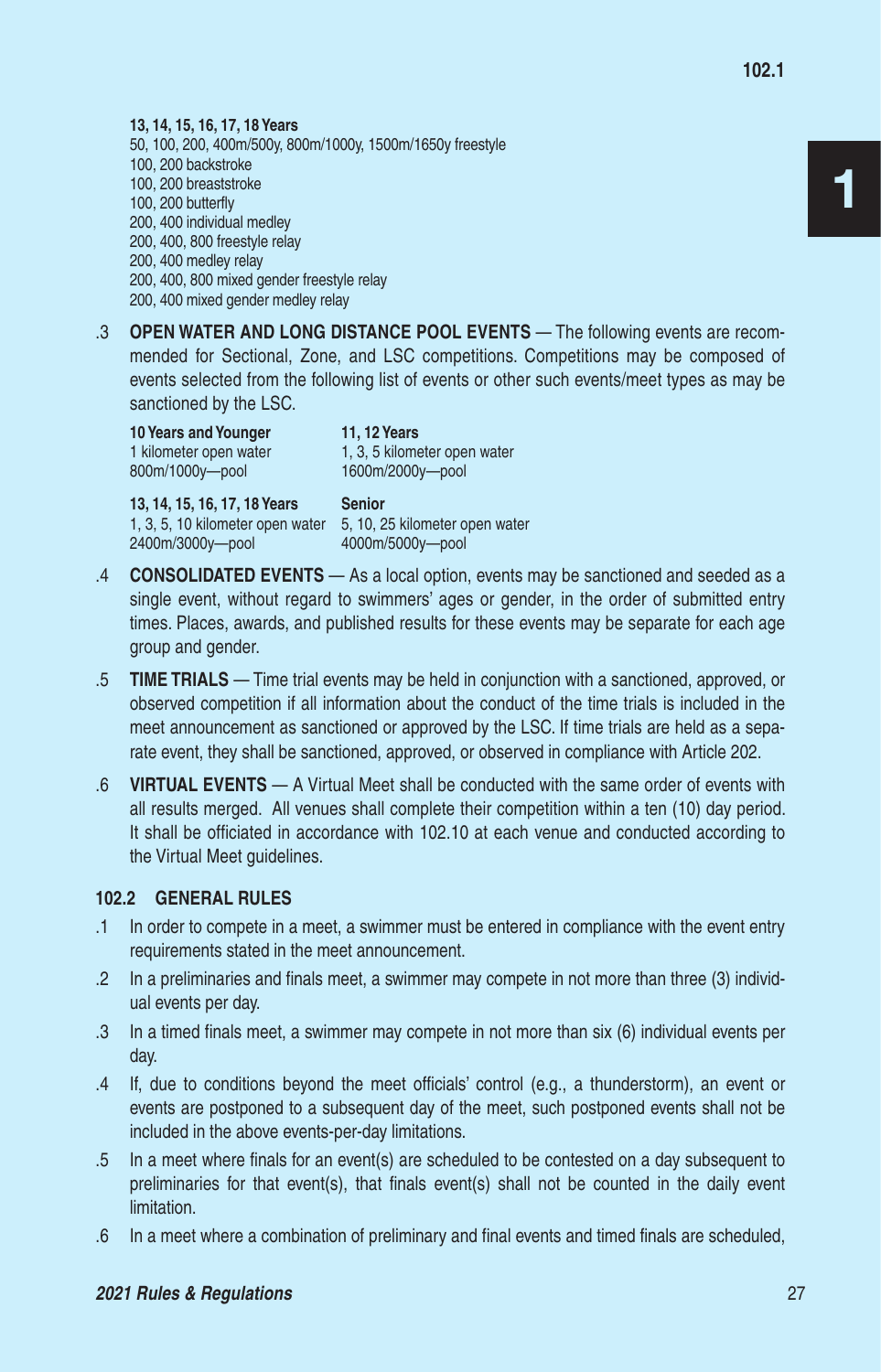a swimmer may compete in not more than three (3) individual events per day, unless entered exclusively in timed final events that day.

- .7 The above limitations on individual events apply regardless of the classification mixture or if separate meets or time trials are being conducted. These, and additional limitations on entries which may be established by the LSC's sanction or approval, shall be clearly stated in the meet announcement.
- .8 In a mixed classification meet, a swimmer may enter the same stroke and distance individual event in an age group and any other classification, provided the limit of events per day for the type of meet is not exceeded. The same entry time must be used for all repetitive entries.
- .9 If a meet or an event has no qualifying time standards, a swimmer who has no official time for an event may enter that event with no submitted time. Meet hosts may specify in the meet announcement that swimmers must submit estimated times if they have no official times.

# **102.3 RELAYS**

- .1 Relay teams shall not compete unattached. In all cases, relay teams must be composed of USA Swimming members of the same club, school or organization which is a member of USA Swimming. This requirement does not apply to relay teams representing an LSC at a Zone meet or similar all-star competition sanctioned or approved by USA Swimming. Foreign relays competing in USA Swimming sanctioned meets must consist of members of the same foreign club or may represent their recognized FINA federation if so authorized by that federation.
- .2 Relays may be conducted on a timed final basis or with preliminaries and finals.
- .3 Organizations entering two or more relay teams in an event shall designate them on the entry blank as Team A, Team B, etc.
- .4 The time of each relay team shall be entered on the entry blank for seeding purposes and no change in time will be permitted.
- .5 First and last names of swimmers eligible to compete in relay events shall be entered in accordance with the meet announcement.
- .6 The composition of a relay team may be changed between preliminaries and finals. All members competing on a relay team disqualified during preliminaries shall be barred from further competition in that event.
- .7 Names of eligible relay swimmers and order of swimming shall be submitted to the clerk of course or to the head lane timer. Any changes in names of the competing swimmers or their order of swimming must be declared to the head lane timer prior to the start of the heat in which such relay team is entered. No changes will be permitted thereafter.

**102.4 SCRATCH PROCEDURES** — Each swimmer shall become informed of the meet starting time and shall report to the proper meet authorities promptly upon call. Meet announcements and advance information shall specify check-in and scratch procedures for individual and relay events and penalties for violation of those procedures.

# **102.5 SEEDING, LANE ASSIGNMENTS, SWIM-OFFS, AND ORDER OF HEATS**

.1 **Preliminary Heats When Finals Are Scheduled** — Entry times shall be listed by the meet committee with the fastest swimmer first and the slowest swimmer last. Swimmers whose submitted times are identical should be assigned places in the list by draw. Swimmers with no submitted times shall be considered the slowest and shall be placed at the end of the list by draw. Swimmers shall be seeded in lanes under the procedure outlined for finals seeding in 102.5.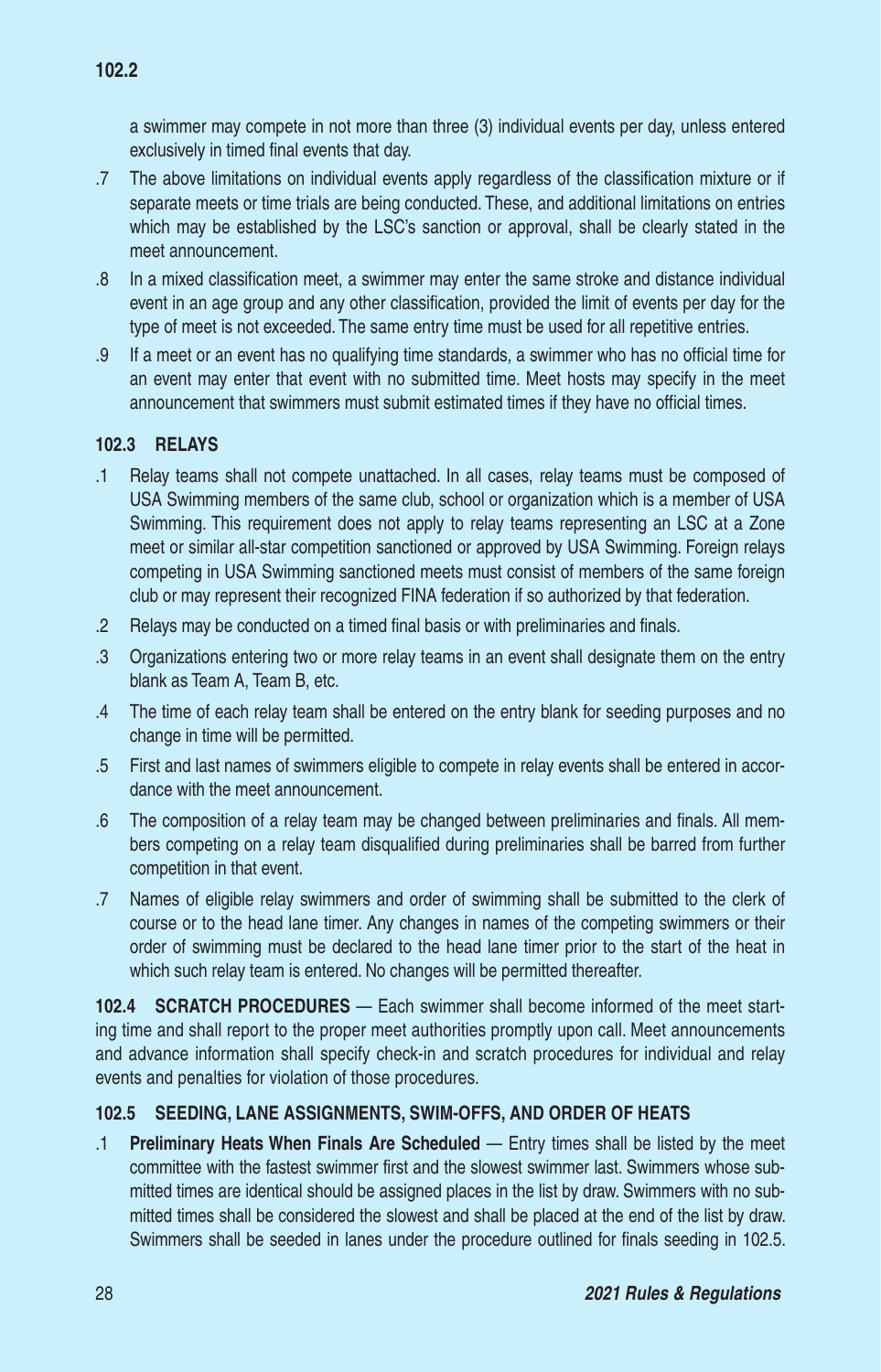Swimmers shall be seeded in heats according to submitted times in the following manner:

- A **Fewer than three heats**
	- (1) If there is only one heat, it shall be swum as scheduled during the preliminaries and finals.
	- (2) If there are two heats, the fastest swimmer shall be seeded in the second heat, next fastest in the first heat, next fastest in the second heat, next in the first heat, next in the second heat, next in the first heat, etc.
- B **Three heats**  Except for 400y, 400m/500y, 800m/1000y and 1500m/1650y events, the fastest swimmer shall be placed in the third heat, next fastest in the second, next in the first. The fourth fastest swimmer shall be placed in the third heat, the fifth in the second heat, and the sixth fastest in the first heat, the seventh fastest in the third heat, etc.
- C **Four heats or more** Except for 400y, 400m/500y, 800m/1000y and 1500m/1650y events, the fastest three heats of an event shall be seeded in accordance with B above. The heat preceding the fastest three heats shall consist of the next fastest swimmers; the heat preceding the fastest four heats shall consist of the next fastest swimmers, etc. Lanes shall be assigned in descending order of submitted times within each heat, in accordance with the pattern outlined in 102.5.
- D For 400y, 400m/500y, 800m/1000y and 1500m/1650y events, the fastest two heats of an event shall be seeded in accordance with 102.5.1A(2). The heat preceding the fastest two heats shall consist of the next fastest swimmers; the heat preceding the fastest three heats shall consist of the next fastest swimmers, etc. Lanes shall be assigned in descending order of submitted times within each heat, in accordance with the pattern outlined in 102.5.
- E **Exception** When there are two or more heats in an event, there shall be a minimum of three swimmers seeded into any one preliminary heat, but subsequent scratches may reduce the number of swimmers in such heat to less than three.
- .2 **Swim-Offs**  A swim-off is considered to be part of the total preliminary process of qualifying for the finals. In no case may a swimmer with a faster time displace another who placed ahead of him within a heat as the result of a decision by the Referee or Place Judges in accordance with 102.24. If this situation results in disputed qualifications, all swimmers having times tied or within the disputed times shall swim-off to qualify for the disputed place or places in the final. The swim-off shall be timed and judged in the same manner as the original event unless a subsequent timing system malfunction requires that an adjustment be made. For the seeding of finals, the times used for the swimmers involved shall be the times achieved in their original preliminary heats. This elimination may be held at any time set by the Referee, but not more than 45 minutes after the last heat of any event in which any one of these swimmers is competing in that session. In the case of a disqualification in a swim-off, the swimmer so disqualified is relegated to the lowest qualifying position for which he/she is competing. Disqualification in a swim-off for a qualifying position shall not eliminate a swimmer from eligibility to compete in the accompanying finals, or as an alternate. If disqualifications leave a vacancy for the full complement of finalists, swim-offs shall be continued among the disqualified swimmers until a full complement of finalists is assured.

**Note:** It shall be the swimmer's responsibility to become acquainted with information pertaining to swim-offs, final events and the participants therein.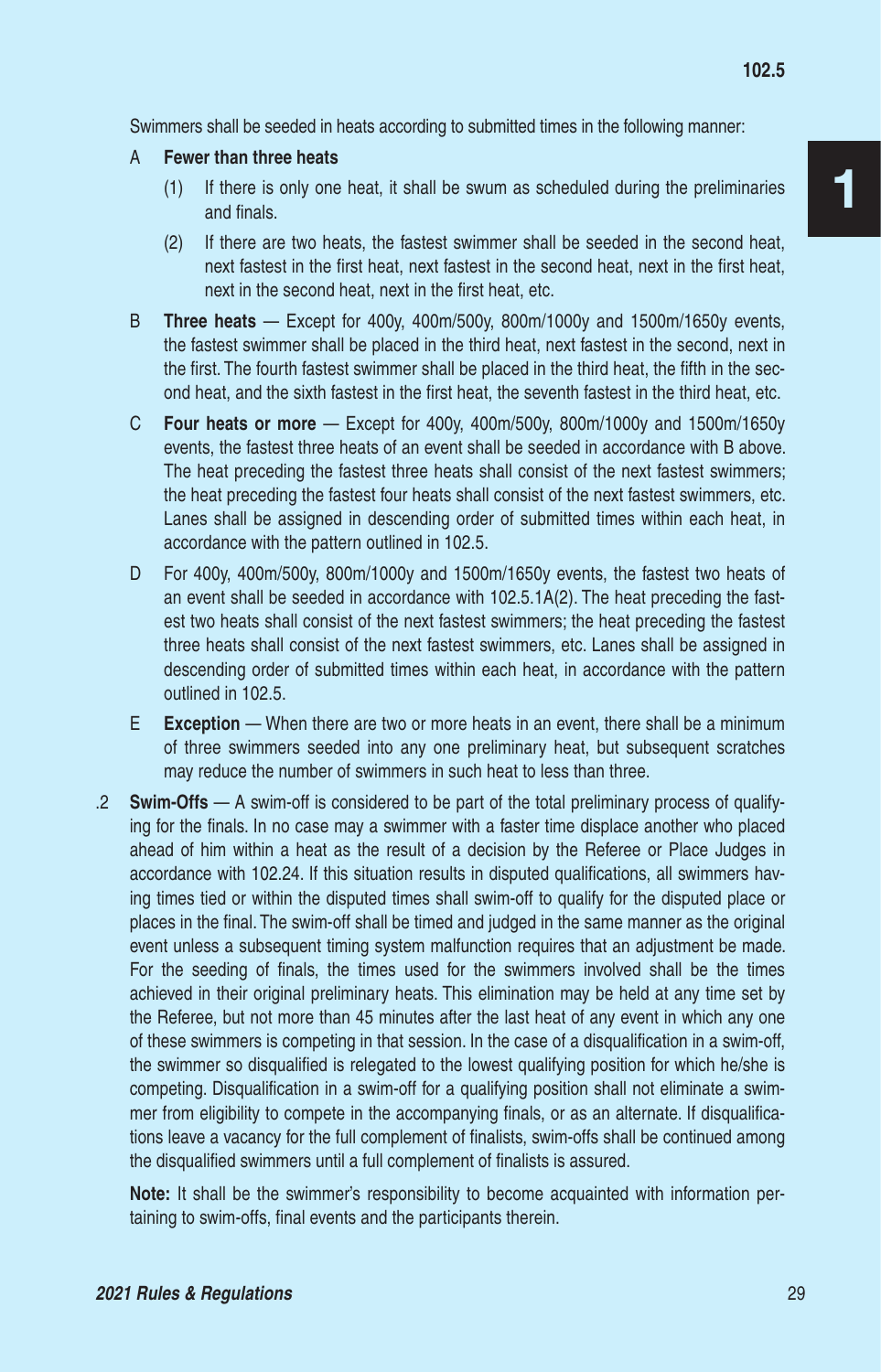.3 **Finals** — In finals, the times to be considered are those times made in preliminary heats. If any qualifying swimmers have the same time, their respective lanes shall be determined by draw. Lane assignments shall be made in descending order of qualifying times by placing the fastest swimmer or team in the center lane in a pool with an odd number of lanes, or in lanes 3, 4, or 5 respectively in pools having 6, 8, or 10 lanes, with the swimmer having the next fastest time in the adjacent lane, then alternating the other swimmer(s) to the right or left in accordance with the submitted times. (See chart below)

|    |   |   |                 |                | 4              | $\overline{2}$ |   | 3              | 5 | 5      |
|----|---|---|-----------------|----------------|----------------|----------------|---|----------------|---|--------|
|    |   |   |                 | 6              | $\overline{4}$ | $\overline{2}$ |   | 3              | 5 | 6      |
|    |   |   | 6               | $\overline{4}$ | $\overline{2}$ |                | 3 | 5              | 7 | 7      |
|    |   | 8 | $6\phantom{1}6$ | $\overline{4}$ | $\overline{2}$ |                | 3 | 5              | 7 | 8      |
|    | 8 | 6 | $\overline{4}$  | $\overline{2}$ |                | 3              | 5 | 7              | 9 | 9      |
| 10 | 8 | 6 | 4               | $\overline{2}$ |                | 3              | 5 | 7              | 9 | 10     |
| 10 | 9 | 8 |                 | 6              | 5              | $\overline{4}$ | 3 | $\overline{2}$ |   | < Lane |

Lanes in Pool

#### .4 **Timed Finals**

- A **Heats**  The last heat shall be composed of the swimmers with the fastest submitted times, the next to last heat composed of the next fastest swimmers, etc. Lanes shall be assigned in descending order of submitted times within each heat, in accordance with the pattern outlined in .3 above. When there are two or more heats there shall be a minimum of three swimmers or relay teams seeded into the first heat. The last heat should be a full heat, but the requirement of seeding three swimmers or relay teams into the first heat may result in failure to fill the last heat.
- B **Places** In timed finals, places shall be determined on a time basis, subject to the order of finish within each heat and based upon the ranking system used at the meet. Any ties resulting from the procedure used shall be declared officially tied for awards and points, with no further attempt at resolution.
- .5 **Seeding of 50 meter events in a 50 meter course**  50 meter events swum in a 50 meter course shall be seeded as provided above. If the event is started at the turning end of the course, no change in the lane numbering shall be made, i.e., the lanes shall be numbered the same on both ends of the course.

#### .6 **Order of Heats**

- A **Preliminary Heats and Timed Finals**  The normal order of heats may be reversed by swimming the fastest heats first. Women's and men's heats may be alternated.
- B **Finals** The order of heats during the finals of a preliminaries and finals meet may be reversed, with the B and C (consolation and bonus) heats, if any, swum following the A (final) heat. In the event of scratches, the empty lanes may be filled by moving the swimmers up in order from the slower heats and by using the available alternates in the slowest heat without reseeding the heats. For heats other than team selection finals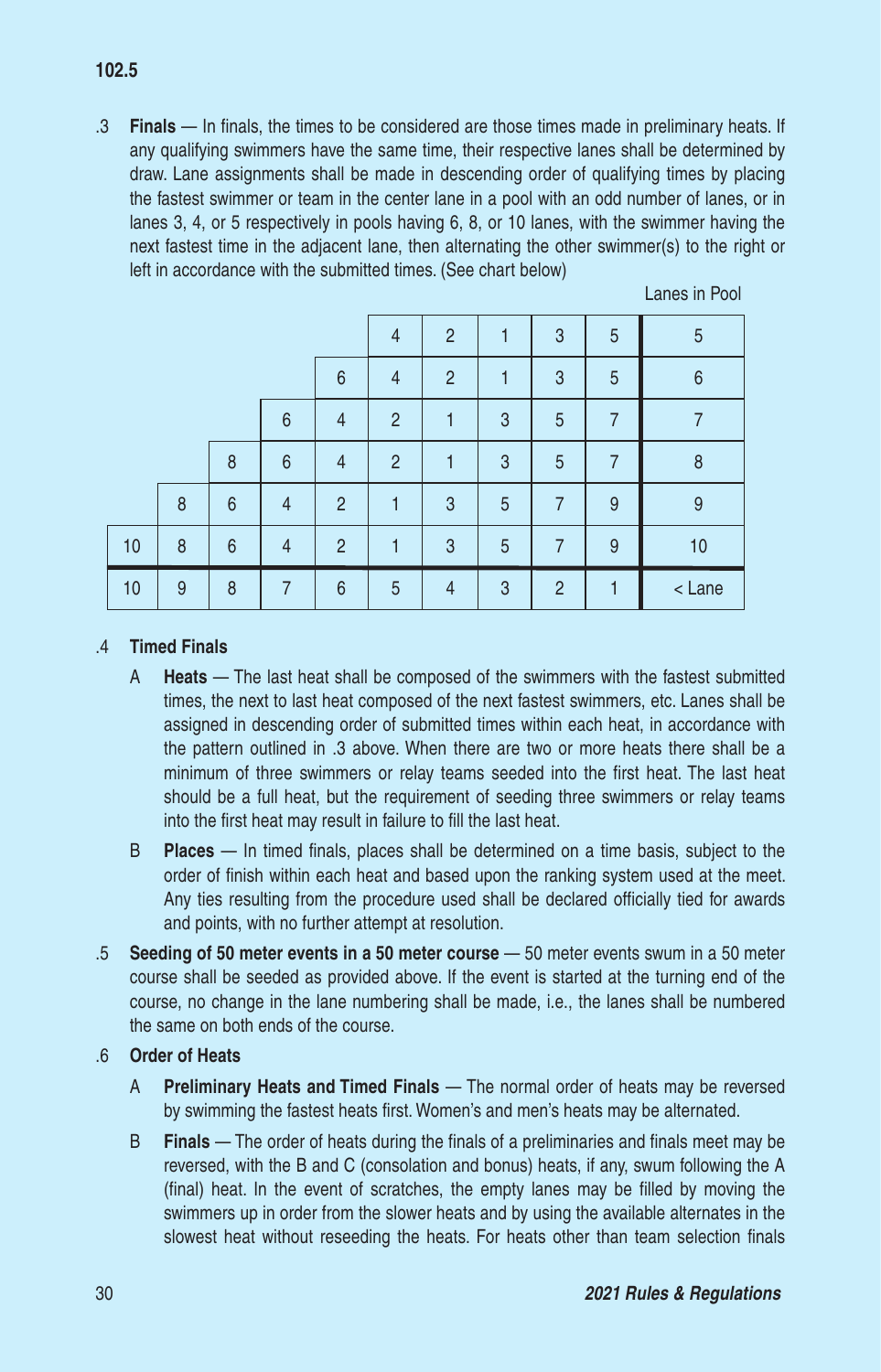where athletes are not provided any recognition other than the opportunity to swim (e.g., scoring points, earning prize money, etc.) alternates may be inserted into empty lanes in any heat regardless of order swum.

C The order of heats shall be stated in the meet announcement.

#### **102.6 COUNTERS**

- A A swimmer in the 500/1000/1650 yard or 800/1500 meter freestyle or other long distance pool event (see 102.1.3) may appoint one counter to call lengths or indicate lengths by visual sign.
- B Verbal counters shall be limited to one per swimmer and shall be stationed at the end of the course opposite the starting end. They may use watches and signal intermediate times to the swimmer.
- C If visual counters are used, they may be stationed at the end or either side of the pool, beyond the halfway point toward the end of the course opposite the starting end. Visual counters may be lowered into the water at the end of the swimmer's lane, provided that, in the opinion of the Referee, they neither physically aid the swimmer nor interfere with another swimmer or present any safety hazard.
- D The count may be in ascending or descending order.
- E In the event of official or counter error, it is the responsibility of the swimmer to complete the prescribed distance.

#### **102.7 POSTPONEMENTS AND CHANGES IN PROGRAM**

- .1 The order of events, as stated in the meet announcement, shall not be changed. The announced arrangement of heats in any event shall not be added to or altered, except by the authority of the Referee, to the extent of consolidating the heats.
- .2 At the Meet Referee's discretion, events may be combined by age, gender, distance, and/or stroke provided there is at least one empty lane between such combined events. The Referee may waive the empty lane requirement with the concurrence of the coaches of the affected swimmers.
- .3 The entry provisions and starting time of any event, meet or portion thereof shall stand as stated in the meet announcement (except as permitted under .4 below) and may not be changed to an earlier time or date unless written notice of such change is delivered to all affected swimmers or their coaches. If mailed, such notice must be postmarked no later than the entry deadline date stated on the meet announcement, and if lack of time prohibits mail notification, all affected swimmers or their coaches must voluntarily agree in writing that they have been notified and are in accord with such change. Any affected swimmer or his or her coach may file a written protest with the Referee prior to running of the event or meet if they do not agree to such change in time or date.

#### .4 **Postponement or Cancellation**

A If, prior to its commencement, unusual or severe weather or other conditions preclude the possibility of safely and effectively conducting a meet or an event, the meet committee may cancel or postpone it. Meets postponed to a start date within fourteen (14) days from the original start date shall define age as the first day of the original meet. Meets postponed to a date more than fourteen (14) days from the original start date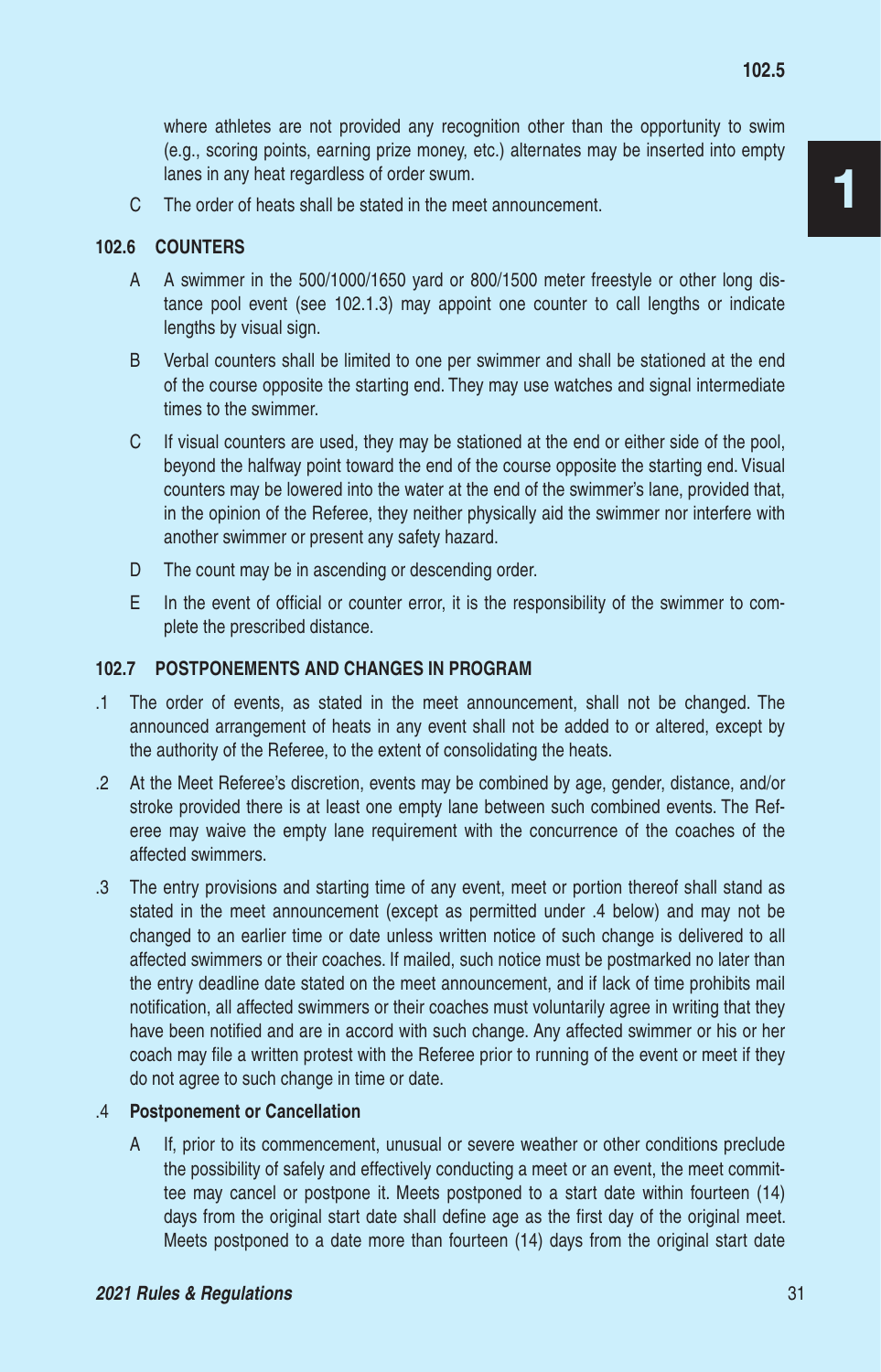shall define age as the first day of the rescheduled meet.

- B If, after commencement, conditions preclude the possibility of safely and effectively conducting a meet or an event, the meet committee may cancel or postpone. If postponed to continue within fourteen (14) days of the date of postponement, age of the swimmers shall not change. If postponed to continue at a date beyond fourteen (14) days of the date of postponement, age of the swimmers shall change to the first day of the rescheduled events.
- C Should a meet or event have actually commenced, and in the judgment of the Referee cannot safely and effectively continue because of weather conditions, or for some other compelling reason, the Referee, in his/her sole discretion, may suspend the meet or event until conditions warrant continuance. If circumstances do not warrant continuance, the Referee may cancel the meet or event, or postpone it to a future date or time, with the approval of the meet committee.
- D A decision to cancel or postpone shall be final.
- E Should an event have actually commenced but is terminated prior to an official finish, and is postponed to another time or date, it shall then be conducted between the swimmers who were officially competing in the event at the time of the termination.
- F Incomplete events will not be awarded or scored; however, times achieved in accordance with 102.24 up to the point of cancellation shall be considered official.
- G Entry fees for teams or swimmers may be refunded, in whole or part, at the discretion of the meet committee, upon cancellation of a meet or particular event. The decision of the meet committee on refunding may be appealed to the LSC Administrative Review Board or National Board of Review for hearing under the provisions of Part Four.

#### **102.8 SWIMWEAR**

#### .1 **Design**

- A Swimwear shall include only a swimsuit, cap, and goggles. It is not permissible to wear more than two (2) caps. Armbands or leg bands shall not be regarded as parts of the swimsuit and are not allowed.
- B In swimming competitions, the swimmer must wear only one swimsuit in one or two pieces, except as provided in 205.10.1. All swimsuits shall be made from textile materials. For men, the swimsuit shall not extend above the navel nor below the knees, and for women, shall not cover the neck, extend past the shoulder, nor extend below the knee (see 701.5.4 for open water exception).
	- (1) Exemptions to the foregoing restriction may be granted to a swimmer, on a case by case basis, by the Chair of the Rules & Regulations Committee (or his/her designee). Exemptions will be granted only for conflicts due to the swimmer's verified religious beliefs, verified medical conditions or other reasons deemed appropriate by the Rules Chair.
	- (2) Procedures for applying for an exemption will be established by the Rules & Regulations Committee and posted on the USA Swimming website.
	- (3) No exemption to this restriction will be granted for a swimsuit that will give the swimmer a competitive advantage.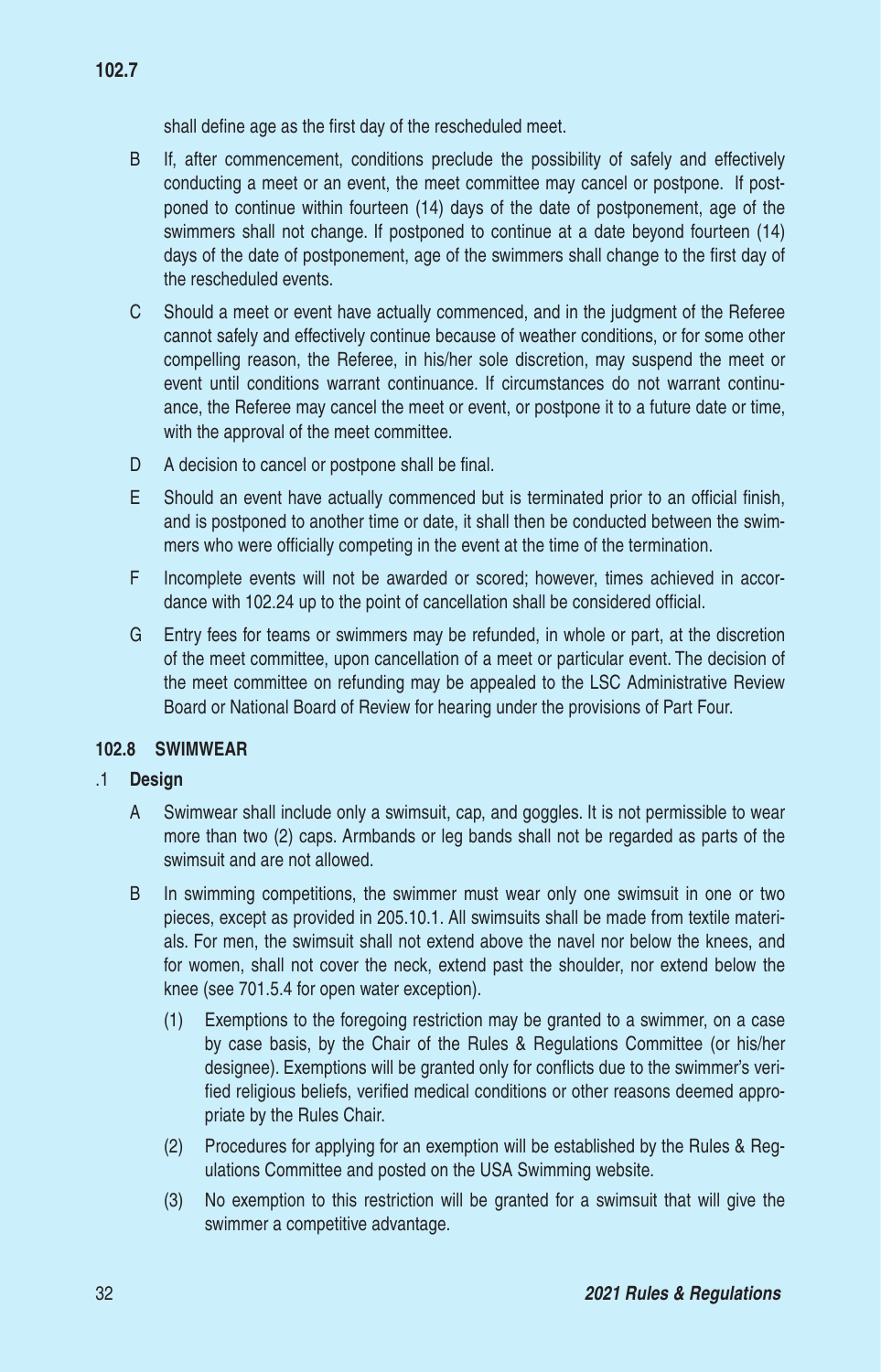- (4) The decision of the Rules Chair may be appealed only to the entire Rules & Regulations Committee, whose decision shall be final and binding on all parties.
- C Only swimsuits complying with FINA swimsuit specifications may be worn in any USA Swimming sanctioned or approved competition.
- D Swimsuits worn for competition must be non-transparent and conform to the current concept of the appropriate.
- E No swimmer is permitted to wear or use any device, substance or swimsuit to help his/her speed, pace, buoyancy or endurance during a race (such as webbed gloves, flippers, fins, power bands, adhesive substances, etc.). Goggles may be worn, and rubdown oil applied if not considered excessive by the Referee. Therapeutic elastic tape is prohibited. Any other kind of tape on the body is not permitted unless approved by the Referee.
- F No Technical Suits shall be worn by any 12 & Under USA Swimming athlete member in competition at any sanctioned, approved or observed meet.
	- (1) Exceptions to the foregoing restriction are only for Junior Nationals, U.S. Open, National Championships, and Olympic Trials.
	- (2) A Technical Suit is one that has the following components:
		- a. Any suit with any bonded or taped seams regardless of its fabric or silhouette; or
		- b. Any suit with woven fabric extending past the hips.

(Note: WOVEN FABRIC — A suit with woven fabric and sewn seams that does not extend below the hips is permitted.)

(Note: KNIT FABRIC — A suit with knit fabric and sewn seams not extending below the knees is permitted.)

.2 **Insignia** — Swimmers may wear the insignia and/or name of the club or organization they represent or of which they are a member or the insignia of their FINA National Federation or Organizing Committees for Olympic, World, Continental or Regional Championships, except as otherwise provided in 202.9.3 for international competition and in FINA rules GR5 and GR6. Swimmers shall not be allowed to wear the insignia and/or name of any club or organization which they are not entitled to represent in open competition, if such action is objectionable to that club or organization.

#### .3 **Advertising**

- A Advertising means the normal display of the name, designation, trademark, logo, or any other distinctive sign of the manufacturer of the item or any other advertiser permitted in accordance with this rule. FINA labeling and the USA Swimming logo or club logo shall not be considered as advertisements. Logos of the swimwear manufacturer shall be considered as advertising and are included in the limits described in (1) through (3) below. In the competition venue or complex of all events conducted by and under the control of USA Swimming or any LSC or division thereof, advertising appearing on swimwear is allowed as follows:
	- (1) **Swimsuits** A total of three separate advertising logos of a maximum size of 30 square centimeters (4.65 sq. in.) each, measured as worn, shall be permitted.
	- (2) **Caps** A total of three separate advertising logos of a maximum size of 20 square centimeters (3.1 sq. in.) each, as measured as applied, shall be permitted. A club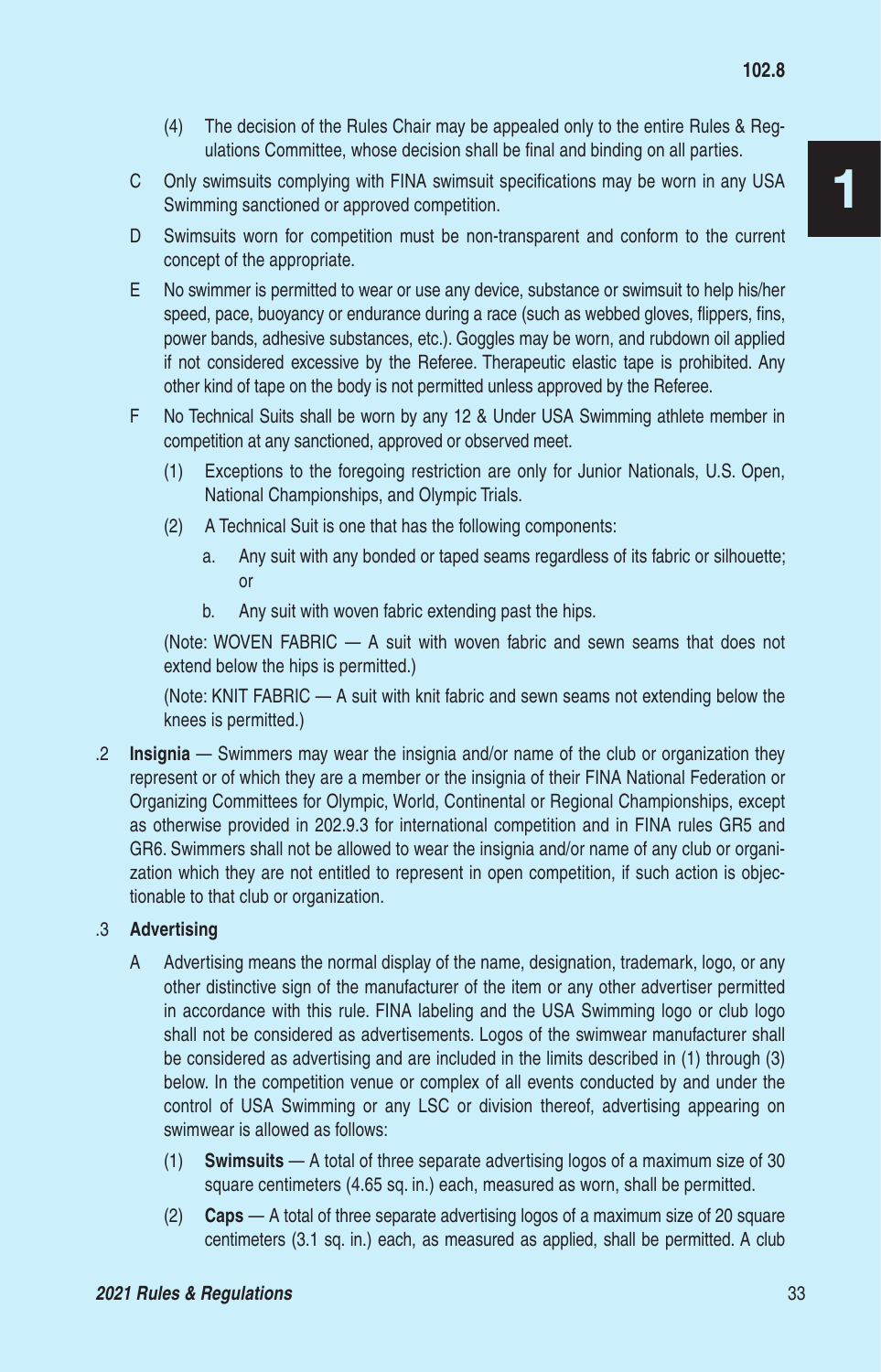logo is not considered as advertising and is not subject to the size limitations.

- (3) **Goggles** A total of three separate advertising logos of a maximum size of 6 square centimeters (.9 sq. in.) each, as measured as applied, shall be permitted, but only on the spectacle frame or band.
- B Body advertising in the form of temporary tattoos or other embellishments is not allowed.
- C Advertising for the following shall not be allowed:
	- (1) Products involving tobacco, nicotine, psychoactive cannabinoids, alcohol or pharmaceuticals containing substances banned under IOC or FINA rules;
	- (2) Political statements; and
	- (3) Any products or services that would be counter to the values of the sport or bring disrepute to USA Swimming.
- D Swimmers in violation of the above provisions may be barred from the competition venue until they comply. However, any swimmer who competes in an event wearing swimwear in violation of these advertising provisions shall not be subject to disqualification.

**102.9 MEET DIRECTOR** — Shall be appointed by the meet host. The Meet Director's responsibilities include, but are not limited to: procuring the awards; obtaining a sanction; preparing the facility; arranging for personnel, equipment (including appropriate timing equipment as specified in 102.24), and supplies necessary for meet operation; processing of entries; printing of programs; arranging for publicity and media coverage; preparing and distributing meet results and filing the LSC report.

#### **102.10 OFFICIALS**

- .1 All officials accepting an invitation to officiate at a swimming meet should arrive promptly and report immediately to the Meet Director or Meet Referee.
- .2 All officials acting in the capacity of Referee, Starter, Administrative Official, or Stroke and/or Turn Judge at a swimming meet shall be certified in such position by their LSC prior to being assigned to officiate in that capacity. Uncertified trainees may perform the duties of such positions when they are under the direct supervision of a certified official. See Article 202 for USA Swimming membership requirements.
- .3 With the exception of intra-squad and dual meets, there should not be fewer than the following officiating positions filled or approved by the LSC in authority for all swim meets and time trials. Officials other than the Referee and Administrative Official may act in more than one officiating capacity only when sufficient qualified officials are not available, but no one may simultaneously time and judge the order of finish. An LSC House of Delegates may establish additional minimum requirements.
	- 1 Referee 1 Starter 3 Timers per lane (one minimum if automatic equipment with touchpads is used) 1 Clerk of Course (if applicable) 1 Place Judge (2 are preferred) 2 Stroke Judges and 2 Turn Judges or 2 Stroke & Turn Judges Relay Take-off Judges (if applicable) 1 Administrative Official 1 Announcer Timing Equipment Operators (as needed)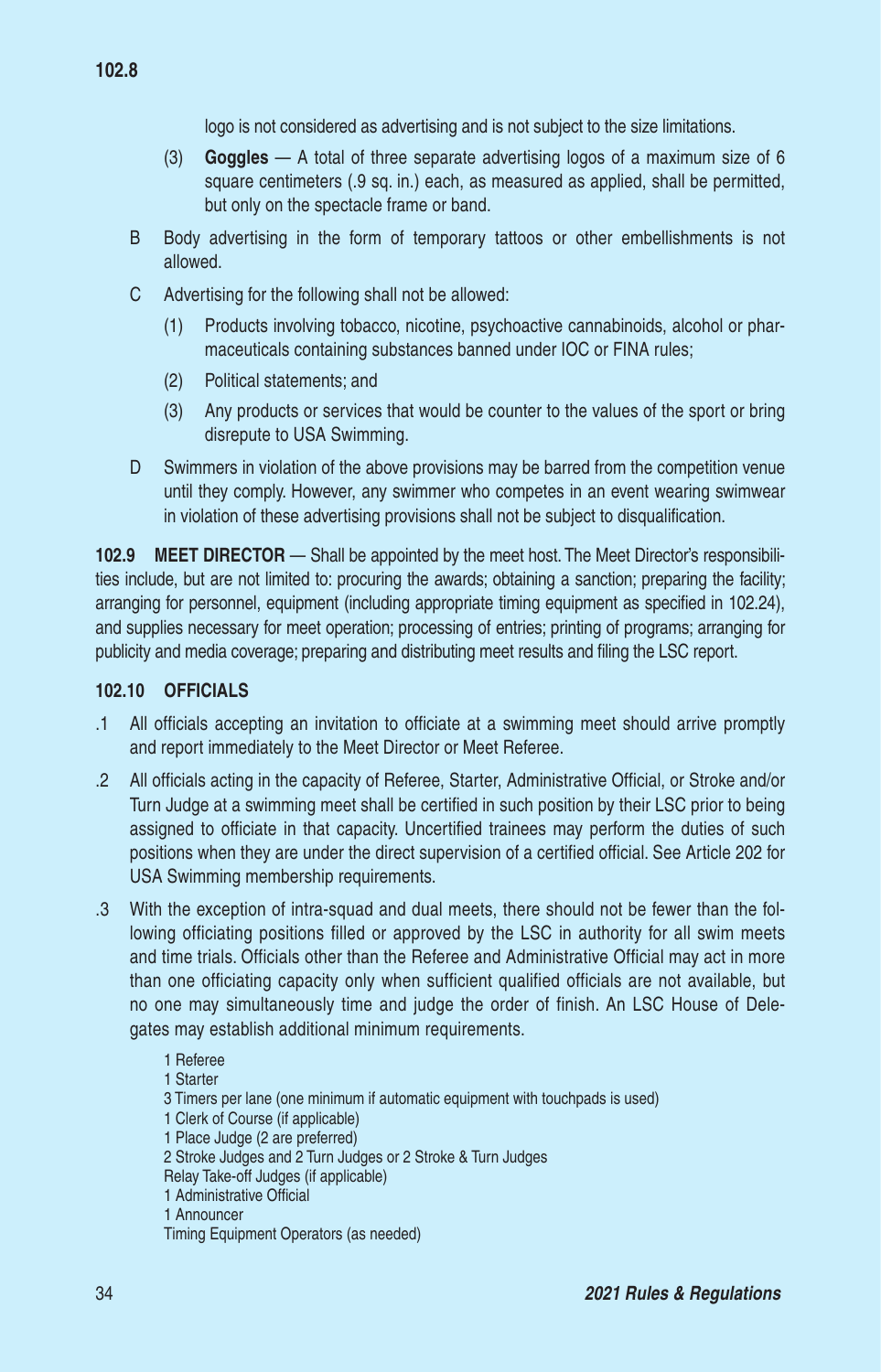Marshal(s) (number determined by the LSC)

#### .4 **Minimum Number of Officials Required for Dual and Intra-Squad Meets**

- 1 Referee, who may also act as a stroke and turn judge
- 1 Starter
- 1 Other Stroke and Turn Judge (may be the Starter)
- 1 Announcer 3 Timers per lane (one minimum if automatic timing equipment with touchpads is used) 1 Administrative Official 1 Place Judge Relay Take-off Judges (if applicable)

Timing Equipment Operators (as needed)

Marshal(s) (number determined by the LSC)

#### .5 **Officials for USA Swimming Championships**

- A Officials for USA Swimming championship meets shall be assigned by the National Officials Chair with the approval of the Program & Events Committee Coordinator (or his/ her designee).
- B The following officials shall be required and assigned for all USA Swimming championships and team selection trials competitions:
	- 1 Referee
	- 1 Starter
	- 1 Administrative Referee
	- 1 Chief Timer
	- 1 Place Judge where overhead video cameras are not used (2 are preferred)
	- 1 Chief Judge
	- 1 Stroke Judge per each side of pool
	- 1 Timer/Relay Take-off Judge per lane (start end)
	- 1 Head Lane Timer per lane (start end)
	- 1 Timer/Turn Judge per lane (start end)
	- 1 Turn Judge per lane (turn end)
	- 4 Relay Take-off Judges two each side of pool
	- 1 Recall Rope Operator
	- 4 Marshals (minimum)
- C In addition to the officials listed above, assistant referees, assistant chief judges, one additional stroke judge per each side of the pool and relief personnel may be assigned. In the event of insufficient officials, the Referee may modify or combine assignments, subject to the provisions of 102.10.3. Where overhead video cameras are used, the Referee may make further modifications as appropriate.
- D Additional Required Meet Personnel
	- 1 Clerk of Course
	- 1 Announcer
	- 2 Timing Equipment Operators
	- 1 Computer Operator

#### **102.11 REFEREE**

.1 Shall have full authority over all officials and shall assign and instruct them; shall enforce all applicable rules and shall decide all questions relating to the actual conduct of the meet, the final settlement of which is not otherwise assigned by said rules; can overrule any meet official on a point of rule interpretation, or on a judgment decision pertaining to an action which the Referee has personally observed.

1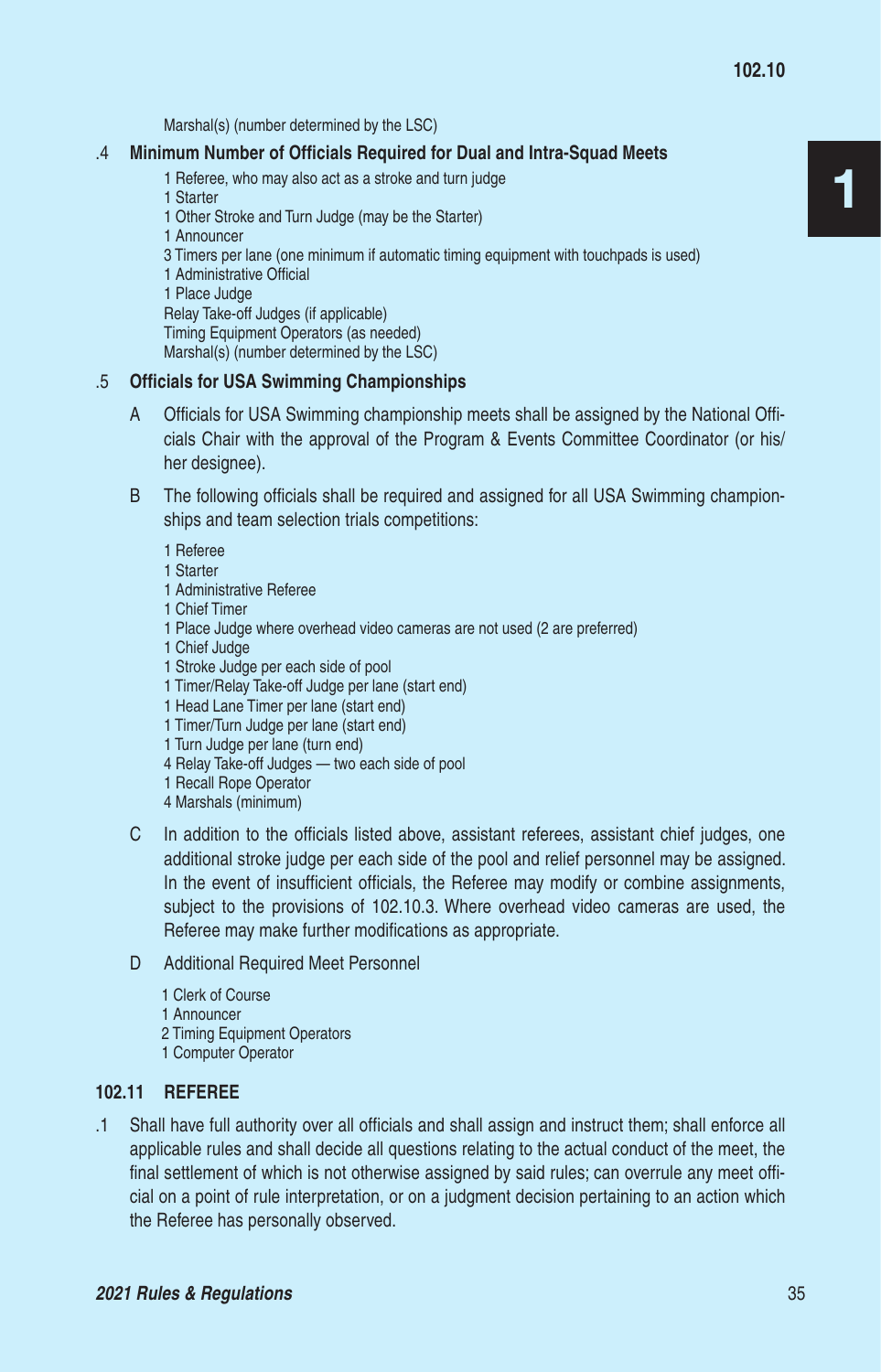- .2 Has the authority to disqualify a swimmer(s) for any violation of the rules that the Referee personally observes and, except for false starts, shall at the same time raise one hand overhead. If the Referee does not make such a signal there shall be no disqualification.
- .3 Shall signal the Starter before each race that all officials are in position, that the course is clear, and that the competition can begin.
- .4 Shall assign marshals with specific instructions.
- .5 Shall give a decision on any point where the opinions of the judges differ; and shall have authority to intercede in a competition at any stage, to ensure that the appropriate racing conditions are observed.
- .6 For LSC and local records only, may assign three (3) additional official timers on request to record a record attempt at initial distances in accordance with 102.24 and Article 104.
- .7 Shall make an immediate investigation when an apparent malfunction of the automatic or semi-automatic timing equipment has occurred, to determine whether the swimmer finished in accordance with the rules and/or if there was an actual equipment malfunction.
- .8 May prohibit the use of any device that disrupts or interferes with the meet, such as a laser pointing device or artificial noisemaker.
- .9 May modify any rule for a competitive swimmer who has a disability. Any such modification shall be in accordance with Article 105 of the USA Swimming Rules and Regulations, shall affect only the current meet, and shall not set a precedent.
- .10 Shall establish the necessary administrative and officiating procedures to conform to Part One of the rules and local conditions when the meet sanction allows conducting the events by starting them from the alternate ends of a 50-meter course.
- .11 Refer to 102.23 concerning protests.

#### **102.12 STARTER**

- .1 **Preparation**  The Starter shall stand on the side of the pool within approximately five meters of the starting end of the pool and, upon signal from the Referee, shall assume control of the swimmers until a fair start has been achieved.
- .2 **Optional Instructions**  The Starter may:
	- A Announce the event.
	- B Advise the heat when a swimmer will be attempting to achieve a time at an initial distance.
	- C For backstroke starts, give the command, "Place your feet."

**102.13 JUDGES** — Shall have jurisdiction over the swimmers immediately after the race has begun.

- .1 **Chief**  An overall "Chief Judge" may assign and supervise the activities of all stroke, turn, place and take-off judges and may report their decisions. If desired, any judging category may have a designated "Chief." Any "Chief" may act as liaison for the judges and may serve simultaneously in one of the judging positions and shall assign those judges within the "Chief's" category.
- .2 **Place Judge**  One or two place judges shall be positioned on the side of the course near the finish and shall judge the order of finish of all swimmers. If two place judges are used,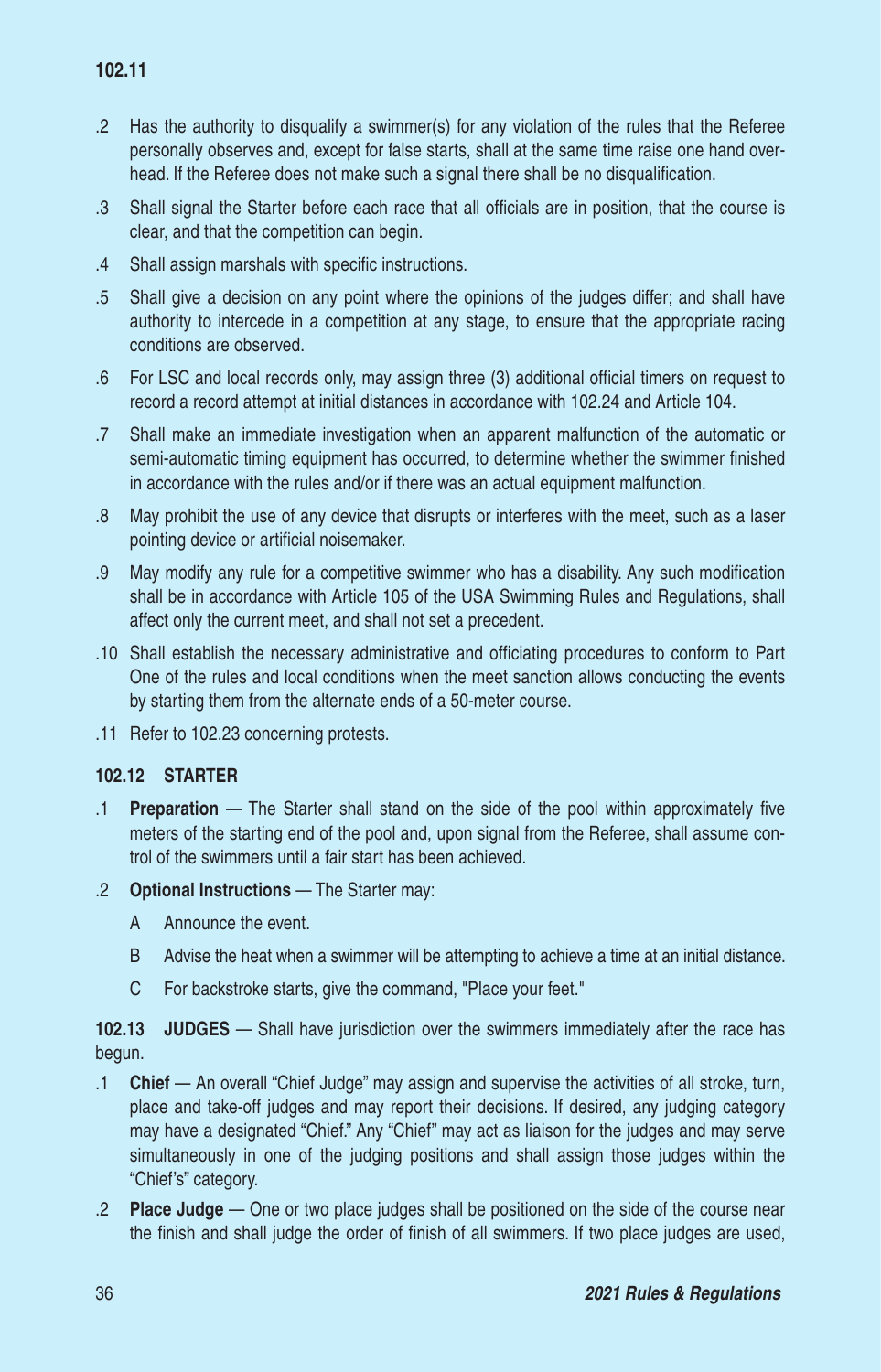they shall independently record the order of finish of all swimmers. A place judge shall record a tie if a place distinction cannot be made. Judging results shall be used only in accordance with 102.24.5C in determining the order of finish.

- .3 **Stroke Judge**  Shall operate on both sides of the pool, preferably walking slightly behind the swimmers during all strokes except freestyle, during which events they may leave poolside, at the Referee's discretion; shall ensure that the rules relating to the style of swimming designated for the event are being observed; and shall report any violations to the Referee on signed slips detailing the event, the heat number, the lane number and the infraction.
- .4 **Turn Judge**  Shall operate on both ends of the pool; shall ensure that after the start and when turning or finishing, the swimmer complies with the rules applicable to the stroke used; and shall report any violations to the Referee on signed slips detailing the event, the heat number, lane number and infraction observed.
- .5 **Jurisdiction of Stroke and Turn Judges**  Before the competition begins, the Referee shall determine the respective areas of stroke and turn responsibility and jurisdiction, which may include joint, concurrent, and coordinated responsibility and jurisdiction. The Referee shall insure that all swimmers shall have fair, equitable, and uniform conditions of judging.
- .6 **Relay Take-Off Judges**
	- A Relay take-off judges shall be assigned by the Referee and shall stand so that they can clearly see both the feet of the departing swimmer(s) as they leave the starting platform and the touch of the incoming swimmer(s), and shall judge whether the swimmer is in contact with the platform when the incoming swimmer touches the end of the pool.
	- B If dual relay take-off judging is used, the lane and side take-off judges shall independently report infractions in writing without the use of the infraction hand signal. A relay will be disqualified only if the lane take-off judge has reported an infraction and the assigned side take-off judge has confirmed the same infraction.
	- C When automatic relay exchange judging equipment is in use, the system printout will provide the information to judge relay exchanges. Integrated back-up timing cameras may be reviewed by the Referee to confirm the automatic system's results. When backup timing cameras are not available, the Referee will determine the confirmation process.

## **102.14 ADMINISTRATIVE OFFICIAL**

- .1 Shall be responsible to the Referee for the supervision of the following:
	- A The entry and registration process
	- B Clerk of Course
	- C Timing Equipment Operator
	- D Scoring personnel
	- E Other administrative personnel
- .2 Shall be responsible to the Referee for:
	- A The accurate processing of entries and scratches.
	- B Accurate seeding of preliminary, semi-final and final heats.
	- C Determination and recording of official time.

#### *2021 Rules & Regulations* 37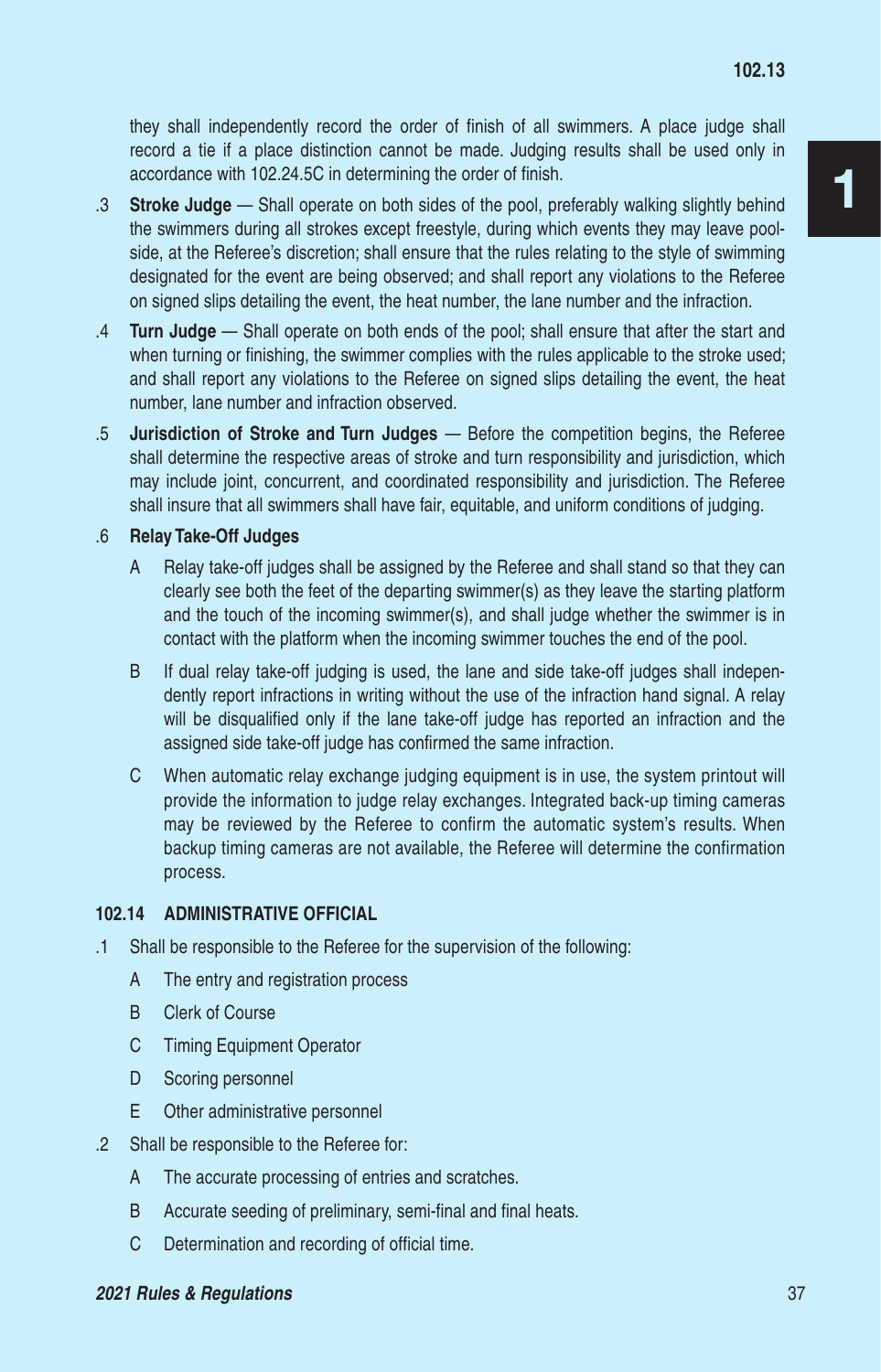- (1) Receiving and reviewing the automatic and/or semi-automatic timing results from the Timing Equipment Operator and comparing primary timing results with the back-up timing results to determine their validity.
- (2) Receiving the times recorded by the Head Lane Timers from the Chief Timer and the order of finish data from the Place Judges and using that data to the extent needed to determine the official time for each swimmer.
- (3) Unless otherwise directed, notifying the Referee whenever a time obtained by the primary timing system cannot be used as the Official Time.
- (4) Recording disqualifications approved by the Referee.
- D Determination of the official results.
- E Publication and posting of results and scores.
- .3 Shall perform other duties assigned by the Referee.

**102.15 SCORERS** — In a scored meet, shall receive from the Administrative Official the results in timed finals, or consolation finals and championship finals for each event. They shall compile team and high-point scores as applicable.

**102.16 RECORDER OF RECORDS** — Shall obtain from the Administrative Official all times made in each event, including preliminaries and finals, shall have proper application forms and shall duly process all record claims as set forth in Article 104.

## **102.17 TIMING PERSONNEL AND THEIR DUTIES**

- .1 **Chief Timer**  The Chief Timer shall:
	- A Assure the assignment of Lane Timers to lanes and the designation of one timer on each lane to be the Head Lane Timer.
	- B On the starting signal, start a watch(es) on every race. The time of this watch shall be used if a Lane Timer's watch fails.
	- C Be responsible for delivering all manual watch times, including those of disqualified swimmers, to the Administrative Official.
- .2 **Head Lane Timer**  The Head Lane Timer shall:
	- A Determine whether the swimmer or relay team is present and in the correct lane, heat and event, and record the names and order of relay swimmers prior to the start of the race, and determine that the relay swimmers are swimming in the order listed.
	- B Determine and record manual watch times or the absence of a swimmer or the relay team seeded in that lane.
	- C Assign one timer to time relay splits and initial distance times if requested by the Chief Timer.
	- D Report and indicate on the timing recording form if the swimmer has delayed in touching or has missed the touch pad at the finish, or if there is reason to believe the semiautomatic or manual times may be inaccurate.
- .3 **Lane Timers**  Officials assigned as Lane Timers may simultaneously operate two dissimilar devices (one watch and one button) but not two similar devices (two watches or two but-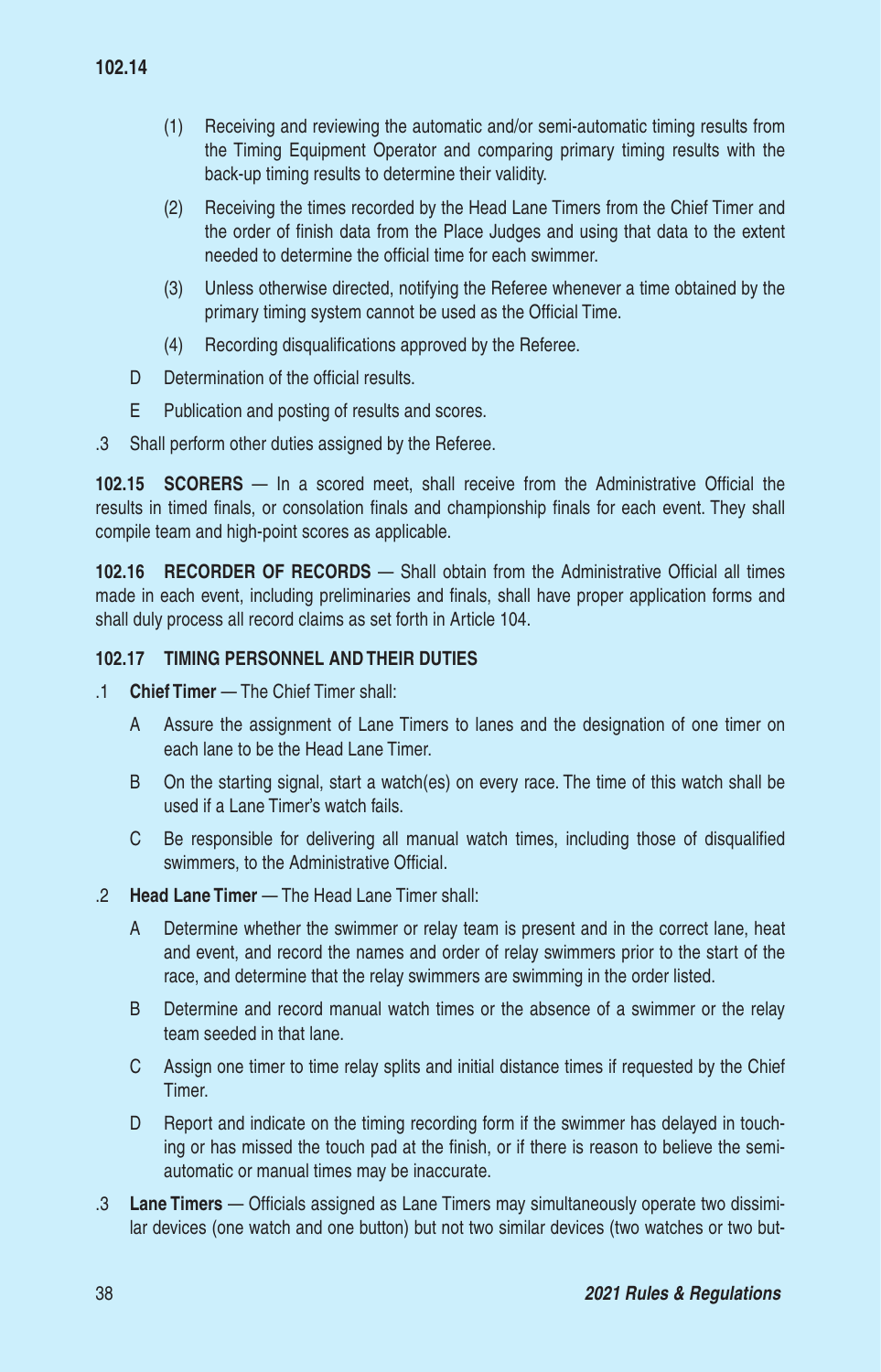tons). It is not within the Lane Timer's jurisdiction to judge if the swimmer's touch conforms to the applicable finish rules or if a relay take-off infraction has occurred unless assigned concurrent responsibility as a Lane Timer and Turn Judge or Relay Take-off Judge. Each timer shall:

- A Be in position at the start to have an unobstructed view and shall start the watch at the instant of observing the visual starting signal. If the visual starting signal is not observed, the watch shall be started upon hearing the starting signal.
- B Stand directly over the assigned lane at the finish to observe a touch above, at, or below the surface of the water and stop the watch and/or push the semi-automatic system button when any part of the swimmer's body touches the wall.
- C Report the watch time to the Head Lane Timer or the designated recorder, report if a late or missed pad touch is observed; and, if requested, present the watch for inspection. Lane Timers shall not clear their watches until a command to "clear watches" is given or the Referee signals that the next heat is ready to start.
- .4 **Timing Equipment Operator**  The Timing Equipment Operator shall be responsible for the automatic or semi-automatic timing equipment, including the electronic starting system and scoreboard (if used), and shall advise the Referee or Administrative Official of any system problems that might affect the accuracy of times or whenever the touchpad is observed to have failed to record the finish when the swimmer completed the race. The timing equipment should be placed so that the operator is able to observe the finish of each race.

**102.18 PRESS STEWARD** — Shall obtain from the Clerk of Course or the Administrative Official the names of all swimmers in each event, the results of each finish with times or record performances, and keep the press and TV personnel thoroughly informed on all details of the competition during the meet.

**102.19 MARSHALS** — Shall wear identifying attire and enforce warm-up procedures and maintain order in the swimming venue. The Marshal shall have full authority to warn or order to cease and desist, and, with the concurrence of the Referee, to remove, or have removed from the swimming venue anyone behaving in an unsafe manner or using profane or abusive language, or whose actions are disrupting the orderly conduct of the meet.

**102.20 CLERK OF COURSE** — The Clerk of Course shall be provided with a list of the names of all swimmers in all events including relay swimmers in the order in which they will swim. If manual seeding is used, the Clerk of Course shall assign heats and lanes. A Clerk of Course may be used to organize swimmers and escort them to the blocks for their assigned heats.

**102.21 ANNOUNCER** — The announcer shall make any announcements requested by the Referee, the Clerk of Course, or meet management.

#### **102.22 DISQUALIFICATIONS**

.1 A disqualification can be made only by the official within whose jurisdiction the infraction has been committed. Except for the Relay Take-off Judges when dual confirmation relay take-off judging, as provided in 102.13.6B, is used, the Referee, Stroke, Turn, or Relay Take-off Judge upon observing an infraction, shall immediately raise one hand overhead. If the official does not do so, there shall be no disqualification unless the meet is being conducted under FINA procedures.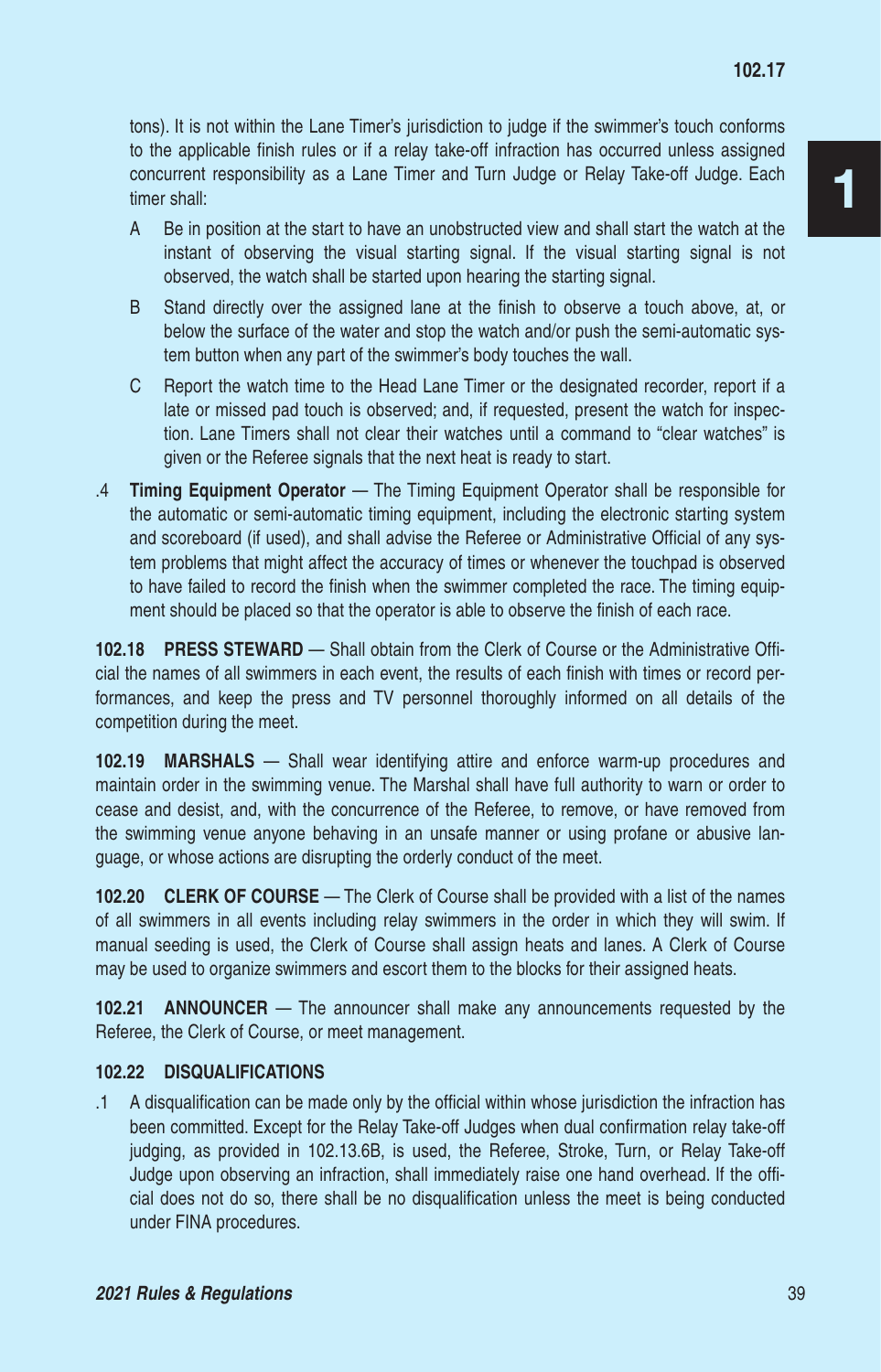# **102.22**

- .2 The Referee or designated official making a disqualification shall make every reasonable effort to seek out the swimmer or his/her coach and inform him/her as to the reason for the disqualification. Failure to notify does not negate the disqualification.
- .3 For swimwear disqualifications, refer to 102.8.1.
- .4 Any swimmer who acts in an unsportsmanlike or unsafe manner within the swimming venue may be considered for appropriate action or penalty by the Referee.
- .5 A swimmer must start and finish the race in the same lane.
- .6 Standing on the bottom during a freestyle race shall not disqualify a swimmer, but a swimmer must not leave the pool, or walk, or spring from the bottom. Standing on the bottom during any other stroke shall result in disqualification.
- .7 Obstructing or otherwise interfering with another swimmer shall disqualify the offender, subject to the discretion of the Referee.
- .8 Any swimmer not entered in a race who enters the pool or course in the area in which said race is being conducted before all swimmers therein have completed the race shall be barred from the next individual event in which that swimmer is entered on that day or the next meet day, whichever is first.
- .9 Dipping goggles in the water or splashing water on the swimmer's face or body prior to an event shall not be considered as entering the pool unless the Referee finds that such action is interfering with the competition.
- .10 Should a foul endanger the chance of success of a swimmer(s), the Referee may allow the affected swimmer(s) to reswim the event. In case of collusion to foul another swimmer, the Referee may, at his/her discretion, disqualify the swimmer for whose aid the foul was committed, as well as the swimmer committing the foul.
- .11 Grasping lane dividers to assist forward motion is not permitted.
- .12 For relay disqualifications, refer to 101.7.4.
- .13 The time and/or place of any swimmer or relay team disqualified either during or following an event shall not be recorded in the results of that event. If awards have been made prior to the decision to disqualify, they shall be returned and made to the proper recipient(s) and if points have been scored by those disqualified, the event shall be rescored.
- .14 Time and/or place officially recorded for a swimmer shall not be nullified for violations occurring subsequent to such performance.
- .15 Video replay footage from cameras approved in writing in advance of the competition by the Program & Events Committee Coordinator (or his/her designee) may be used to review stroke or turn infractions called on deck. The official(s) reviewing the video may only confirm the call made on deck, overrule the call, or advise the Referee that the review proved inconclusive.

#### **102.23 PROTESTS**

- .1 Protests against the judgment decisions of starters, stroke, turn, place and relay take-off judges can only be considered by the Referee and the Referee's decision shall be final.
- .2 Protests regarding an athlete's competition category may only be heard by the National Eligibility Appeal Panel as outlined in the current USA Swimming Policy Manual. A protest shall not prohibit the athlete from competing in his or her stated competition category until such time as the National Eligibility Appeal Panel has issued a decision.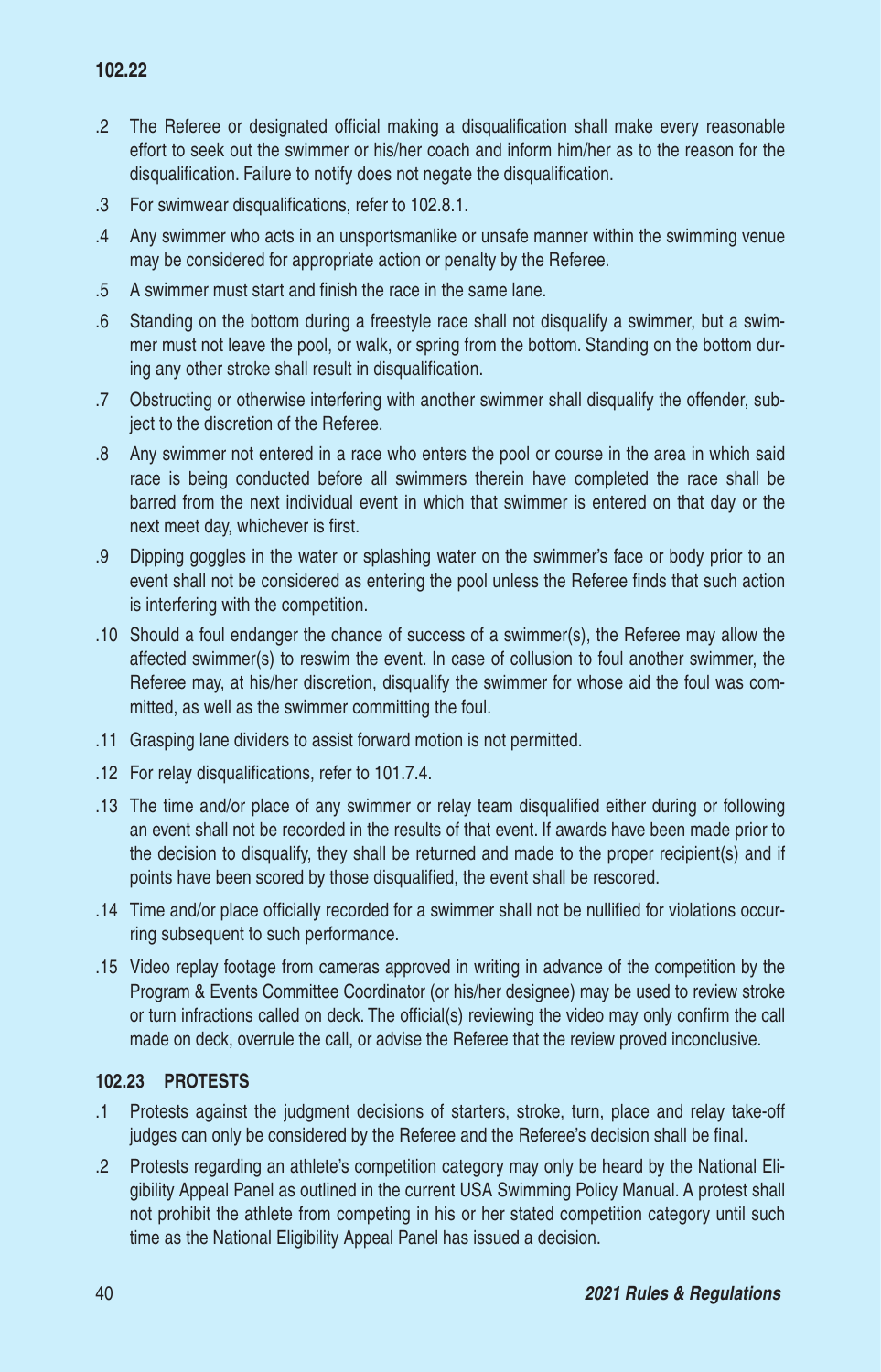- .3 For consideration of all other protests lodged at the meet, the Referee may appoint a meet jury. The jury shall consist of not fewer than three (3) and not more than five (5) persons, at least one of whom shall be a coach and one an athlete.
- .4 Protests made prior to the race contesting the eligibility of a swimmer to compete or to represent an organization shall be made to the Referee in writing. If a protest is not resolved, the Referee or the meet jury shall allow the swimmer to compete under protest and it shall be so announced before the race.
- .5 All other competition-related protests, including protests concerning eligibility and representation, must be made to the Referee and submitted in writing within thirty (30) minutes after the race in which the alleged infraction occurred.
- .6 Except as provided in 102.23.1, the Referee's or the meet jury's ruling may be appealed as follows:
	- A Protests concerning interpretation of the rules in Part One and Part Seven of the USA Swimming Rules & Regulations shall be submitted in writing within ten (10) days to the Chair of the USA Swimming Rules & Regulations Committee who shall issue a ruling within five (5) days from the date of the receipt of such protest. This ruling shall be final and binding on all parties.
	- B All other protests, together with the Referee's or the jury's written decision, shall be submitted to the National Board of Review, in accordance with Part Four of the USA Swimming Rules & Regulations.
- .7 With the exception of a competition category protest, the official results of any protested race shall not be announced, the affected awards shall not be given, and points scored shall not be allocated until the protest is resolved or is withdrawn in writing.

#### **102.24 TIMING RULES**

- .1 **Requirements for Official Time** 
	- A **Performance Requirements**
		- (1) An official time can be achieved only in USA Swimming sanctioned or USA Swimming approved competition, or in an observed swim in accordance with all applicable rules. It may be achieved in:
			- (a) Any heat.
			- (b) A swim-off.
			- (c) A lead-off leg in a relay swum by four eligible relay members; the lead-off swimmer's time shall not be nullified by a subsequent disqualification of his/ her team members.
			- (d) A split time recorded from the official start to the completion of an initial distance with a legal finish within a longer event, provided the swimmer completes the event or the lead-off portion of the relay in compliance with applicable rules.
			- (e) A time trial or a record attempt.
		- (2) An official time for an event or a stroke can be achieved only in that event or stroke, or in an initial distance of such event or stroke (e.g., a backstroke time must be achieved in a backstroke event or the backstroke leg of a medley relay).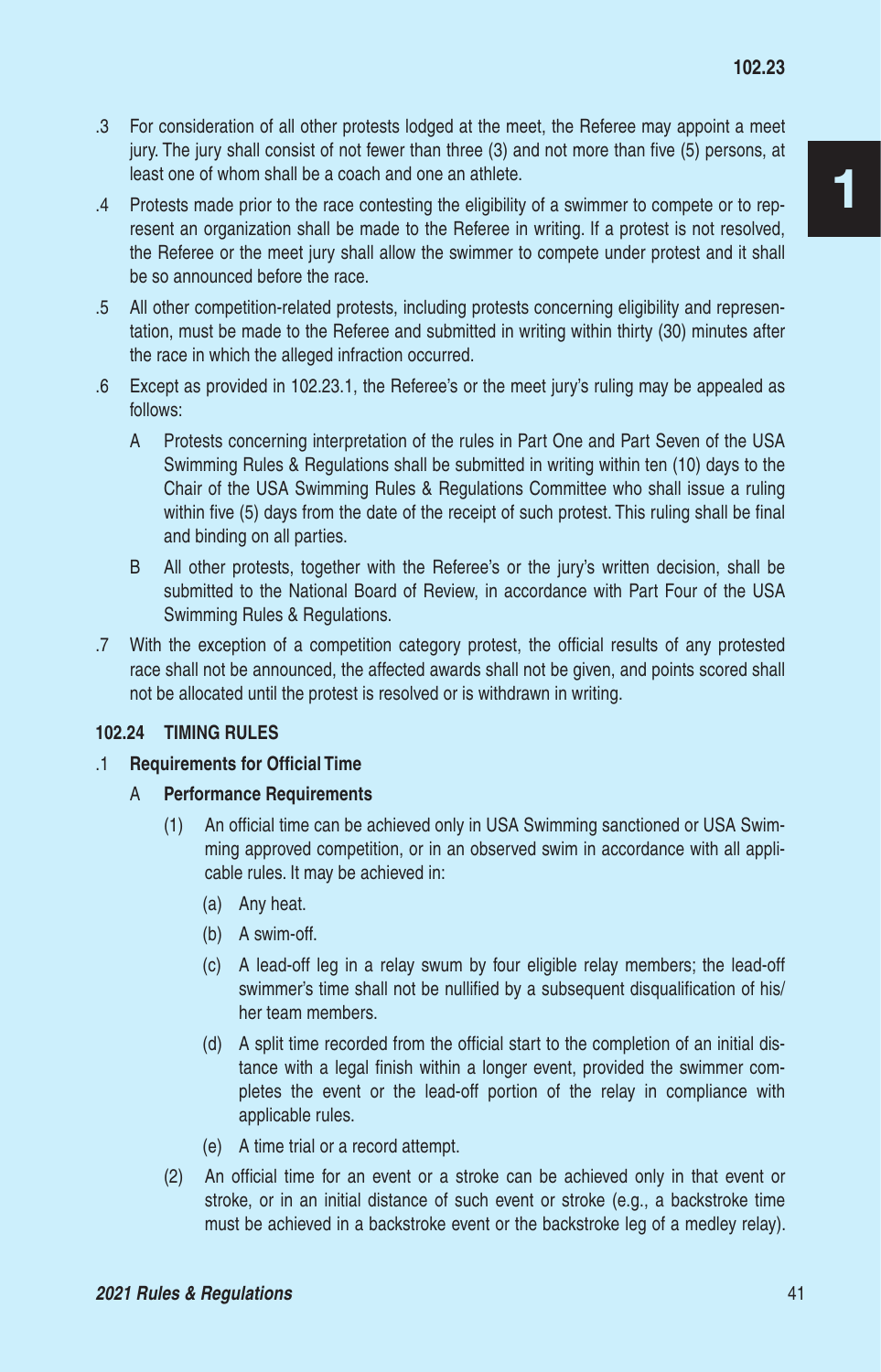**102.24**

Regardless of the stroke(s) used, times achieved in freestyle events can be recorded only as freestyle times.

B **Timing Resolution** — All timing systems, including manual watches, shall have a resolution of one one-hundredth of a second (0.01 second). Times from all systems shall be recorded to hundredths of a second. The digits representing thousandths shall be dropped with no rounding.

## C **System Requirements for Specific Purposes**

- (1) Official times achieved using a timing system in accordance with 102.24.3 are valid for all entry time and recognition program purposes with the following exception: World, American, and U.S. Open Records can be established only when timed by an automatic timing system, a backup camera system, or semiautomatic system if the automatic system fails.
- (2) A backup time adjusted as described in 102.24.4 may be used as an official time.
- D **Backup Timing System Requirement**  Except when the primary system consists of watches, backup timing shall be provided for all competitors. No swimmer shall be required to re-swim a race due to equipment failure which results in unrecorded or inaccurate time or place. It is the Meet Director's responsibility to provide the proper timing systems so that swimmers can expect to achieve official times that will satisfy the requirements of 102.24.1C.
- E **Use of Secondary and Tertiary Times** Secondary and tertiary times shall be recorded but shall not be used except to corroborate or correct missing or inaccurate primary/secondary results.
- .2 **Timing Systems**  Every race in a swimming competition shall be timed with one or more of the following systems, listed in their preferred order of use:
	- A **Automatic**  A timing system activated by a starting device and stopped at the finish by the swimmer touching the touchpad.
	- B **Semi-Automatic** A timing system activated by a starting device and stopped by buttons pushed by timers at the finish touch of the swimmer.
	- C **Manual** A timing system consisting of individual lane timers, each operating a manual watch that is both started and stopped by the timer as described in 102.17.3. Only hand-held, battery-powered, digital read-out type watches designed for timing purposes shall be used.
- .3 **Timing System Designation**  Timing systems shall be designated in the order in which results are used as follows:
	- A **Primary System**  The primary system shall determine the official time of each swimmer unless a comparison of the primary with secondary and/or tertiary system times indicates a malfunction of the primary system. A primary system shall always be in place and shall consist of one of the following, listed in their preferred order of use:
		- (1) Automatic Timing.
		- (2) Semi-Automatic, with three (3) or two (2) buttons per lane, each operated by a separate timer.
		- (3) Manual, with three (3) watches per lane, each operated by a separate timer.
	- B **Secondary System**  If manually operated watches are not the primary system, a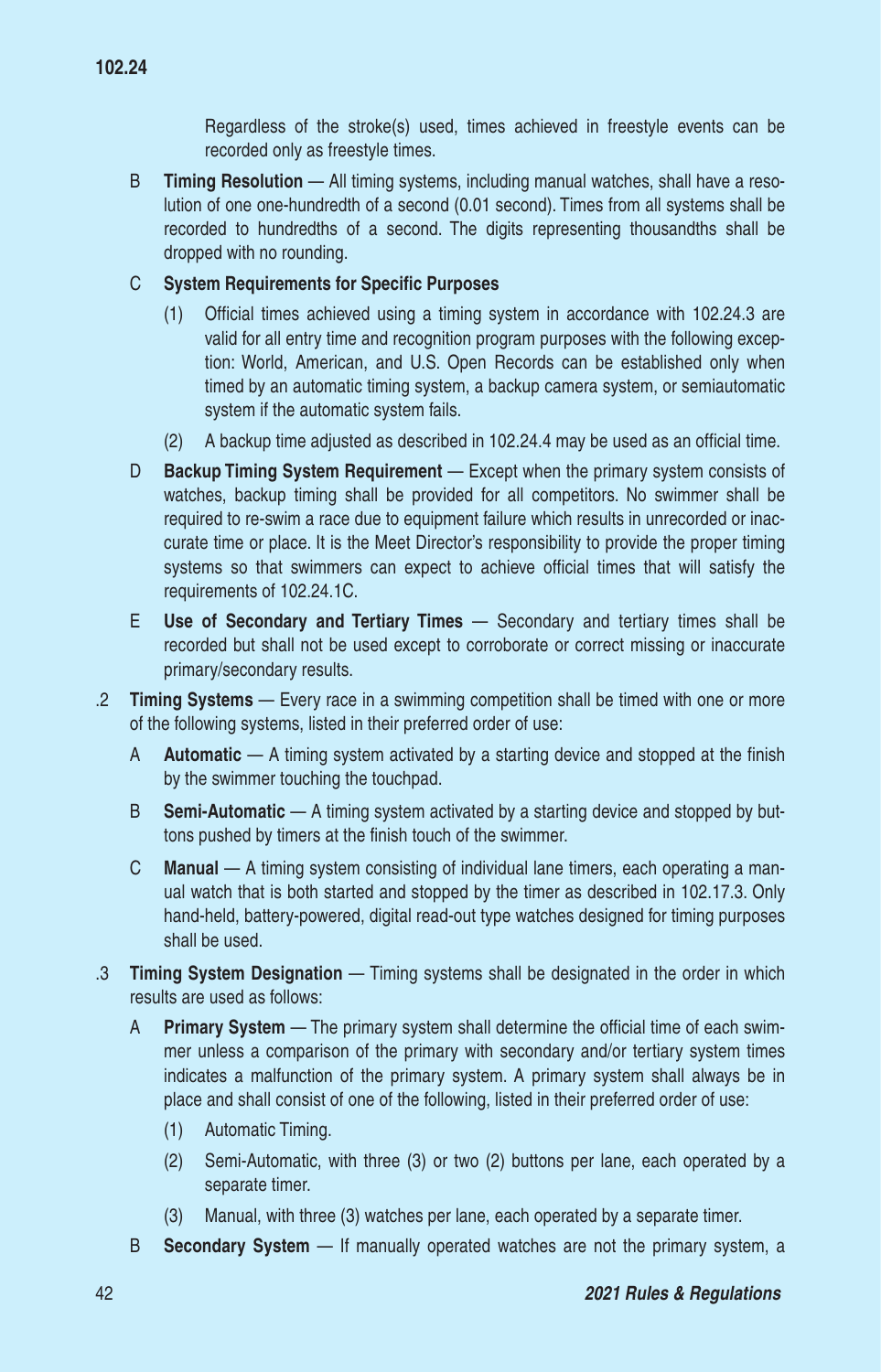secondary system of precedence equal to or lower than the primary system must be used. The secondary system may be:

- (1) Stationary overhead video cameras recording 100 images per second. The cameras must be fully integrated with the primary timing system.
- (2) Semi-Automatic with one (1), two (2), or three (3) buttons, each operated by a separate timer.
- (3) Manual with one (1), two (2) or three (3) watches per lane, each operated by a separate timer.
- C **Tertiary System**  Unless the primary system consists of manual watches or the secondary system is a fully integrated video system or includes at least one (1) manual watch per lane, a tertiary system of at least one (1) manual watch per lane shall be provided.

#### .4 **Determining Official Time**

- A **Automatic Timing** When recorded by properly operating automatic timing equipment, the pad time shall be the official time.
- B **Semi-Automatic and Manual Timing** Whenever semi-automatic or manual timing is used, only valid times shall be used in calculating the official time. The times shall be determined as follows:
	- (1) If two of the three valid button or watch times agree, that shall be the time for that timing system.
	- (2) If three valid buttons or watches disagree, the time of the intermediate button or watch shall be the time for that timing system.
	- (3) If only two valid button or watch times are available, the time shall be the average of those two buttons or the average of the two watch times. The digits representing thousandths of a second shall be dropped with no rounding.
	- (4) If only one button or watch time is available, the time of that button or watch shall be the time for that timing system unless that time conflicts with other information. If such a conflict exists, the Administrative Official shall gather as much data as possible and determine the time.
- C **Primary Timing System Malfunction** A malfunction may have occurred if:
	- (1) The difference between the time obtained by the primary system and the back-up system(s) is approximately .30 second or greater; or
	- (2) The place judge(s) reports a different order of finish; or
	- (3) It is reported the swimmer missed the touchpad or had a soft touch.
- D **Adjustment for Malfunction on a Lane** When a malfunction is confirmed on a lane, the back-up times for that lane shall be calculated in accordance with 102.24.4B and integrated with the accurate primary times in establishing the official time and determining the results.
- E **Adjustment for Malfunction Equally Affecting an Entire Heat** When, because of an early or late start, or other equipment or operator malfunction, the time of the automatic or semi-automatic primary timing system is equally incorrect for all the lanes in a heat, but the order of finish and thus the absolute difference of time between the swim-

1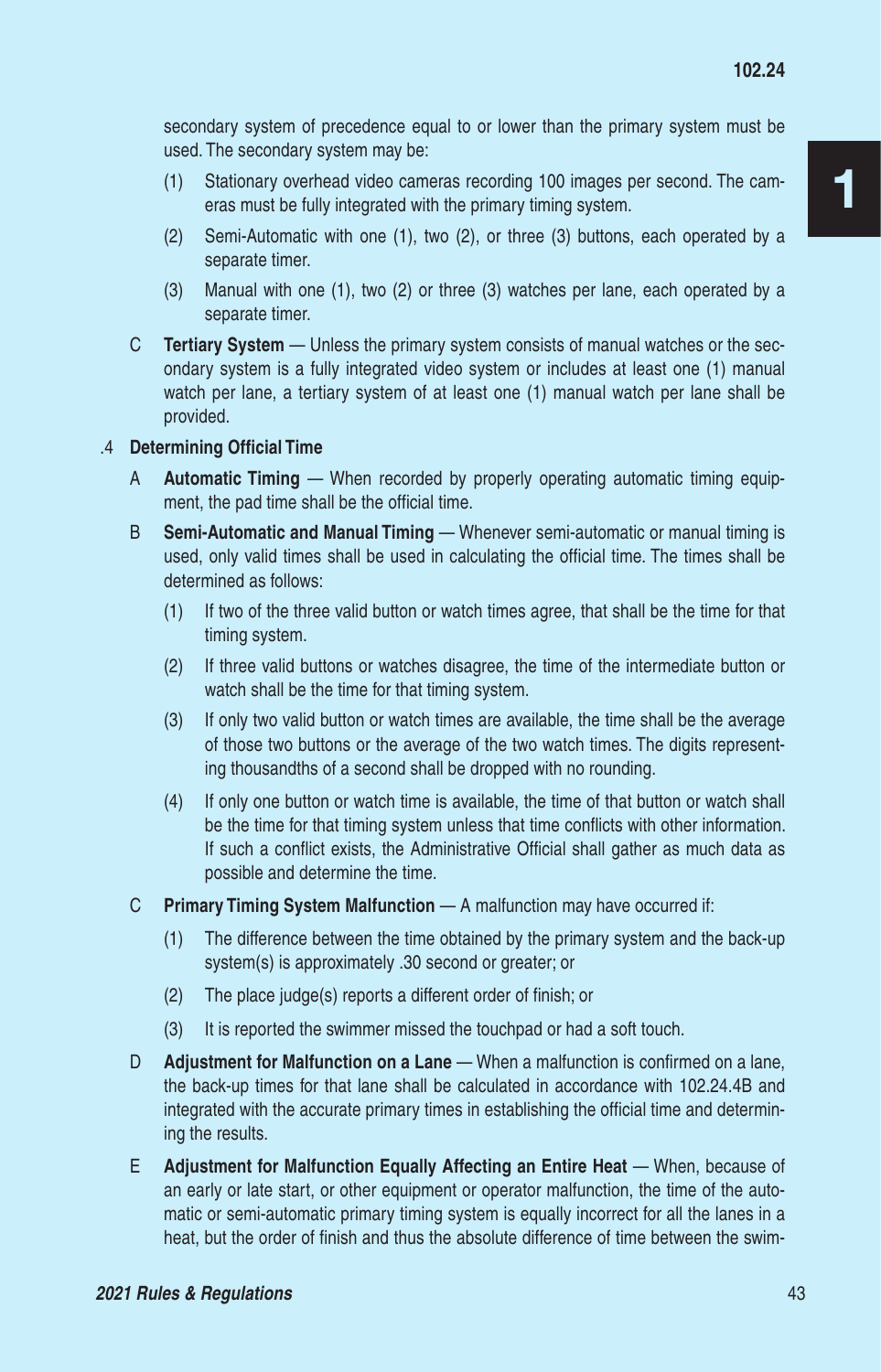mers is accurate, the times of the primary system shall be adjusted by calculating the average difference between the primary times and the valid back-up times and adding, or subtracting when appropriate, that difference to the primary times of every lane in that heat. (See Appendix 1 on page 46)

#### .5 **Determining Results**

- A **Place and Ranking** The results shall be by integration of official times including those times adjusted in accordance with 102.24.4.
- B **Ties** Official times identical to the hundredths shall be ties, with swim-offs as required to determine qualifiers or alternates for semi-final, consolation or final heats.
- C **Judging** Judging shall only be used to change the results produced by ranking the Official Times if:
	- (1) The swimmers competed in the same heat;
	- (2) Times obtained from properly operating automatic timing equipment are not available; and
	- (3) The Place Judges both observed a different relative order of finish and made a written record of their observation immediately following the conclusion of that heat.

**Note:** A different relative order of finish means there is agreement that a different swimmer finished ahead of another swimmer; there need not be agreement on their exact placement within the heat.

- D **Impact of Judging on Order of Finish** If judging changes the results:
	- (1) In timed finals meets and the finals of preliminaries and finals meets, such placement by judges decision (JD) shall be indicated in the meet results.
	- (2) In the preliminaries of preliminaries and finals meets, in no case may a swimmer with a faster time displace a swimmer who was judged to have placed ahead of him within a heat according to 102.24.5C. If this should result in disputed qualifications, all swimmers having times tied or within the disputed times shall swim-off for the disputed places in accordance with 102.5.2.

#### **102.25 SCORING**  .1 **Dual Meets**

|                  | <b>DUAL MEETS</b><br>Individual events: 5-3-1-0                                                              | Relays: 7-0                                                                                                                                                                                                                                                                                       |
|------------------|--------------------------------------------------------------------------------------------------------------|---------------------------------------------------------------------------------------------------------------------------------------------------------------------------------------------------------------------------------------------------------------------------------------------------|
| $.2\overline{ }$ | <b>Triangular meets</b><br>Individual events: 6-4-3-2-1-0                                                    | <b>Relays: 8-4-0</b>                                                                                                                                                                                                                                                                              |
| .3               | 4-lane pools: 5-3-2-1<br>5-lane pools: 6-4-3-2-1<br>6-lane pools: 7-5-4-3-2-1<br>7-lane pools: 8-6-5-4-3-2-1 | All other meets - Individual events (Individual point values shall be doubled for relays):<br>8-lane pools: 9-7-6-5-4-3-2-1<br>9-lane pools: 10-8-7-6-5-4-3-2-1<br>10-lane pools: 11-9-8-7-6-5-4-3-2-1<br>When consolation and championship finals are swum, scoring shall be as follows for indi |

shall be as follows for individual events (Individual point values shall be doubled for relays, even when relays are swum as timed finals):

| 6-lane pools (12 places):    | 9-lane pools (18 places):             |  |  |  |
|------------------------------|---------------------------------------|--|--|--|
| A (final): 16-13-12-11-10-9  | A (final): 22-19-18-17-16-15-14-13-12 |  |  |  |
| B (consolation): 7-5-4-3-2-1 | B (consolation): 10-8-7-6-5-4-3-2-1   |  |  |  |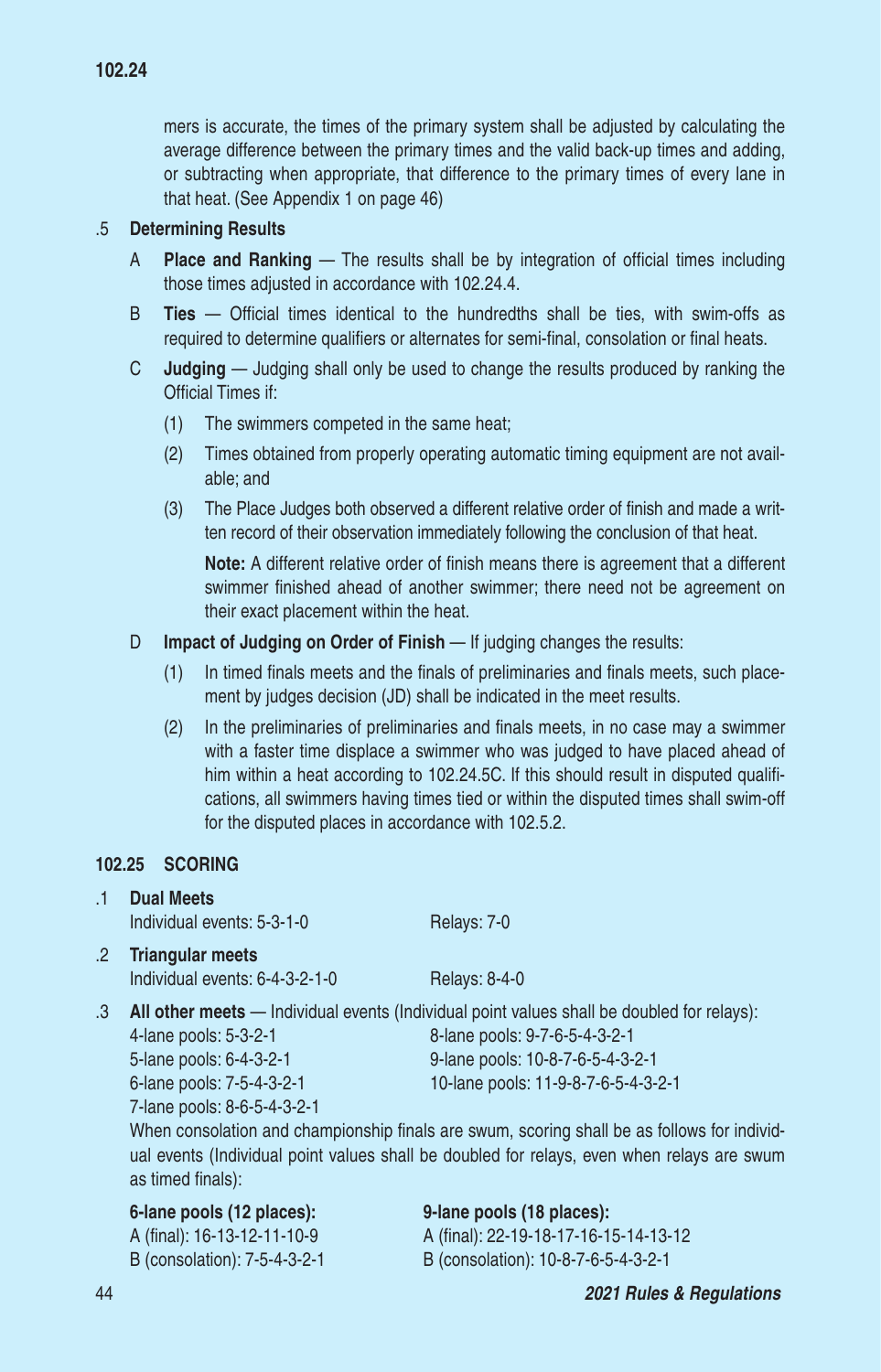**7-lane pools (14 places): 10-lane pools (20 places):**

**8-lane pools (16 places):** A (final): 20-17-16-15-14-13-12-11 B (consolation): 9-7-6-5-4-3-2-1

A (final): 18-15-14-13-12-11-10 A (final): 24-21-20-19-18-17-16-15-14-13 B (consolation): 8-6-5-4-3-2-1 B (consolation): 11-9-8-7-6-5-4-3-2-1

- 1
- .4 **LSC Options**  For mixed classification meets, non-standard events, or when an additional (bonus) heat or only a single championship final heat is swum in some or all of the events, the LSC sanctioning the meet shall establish the scoring point values to suit the format of the meet. These point values shall be stated in the meet announcement.
- .5 **Ties**  Where two or more swimmers tie for any place in any event, the points credited to such place or places, if any, next in order shall be equally divided between such swimmers; i.e., if two tie for first place, the points to be credited to first place and the points to be credited to second place shall be added and divided one-half and one-half. If three tie for first place, the points credited to first, second and third places shall be added and divided onethird, one-third and one-third, and so on for four or more tying for first place. The same is true for those tying for second place, third place, and whatever places there may be.
- .6 **Disqualifications**  When a relay team or individual swimmer is disqualified, the subsequent places will move up accordingly and points shall be awarded to conform to the new places. Consolation finalists shall not receive championship final placing. Alternates shall not receive consolation final placing.

**102.26 AWARDS** — When two or more swimmers tie for any place, duplicate awards shall be given to each of such tied swimmers. In such cases, no awards shall be given for the place or places immediately following the tied positions. If two tie for 1st place, no award for 2nd place; if three tie for 1st place, no awards for 2nd or 3rd, and so on.

**102.27 MEET RESULTS** — Meet results shall be provided, as directed by the LSC, within fourteen (14) days after the meet. The results may also be provided in an electronic format or posted to a website. Meet results shall include the following information:

- .1 Meet name, date, location, sanction number, and the pool length (25y, 25m or 50m) must appear on every page and the pages must be numbered.
- .2 Any scores, team or individual, if kept.
- .3 For each individual event, the order of finish in preliminaries, finals and swim-offs, when applicable, listing the swimmer's first and last name, age, club affiliation and official time; disqualified swimmers shall be listed last and indicated "DQ," with no times listed. Time Trial results shall be provided in the above format, when applicable. If the meet is computerized and connected directly to or interfaced with the automatic timing system, then all available initial distance times satisfying the requirements listed in 102.24.1A shall be provided upon request.
- .4 For relays, in addition to the order of finish, affiliation, and official time, the swimmers' first and last names, ages, the order in which they swam, and, if available, lead-off swimmer's time, shall be included.

**Note:** First names may be abbreviated within the limitations of the printing or computer program.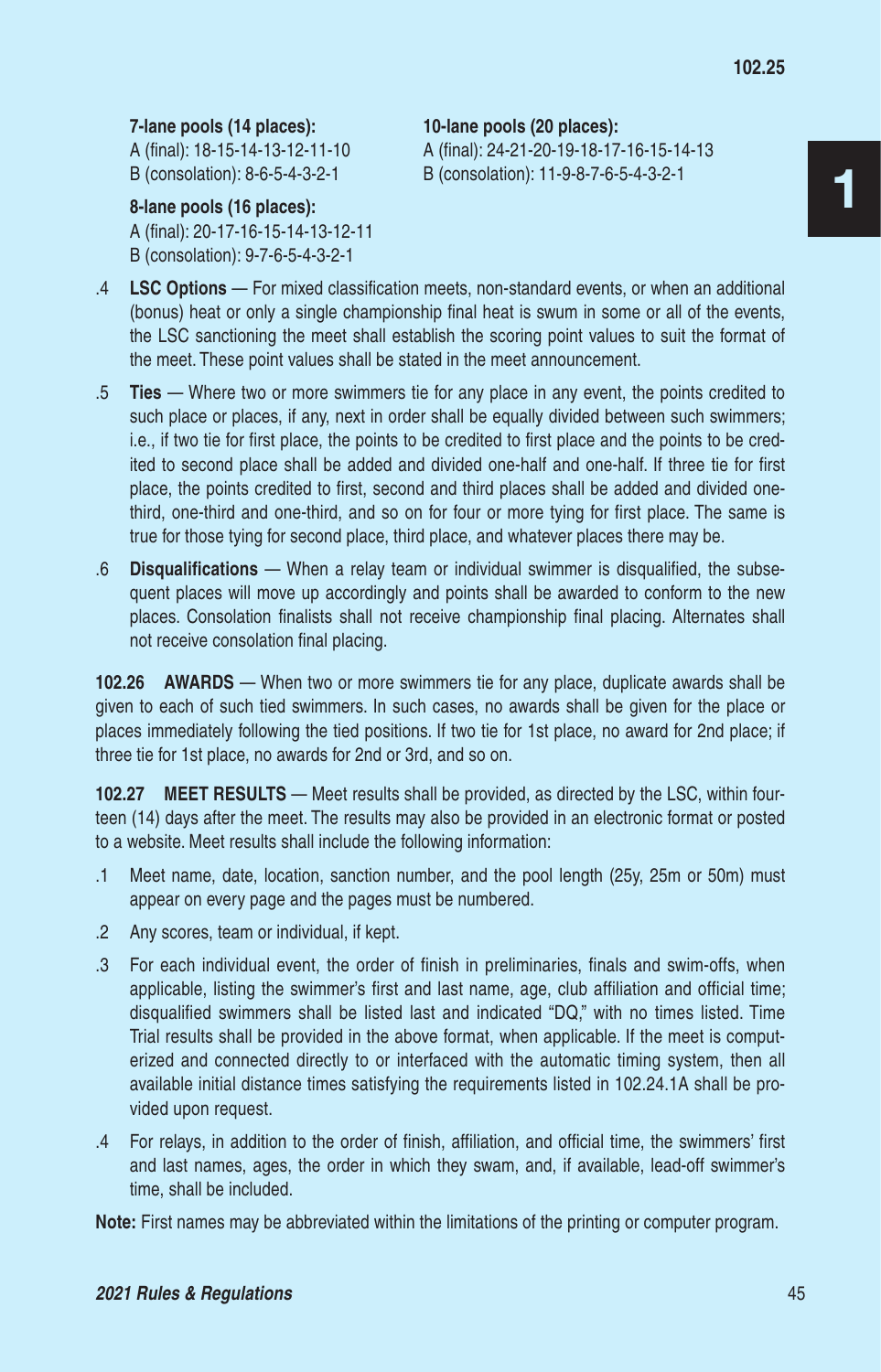# **APPENDIX 1**

# **EXAMPLE OF HEAT MALFUNCTION**

**Primary** - Automatic (Late manual start confirmed); **Secondary** - Semi-automatic, three buttons (button time not valid); **Tertiary** - Manual, one watch

\*Adjustment calculation:

 $\blacktriangledown$  Add the differences between the pad and watch times; total = 24.50;  $\nabla$  Divide 24.50 by the number of lanes to determine an average: 24.50 divided by 8 = 3.0625; the digits after hundredths are dropped, leaving a heat adjustment of 3.06; ▼ Add the adjustment factor of 3.06 seconds for late start of the primary system to each pad time to obtain the official time for that lane.

| LANE                | <b>WATCH TIME</b><br>PRIMARY PAD<br><b>TIME</b> |       | <b>WATCH TIME</b><br><b>LESS PAD TIME</b> | <b>HEAT</b><br>ADJUSTMENT* | <b>OFFICIAL</b><br><b>TIME</b> |
|---------------------|-------------------------------------------------|-------|-------------------------------------------|----------------------------|--------------------------------|
|                     | 52.12                                           | 55.14 | 3.02                                      | $+3.06$                    | 55.18                          |
| $\overline{2}$      | 51.56                                           | 54.61 | 3.05                                      | $+3.06$                    | 54.62                          |
| 3                   | 51.09                                           | 54.18 | 3.09                                      | $+3.06$                    | 54.15                          |
| $\overline{4}$      | 50.12                                           | 53.18 | 3.06                                      | $+3.06$                    | 53.18                          |
| 5                   | 49.78                                           | 52.90 | 3.12                                      | $+3.06$                    | 52.84                          |
| 6                   | 49.06                                           | 52.06 | 3.00                                      | $+3.06$                    | 52.12                          |
| $\overline{7}$      | 52.21                                           | 55.30 | 3.09                                      | $+3.06$                    | 55.27                          |
| 8<br>55.99<br>52.92 |                                                 | 3.07  | $+3.06$                                   | 55.98                      |                                |
|                     |                                                 |       | 24.50 total                               |                            |                                |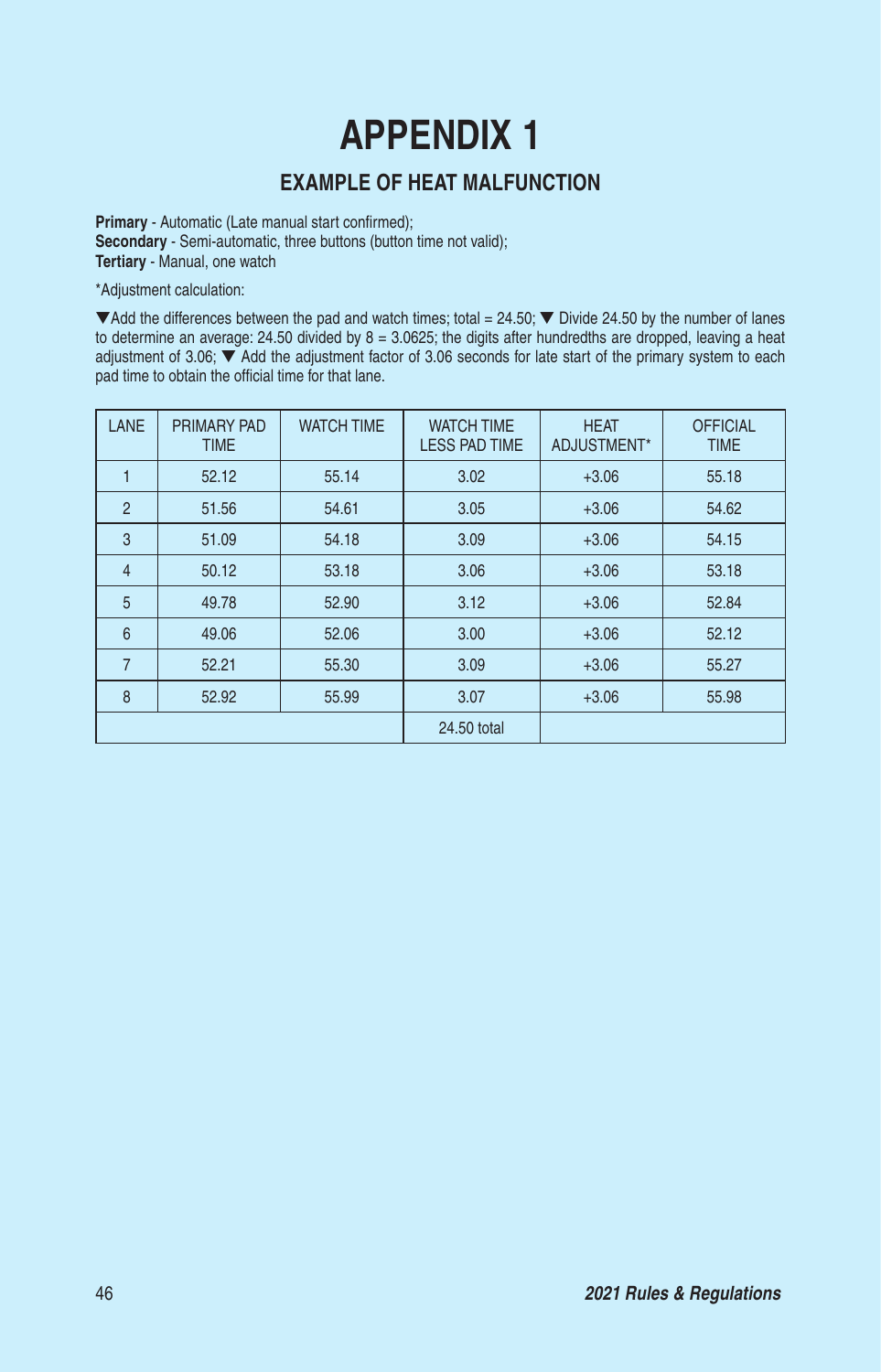# **ARTICLE 103 FACILITIES STANDARDS**

#### **103.1 DEFINITIONS**

- .1 /M/ = Indicates mandatory requirement for all competition.
- .2 /NC/ = Except as noted otherwise, indicates mandatory requirement for USA Swimming Championships and International Competition.
- .3 /LSC/ = Predicated on facility availability, LSCs may waive strict compliance with these requirements in sanctioning local competition.
- .4 Where dimensions are given, the dimension listed first shall govern, and dimensions given in parenthesis are for reference only.

#### **103.2 WATER DEPTH**

- .1 **/NC/ 2 meters (6 feet 7 inches) deep throughout the course.**
- .2 **/M/ Teaching Racing Starts** Minimum water depth for teaching all racing starts, prior to certification, in any setting from any height starting blocks, from backstroke ledges or from the deck shall be 6 feet (1.84 meters) measured for a distance of 3 feet 3-1/2 inches (1.0 meter) to 16 feet 5 inches (5.0 meters) from the end wall. Teaching racing starts shall only take place under the direct supervision of a USA Swimming member coach and shall include:
	- A All racing start instruction until a swimmer has been certified by his or her USA Swimming member coach as proficient in performing a racing start; and
	- B Subsequent to certification, instruction which seeks to alter a swimmer's basic technique in performing a racing start.

Prior to certification, all racing starts must take place from a position in the water, and without use of the backstroke ledge, regardless of pool depth. Subsequent to certification, practicing of racing starts may take place in water depth of four (4) feet (1.22 meters) and deeper.

- .3 **/M/ Racing Starts** Minimum water depth for racing starts during practice and competition shall be measured for a distance 3 feet 3-1/2 inches (1.0 meter) to 16 feet 5 inches (5.0 meters) from the end wall. Starting requirements and height of starting block shall be:
	- A In pools with water depth less than 4 feet (1.22 meters) at the starting end;
		- (1) The swimmer must start in the water;
		- (2) Backstroke starting ledges are not permitted.
	- B In pools with water depth 4 feet (1.22 meters) or more at the starting end, starting platforms shall meet the height requirements of 103.14.1.

**Note:** Local, state and municipal statutes, ordinances, rules and regulations, may have depth limitations in conflict with this section. The LSC and all Member Clubs should check for this at all times.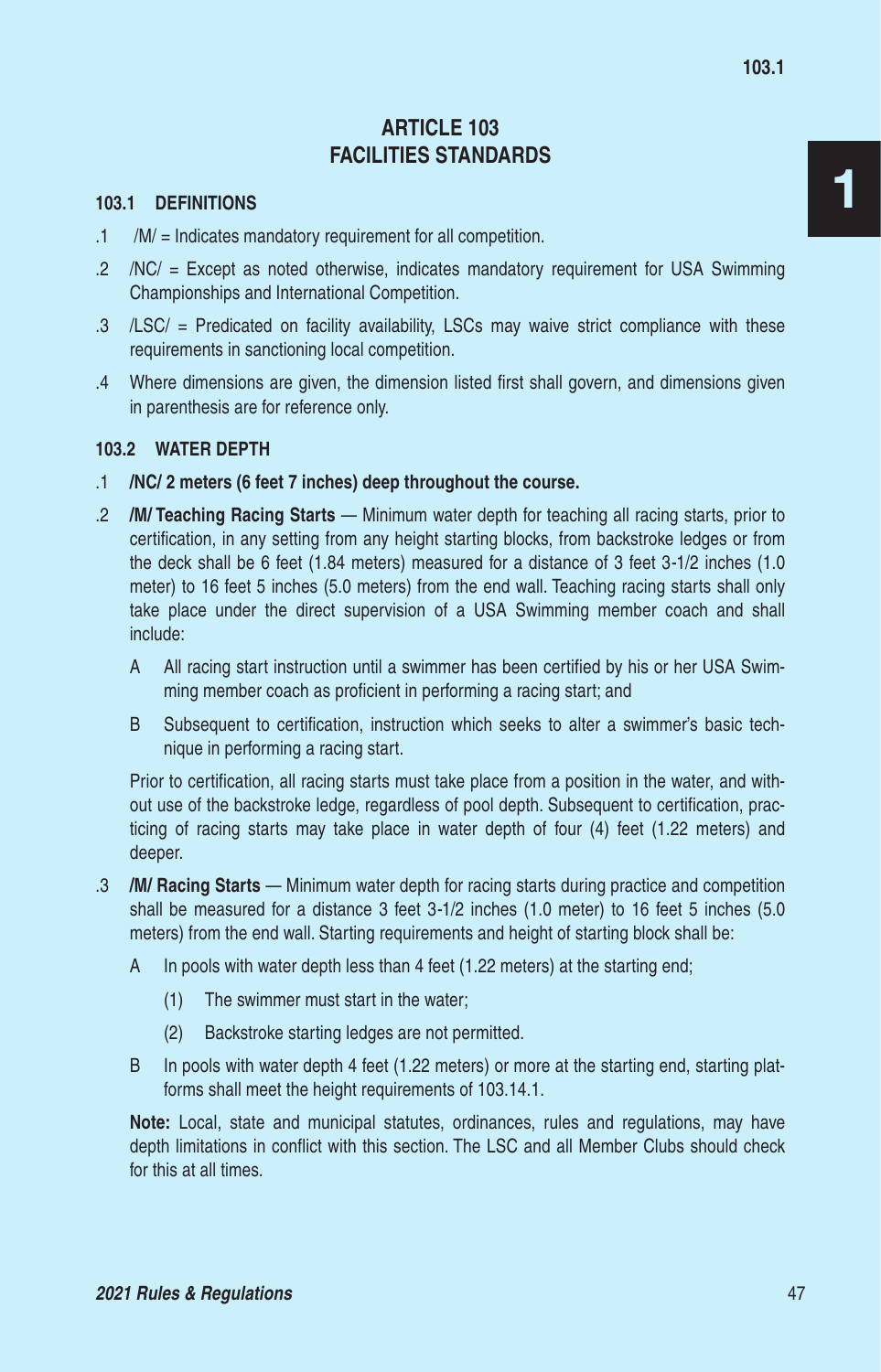# **103.3 RACING COURSE DIMENSIONS**

## .1 **/M/ Length.**

- A **Long Course:** 50.00 meters (164 feet and 1/2 inch).
- B **Short Course:** 25.00 yards or 25.00 meters (82 feet and 1/4 inch).
- C **Dimensional Tolerance:** Against the required length, a tolerance of minus (-) 0.000 meters in a vertical plane extending 0.3 meters (12 inches) above and 0.8 meters (2 feet 7-1/2 inches) below the surface of the water at all points of both end walls. The plus tolerances apply for National, Trials Class, FINA and international competition. See the current Policy Manual and FINA Facilities Rules FR2 for details.
- D When automatic officiating equipment touch pads are used at one or both ends, the course shall be of such length that ensures the required distance between the two touch pads or between either pad and the opposite end of the course.
- E When the racing course is fixed by the use of movable bulkheads, such bulkheads shall be designed to resist lateral deflection due to tension exerted by the attachment of the lane dividers to ensure the required course distance in all lanes.
- F See Article 104, Rules for Swimming Records, for course measurements certification requirements.

#### .2 **Width.**

- A /NC/ Eight or ten lanes, minimum width of 2.5 meters (8 feet 2-1/2 inches), from center line to center line of the lane dividers, with approximately 0.45 meters (1 foot 6 inches) of additional open water outside lanes 1 and 8 (or 10). The Program & Events Committee Coordinator (or his/her designee) may waive this requirement for National Championships.
- B /LSC/ Minimum lane width for competitive swimming shall be 7 feet (2.13 meters).

## **103.4 /M/ RACING COURSE WALLS**

- .1 **Permanent Course Walls**  Walls enclosing the racing course shall be parallel and vertical. The end walls shall be at a right angle to the water surface and shall be constructed of solid material with non-slip surface that extends no less than 0.8 meters (2 feet 7-1/2 inches) below the water surface.
- .2 **Movable Bulkhead Course Walls**  If a continuous recessed hand grip is provided at or near the water surface in a movable bulkhead, the horizontal dimension of the recess perpendicular to the bulkhead should be not less than six inches (.15 meters) and designed in a manner to prevent the swimmer's fingers from contacting the back surface of the recess.

#### **103.5 /LSC/ POOL AND BULKHEAD MARKINGS**

- .1 **Pool bottom lane markers:** Minimum 10-inch (25-centimeter) wide lines of a dark contrasting color (preferably black) shall be provided in the middle of each racing lane on the bottom of the pool. The lines should be uninterrupted the length of the course and shall end with a distinctive cross line 1.0 meters (3 feet 4 inches) long and the same width as the bottom marker. The line, including the cross line, shall terminate 2.00 meters (6 feet 7 inches) from each end wall.
- .2 **End wall targets:** Flush, non-slip targets in a shape of a "T" or a cross and the same width as the lane bottom markers shall be provided in the center of each lane on each end wall of the course and shall extend at least 3 feet 4 inches (1.0 meters) below the level of the water surface. It is recommended that the top edge of the deck be of a contrasting color to provide a visual target above water at the end of the course.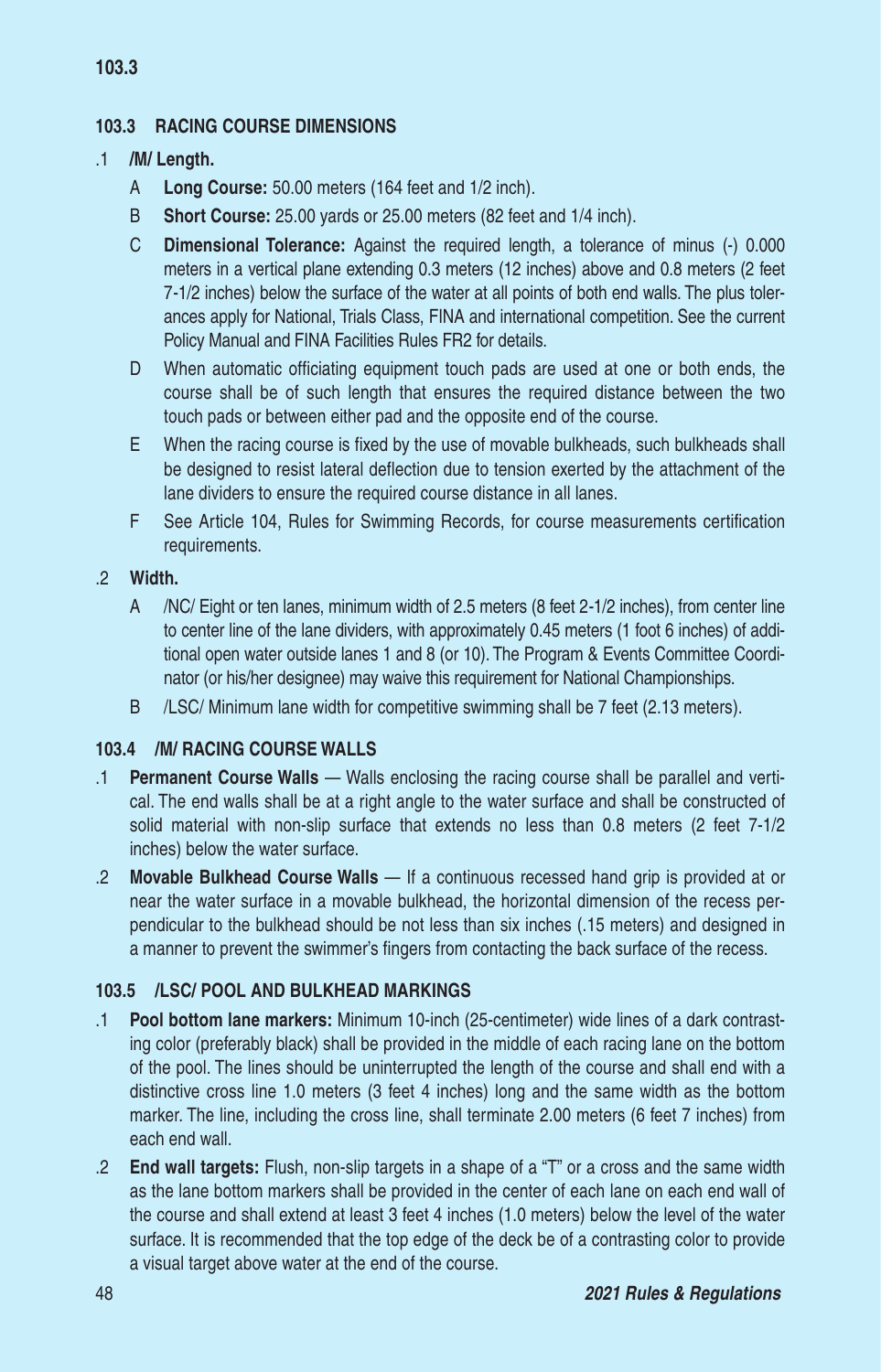.3 **/M/ 15-Meter Markings:** Fixed distinctive marks shall be placed on either the pool wall or deck surface adjacent to any outside lane at a distance of 15 meters from each end wall of the course. These marks should also be used to correctly align the distinctive floats on the lane dividers, but the fixed marks on the deck or walls take precedence for judging.

## .4 **Lane Numbers**

- A The lanes shall be numbered from right to left as the swimmers stand facing the course.
- B Lane numbers shall clearly identify the lanes to officials stationed on each side of the course.

**103.6 /M/ OVERFLOW RECIRCULATION SYSTEM** — The pool water recirculation and overflow system shall maintain water level in line with the overflow rim of the pool gutters without creating appreciable current or water turbulence and shall maintain smooth and calm water surface during competition.

## **103.7 WATER AND AIR TEMPERATURE**

- .1 /LSC/ Water temperature between 25 to 28 degrees Celsius (77 to 82.4 degrees Fahrenheit) shall be maintained for competition.
- .2 Air temperature within 8 feet above deck level in indoor facilities shall be not lower than 76 degrees Fahrenheit, with relative humidity maintained at about 60% and air velocity at about 25 feet per minute.

**103.8 /M/ LADDERS** — All ladders, steps or stairs within the racing course shall be recessed in the pool side walls or shall be removed during competition.

## **103.9 OTHER DECK EQUIPMENT**

- .1 /LSC/ Use of portable lifeguard chair stands and other deck fixtures is recommended and they should be removed from the competition area to allow free passage and unobstructed view for competitors and officials along all sides of the course.
- .2 /M/ 1-meter diving boards which overhang the racing course shall be hinged out of the way or removed during competition.

#### **103.10 /M/ LIGHTING**

- .1 /LSC/ A minimum of one hundred (100) foot candle illumination level is required at the water surface over the entire course. Overhead light fixtures shall be located to avoid the casting of shadows by the pool walls over the racing course.
- .2 /NC/ At National Championships, the same type and level of illumination that will be used for finals must be provided and maintained during the warm-up period and preliminaries.

**103.11 /M/ TOBACCO PRODUCTS** — Smoking and use of other tobacco products is prohibited in all areas of the venue.

**103.12** /M/ **ALCOHOLIC BEVERAGES** — Alcoholic beverages or the recognition of alcohol sponsors are prohibited in all areas of the venue. Exceptions to this provision include USA Swimming National Championships, Trials Class meets, U.S. Open Championships, USA Swimming Open Water National Championships and the Pro Series events or other events approved by the USA Swimming Chief Commercial Officer.

**103.13 /M/ DRONES** — Operation of a drone, or any other flying apparatus, is prohibited over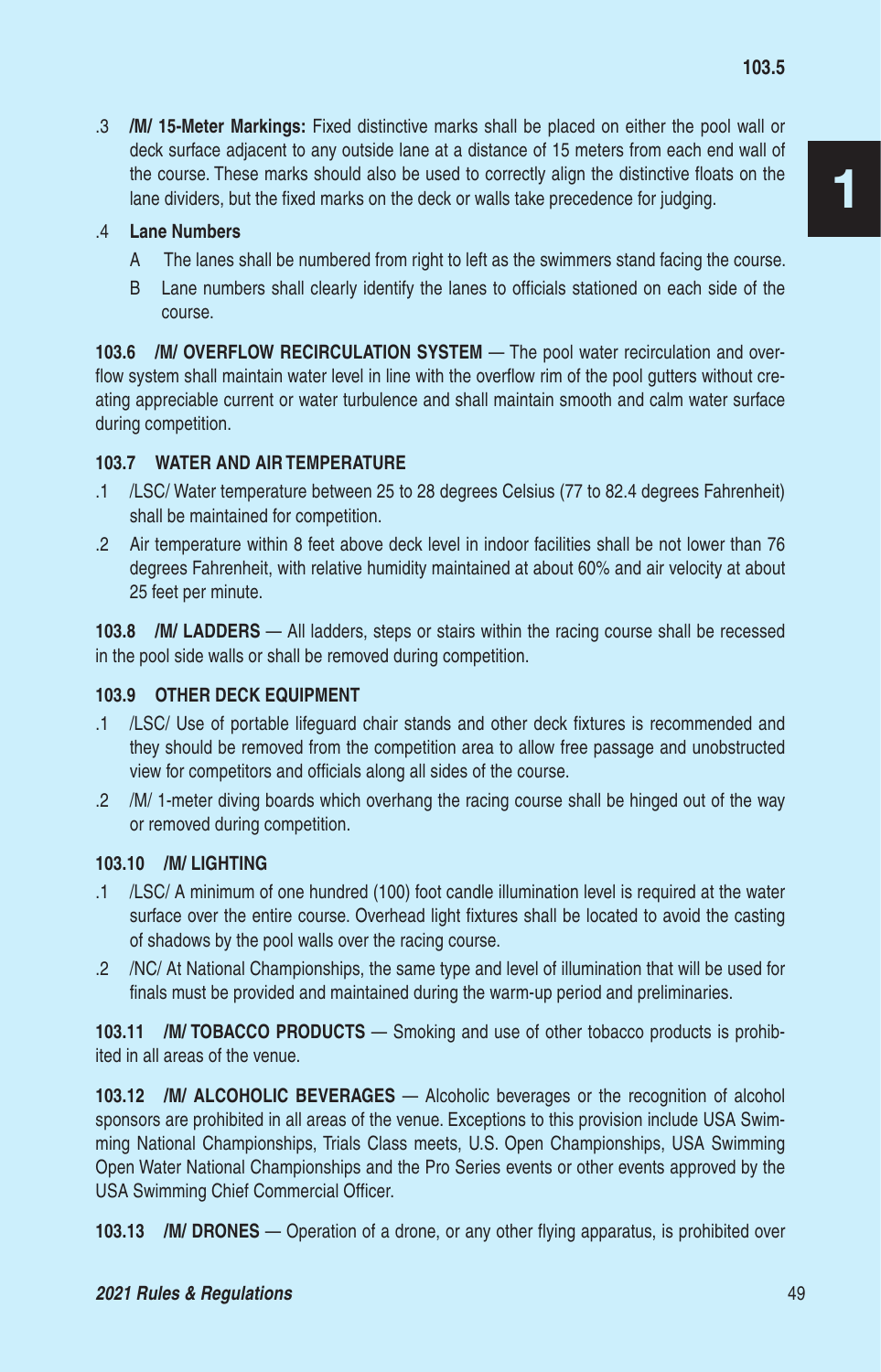the venue (pools, athlete/coach areas, spectator areas and open-ceiling locker rooms) any time athletes, coaches, officials and/or spectators are present.

Exceptions may be granted with prior written approval by the Program & Events Committee Coordinator (or his/her designee).

## **103.14 /M/ STARTING PLATFORMS**

- .1 **Height.**
	- A **Long course and short course meters:** The front edge of the starting platform shall be no less than 0.50 meters (1 foot 8 inches) nor more than 0.75 meters (2 feet 5-1/2 inches) above the surface of the water.
	- B **Short course yards:** The front edge of the starting platform shall be not higher than 2 feet 6 inches (0.762 meters) above the surface of the water.
- .2 The front edge of the starting platform shall be flush with the face of the end walls.
- .3 The top surface of the starting platform shall be not less than 0.50 by 0.50 meters (1 foot 8 inches square) and shall slope not more than 10 degrees from the horizontal. It may have an adjustable setting back plate. The entire surface of the platform shall be faced with permanent non-slip material. Handgrips for the forward start may be installed on the sides of the starting platforms.
- .4 **Backstroke starting grips:** Starting platforms shall be equipped with firm starting grips located between 0.3 meters (12 inches) and 0.6 meters (24 inches) above water surface. The front edge of the grips shall be parallel to and flush with the face of the end wall.
- .5 Starting platforms shall be clearly marked with lane numbers visible to competitors and officials. (See 103.5.3)
- .6 Starting platforms shall be anchored to the deck or bulkhead to remain stable at all times.

**103.15 BACKSTROKE LEDGE** — The backstroke ledge shall conform to FINA's specifications when used in competition as follows:

- .1 /M/ The ledge may be adjustable to 4 centimeters above or 4 centimeters below the water level.
- .2 /M/ The ledge shall be a minimum of 65 centimeters in length.
- .3 /M/ The ledge must be 8 centimeters in height, 2 centimeters at the width with 10 degrees of slope.
- .4 /M/ The ledge may not be used in water depth less than 4 feet (1.22 meters).
- .5 /M/ Should backstroke ledges be used, identical ledges shall be provided for all lanes.

## **103.16 /M/ FLOATING LANE DIVIDERS AND MARKINGS**

- .1 Floating lane dividers shall extend the full length of the course and shall be attached at each end wall with recessed anchors so located that the center line of the cable securing the dividers shall be on the surface of the water with the bottom half uniformly submerged for its entire length. They shall:
	- A Separate the racing lanes.
	- B /LSC/ Be outside the outermost lanes being used.
- .2 Dividers shall consist of contiguous floats having a minimum diameter of 5 centimeters (2 inches) to a maximum diameter of 15 centimeters (6 inches). The color of the floats extend-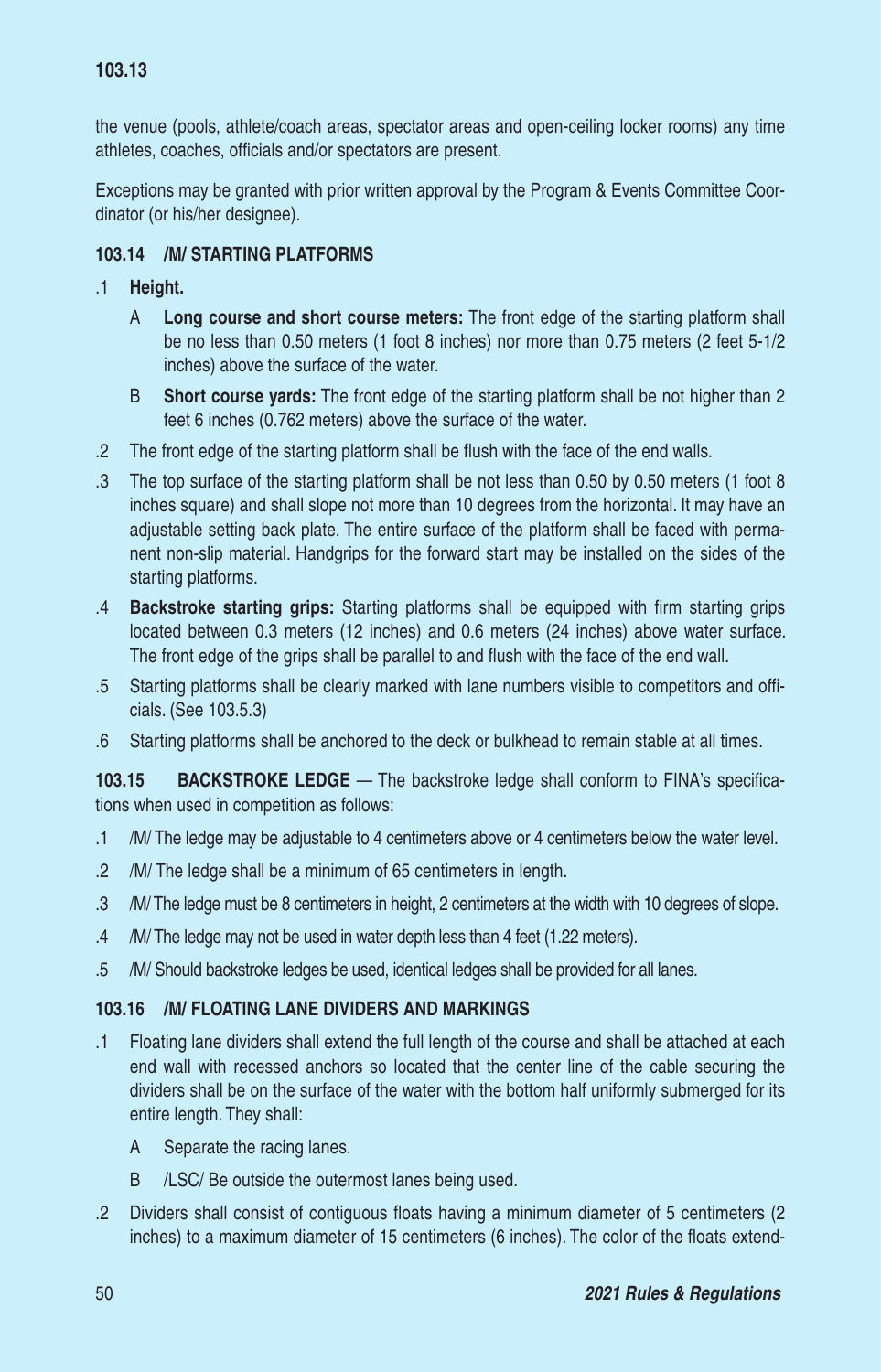ing from the walls the distance of 5 meters for long course and short course meters and 15 feet for short course yards shall be distinct from the rest of the floats. Distinctive colored floats, or markers extending around the full circumference of the floats, shall be placed at 15 meters (49 feet 2-1/2 inches) from each end wall in both short course and long course pools. Additionally, in long course pools, a distinctive warning line or lane markers may be placed at a distance of 13 meters from each end wall. Damaged or broken floats shall be removed and/or replaced, to the extent possible.

- .3 /LSC/ A single line of dividers between racing lanes shall be used in long course and short course meters competition. Multiple lines may be installed for short course yards competition, provided the width of water between dividers is not reduced to less than 7 feet.
- .4 /NC/ Minimum 11 centimeter diameter floats shall be required for National Championships.

## **103.17 /M/ BACKSTROKE FLAGS AND LINES**

.1 **Design:** At least three triangular pennants six (6) to twelve (12) inches in width at the base and twelve (12) to eighteen (18) inches in vertical length, of two or more alternating and contrasting colors shall be suspended on a firmly stretched line over each lane during all warm-up periods and during competition for all backstroke, individual medley and medley relay events.

.2 **Location:**

- A **Long course and short course meters:** 5 meters (16 feet 5 inches) from each end of the course, a minimum of 1.8 meters (5 feet 11 inches) to a maximum of 2.5 meters (8 feet 3 inches) above the water surface.
- B **Short course yards:** 15 feet (4.57 meters) from each end of the course, 7 feet (2.13 meters) above the water surface.
- C Height shall be measured to the horizontal line from which the pennants are suspended.

**103.18 /NC/ LOUDSPEAKER START SYSTEM** — An electronic sound generating device shall be provided to give the starting and recall signal. Loudspeakers may be mounted underneath or on the side of each starting platform, between every two platforms, on each side of the racing course, or positioned behind the starting platforms in such a manner that equitable dispersion of sound to all lanes is assured. The device shall also activate a strobe light, or similar visual signal, located on the starter's side of the course approximately 15 feet forward from the starting end, to indicate the start to manual timers and deaf and hard-of-hearing swimmers. The start system may include an underwater recall speaker and final lap signal option.

**103.19 /M/ RECALL DEVICE** — A device to recall swimmers shall be provided. If a recall rope is used, it shall be placed at the mid-point of the course in long course facilities and at the turn end backstroke flags in short course facilities.

**103.20 /LSC/ PACE CLOCKS** — There shall be at least two large accurate timing devices or clocks, preferably located one on each side of the course, clearly visible to all swimmers in all warm-up/warm-down areas.

## **103.21 AUTOMATIC OFFICIATING EQUIPMENT**

.1 /NC/ See 102.24 for Automatic and Semi-Automatic Timing equipment types and performance requirements. Equipment powered directly from the utility line electrical service shall have the capability to automatically switch to stand-by battery power source in case of line power failure without affecting the continuity and accuracy of the timing system.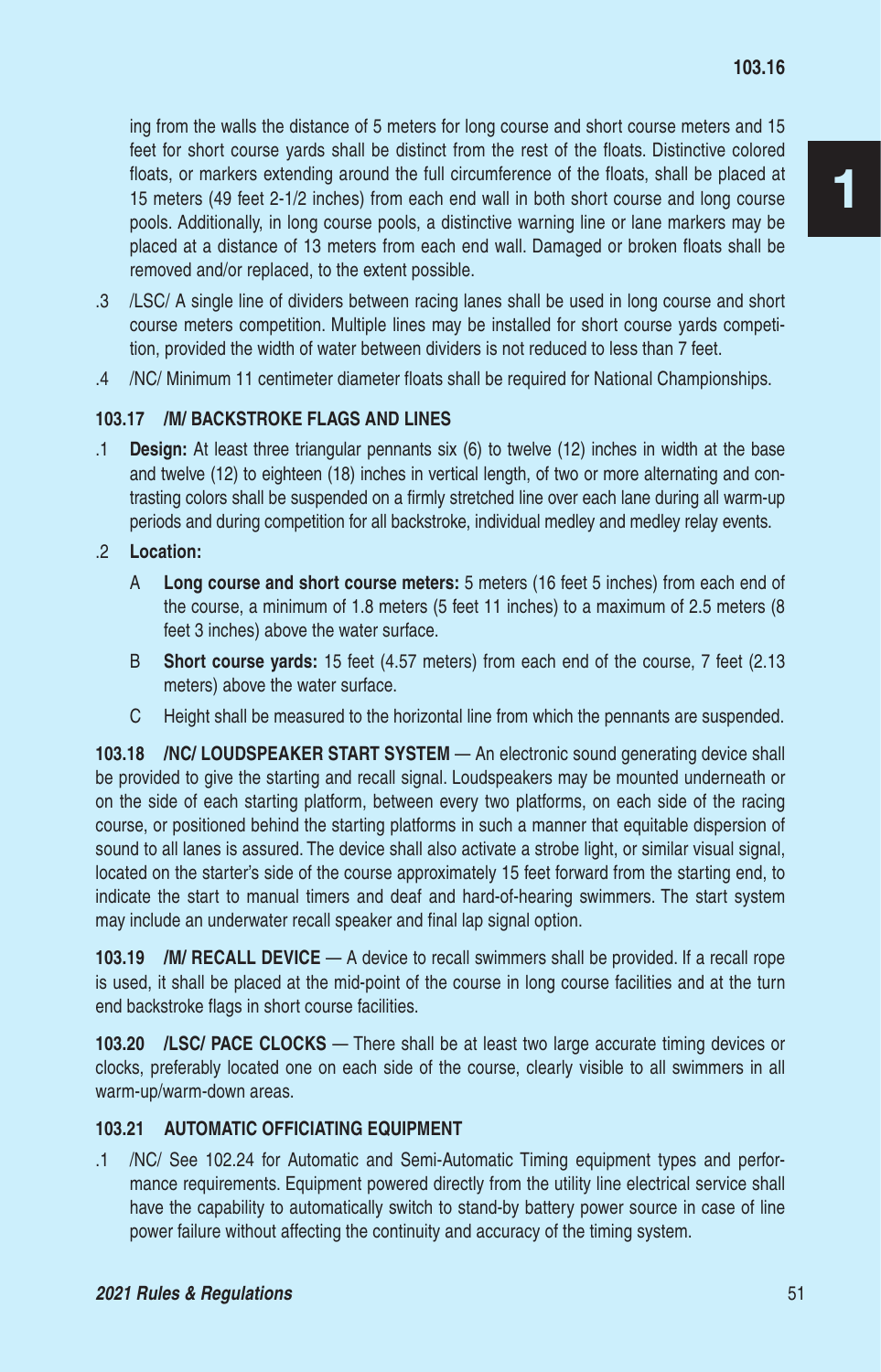.2 **/M/ Installation and Safety:** Equipment shall be installed so that it will not interfere with swimmers' start, turns, or finish and the normal overflow functions of the pool water recirculation system. All deck-level wiring shall carry no more than 12 volts.

# .**3 /NC/ Touch Pads:**

- A **Size and thickness:** Recommended pad size shall be 6 feet 6 inches (2 meters) wide and not less than 2 feet (0.60 meters) deep. Minimum width of pads shall be 5 feet (1.52 meters). Thickness shall not exceed 3/8 of an inch (1 centimeter).
- B **Markings:** Panel face markings shall conform and superimpose on pool end wall markings as closely as possible. Perimeter edges of the panel shall have a one-inch wide black border.
- C **Sensitivity:** Panels shall stop the timing system instantaneously by a light hand touch anywhere on the flat surface facing the racing course and the upper edge but shall not be activated by water turbulence.
- D Panels shall be installed and firmly anchored in the center of each lane and shall have no sharp edges, corners, or other protrusions on any exposed surfaces.
- E At the facilities in which competition to select USA Swimming National Teams for the Olympic Games and World Championships is held, the touch pads must be minimum 0.9 meters (2 feet 11-7/16 inches) high, 2.4 meters (7 feet 10-1/2 inches) wide and maximum one centimeter (3⁄8 of an inch) in thickness. Such pads shall be installed at end of the course and shall extend 0.3 meters each (11-3/16 inches) above and 0.6 meters (1 foot 11-5/8 inches) below the water surface. The Program & Events Committee Coordinator (or his/her designee) may waive this requirement for National Championships.
- .4 **Optional Accessories:** Automatic officiating equipment may provide relay judging capability, automatic lap counting, split times' readouts for all lanes, correction of erroneous touch, and television equipment tie-in. Any corrections or impulses generated by the equipment operators shall be clearly identified on the results printout.

# .5 **Time Display Board (optional):**

- A An automatic display board visible to all swimmers shall give a digital time read-out to two decimal places, displaying split times, final times, and places for all lanes. In the event of a tie, the place shall be displayed as a tie.
- B /NC/ A separate line of display for each lane meeting the above requirements shall be provided for National Championships.

**103.22 /M/ ELECTRICAL SAFETY** — All permanent or temporary electrical connections to the electronic loudspeaker start system, automatic officiating equipment, and other electrical or electronic devices operating on line voltages in the vicinity of the racing course shall be made only from ground-fault circuit interrupter (GFCI) protected convenience receptacles or circuits. In the event such receptacles or circuits are not available in the facility used for competition, portable U.L. approved self-contained type GFCI outlet fittings shall be provided (furnished and installed) at the non-protected convenience receptacles by the meet management, Meet Director, or the equipment operator(s) whenever such equipment is connected and in use.

# **ARTICLE 104**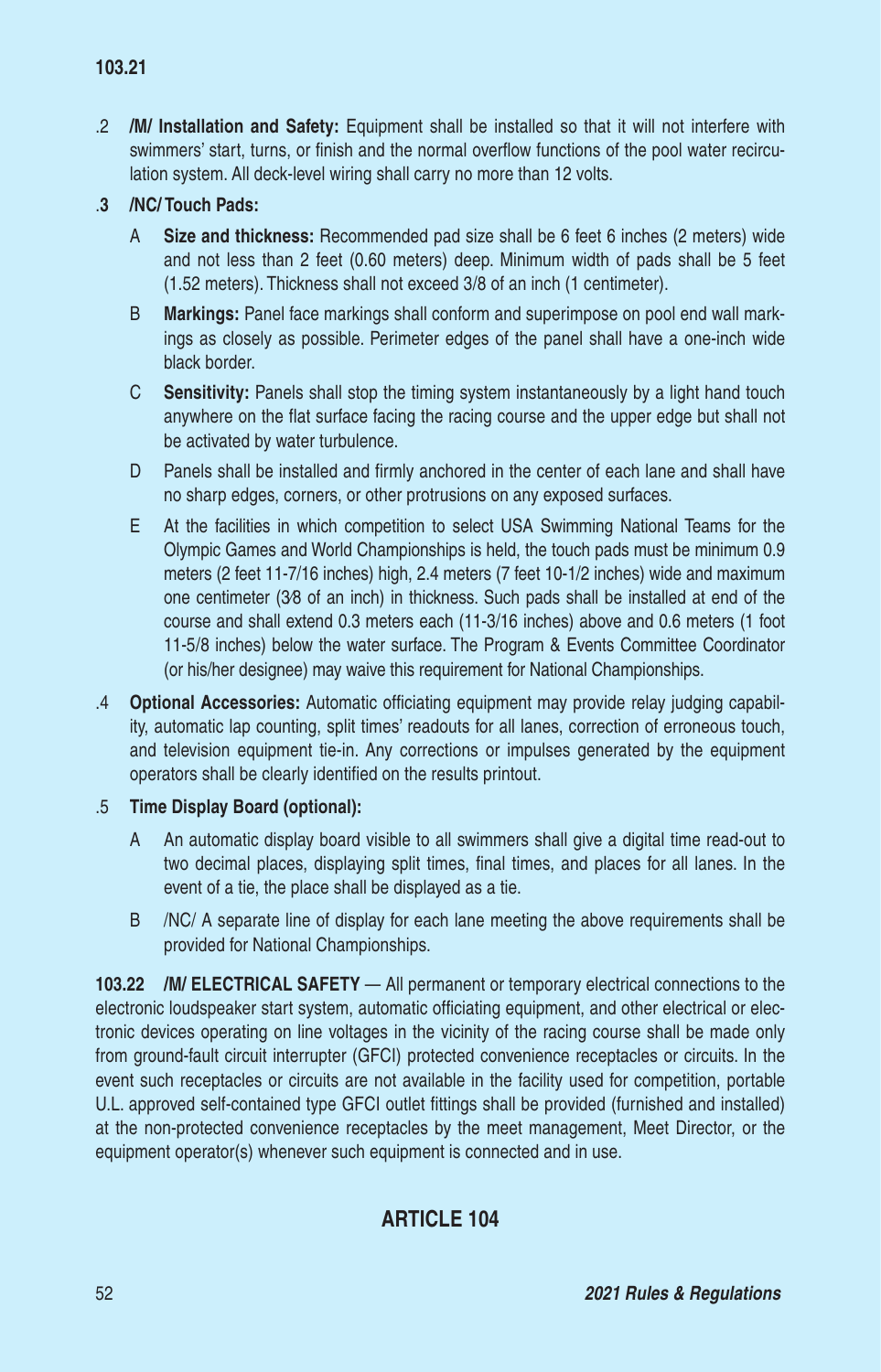# **RULES FOR SWIMMING RECORDS**

#### **104.1 WORLD RECORDS**

- .1 May be established only in 25-meter and 50-meter pools and shall conform to the recognized distance, stroke and other current governing regulations of the Federation International de Natation (FINA).
- .2 All claims shall be sent by facsimile transmission immediately following performance to the National Headquarters. Supporting evidence must be filed on official FINA World Record application forms, which must be in the National Headquarters within 21 days following performance. Responsibility for this filing shall rest with the meet recorder of records, official scorer, or LSC Records Chair.

#### **104.2 USA SWIMMING RECORDS**

#### .1 **General Requirements and Conditions for Records**

- A The official time for establishing specific records must be achieved and determined in accordance with 102.24.
- B Record times registered by automatic equipment shall be submitted in hundredths of a second (two decimal places). If first place times are tied to a hundredth of a second, the results shall be declared to be a tie and the record shall be shared by each swimmer.
- C No record shall be considered which is applied for by or through a conference, league, LSC, allied member, or organizational member whose rules governing performance do not conform to Parts One, Two and Seven of USA Swimming Rules & Regulations unless such swim is observed in accordance with 202.8.

**Exception:** When such rules do not conform to these rules but performance by the swimmer is claimed to conform to them, application may be made to the President/ CEO (or his/her designee), for consideration. Such application must be supported by documentary or other evidence of performance as may be requested.

- D For LSC and local records only, unless prohibited by the LSC, the Referee, if requested, for the purposes of recording record attempts at an initial distance for an individual event or for the lead-off leg of a relay, may for any lane:
	- (1) Permit the use of the split function button of digital manual watches where all three official lane timers on the lane are using digital watches with split function, or
	- (2) Assign three (3) additional official timers to the lane to time the record attempt.

**Note:** Performances in this category require the swimmer(s) to complete the full distance of the scheduled event in compliance with applicable rules including a legal finish at the initial distance.

- E Should the first swimmer on a legally composed relay team complete his/her leg in a record time for that stroke/distance, his/her performance shall not be nullified by a subsequent disqualification of his/her team members.
- F To be eligible for a record a swimmer must have won his/her heat. Only the time of the winner is recognized for record purposes even though another swimmer may have a

1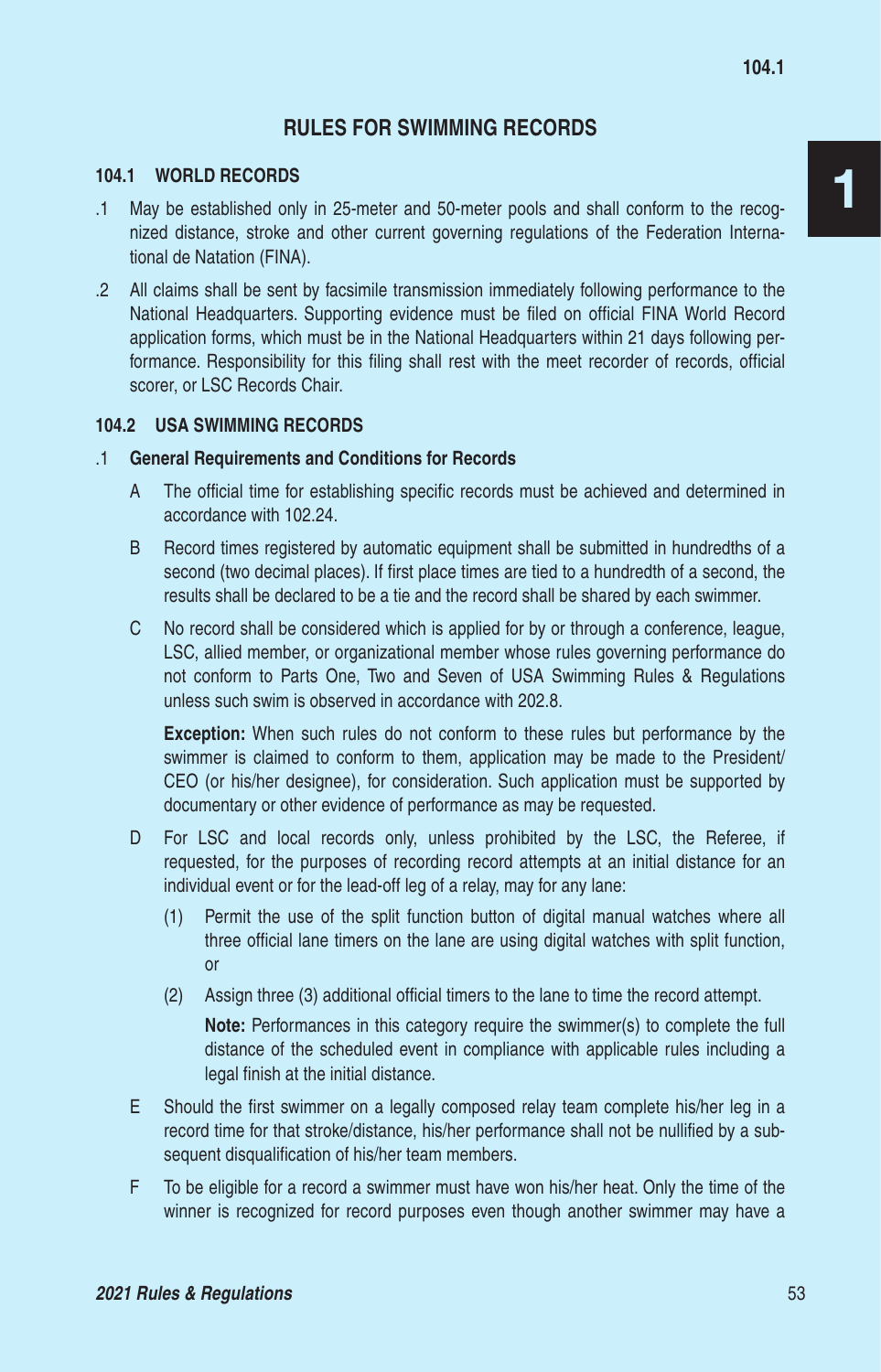faster time but is displaced by judge's or ballot decision. If the judge's or ballot decision results in a tie, all tied swimmers shall share the faster time of such finish. The requirement to win the heat does not apply:

- (1) When age or representation is a condition for setting LSC or Age Group records;
- (2) To a U.S. citizen setting an American record in competition with non-U.S. citizens; or
- (3) When achieved as the lead-off leg in a relay race or at an initial distance.

## .2 **American and United States Open Records**

#### A **Classification**

- (1) **American** May be established only by United States Citizens who are also U.S. Sports Citizens who achieve an official time in accordance with USA Swimming rules.
- (2) **United States Open** May be established only within the geographical territory of the United States by any person eligible to compete under and achieving an official time in accordance with USA Swimming rules.

## B **Recognized Distances and Strokes (Men and Women)**

- (1) **Short Course Yards —** Made only over courses 25 yards long Freestyle 50, 100, 200, 500, 1000, 1650 yards<br>Backstroke 100. 200 yards 100, 200 yards Breaststroke 100, 200 yards Butterfly 100, 200 yards and the United States of the United States of the United States of the United States of the United States of the United States of the United States of the United States of the United States of the 200, 400 yards Freestyle Relay 200, 400, 800 yards Mixed Gender Freestyle Relay 200, 400, 800 yards<br>Medley Relay 200, 400 yards 200, 400 yards 200, 400 yards Mixed Gender Medley Relay 200, 400 yards (2) **Short Course Meters —** Made only over courses 25 meters long Freestyle 50, 100, 200, 400, 800, 1500 meters<br>Backstroke 50, 100, 200 meters 50, 100, 200 meters Breaststroke 50, 100, 200 meters Butterfly 50, 100, 200 meters 100, 200, 400 meters Freestyle Relay 200, 400, 800 meters Mixed Gender Freestyle Relay 200, 400, 800 meters<br>Medley Relay 200, 400 meters 200, 400 meters 200, 400 meters Mixed Gender Medley Relay 200, 400 meters (3) **Long Course —** Made only over courses 55 yards or 50 meters long Freestyle 50, 100, 200, 400, 800, 1500 meters<br>Backstroke 50, 100, 200 meters 50, 100, 200 meters Breaststroke 50, 100, 200 meters
	- Butterfly 50, 100, 200 meters<br>1990. Individual Medlev 1990. And the state of the state of the state of the state of the state of the state o<br>1990. A00 meters **Individual Medley** Freestyle Relay 200, 400, 800 meters Mixed Gender Freestyle Relay 200, 400, 800 meters 200, 400, 800 meters 200, 400, 800 meters 200, 400 meters Mixed Gender Medley Relay 200, 400 meters

#### C **Special Requirements and Conditions**

(1) Lead-off legs/initial distances of mixed gender relays shall not count for American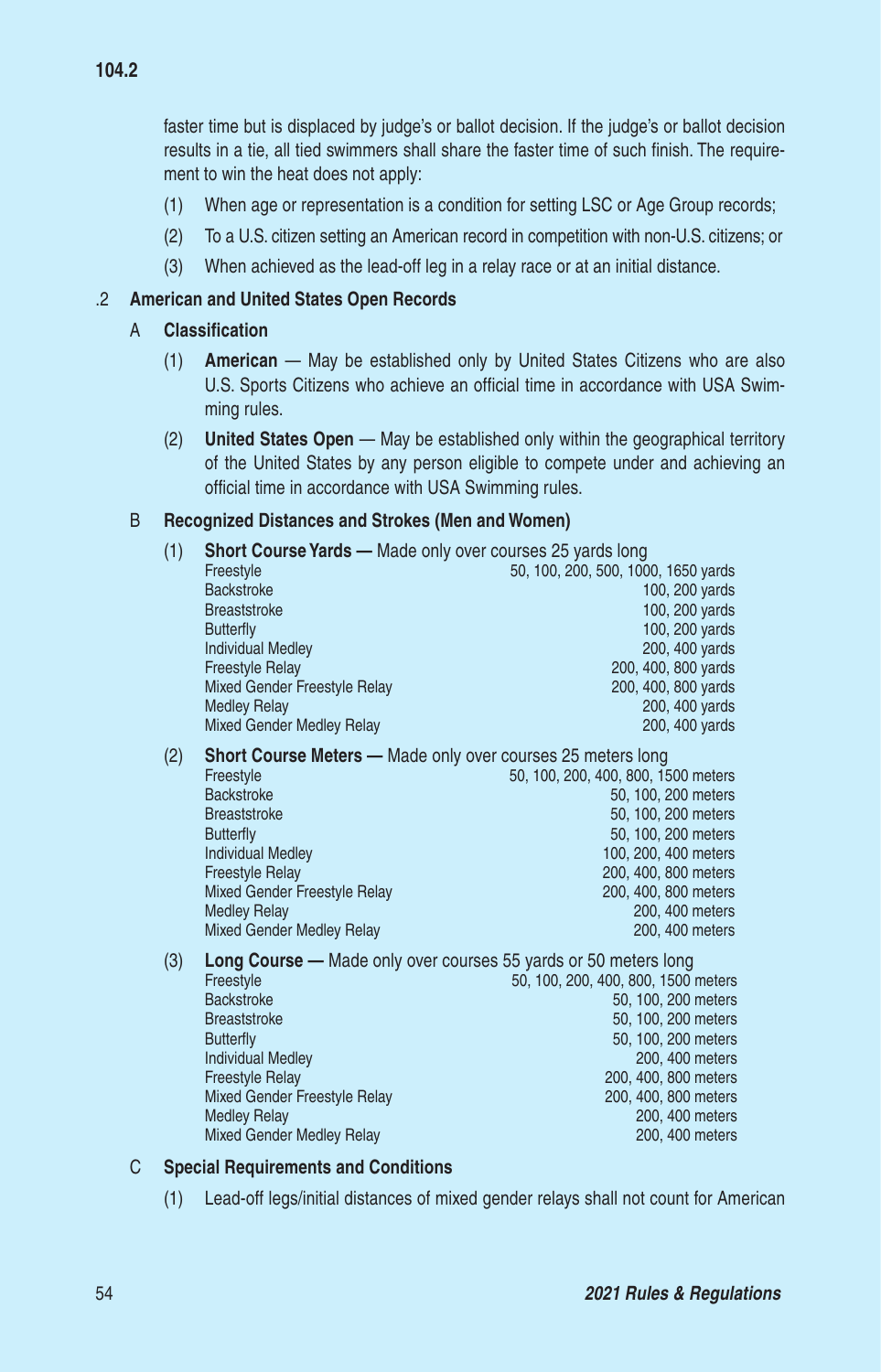or U.S. Open records.

- (2) Records established outside of the United States shall be applied for on official record application forms. When an American Record results from a World Record performance outside the United States, it shall be accepted as such upon formal approval by FINA without further certification.
- (3) When a record is claimed, an official record application form shall be filled out, signed by the designated officials, and transmitted to Headquarters with all supporting data, including official meet results and the primary printout tape from the automatic timing equipment, within 14 days after the performance.
- (4) Pool Certification
	- (a) Record applications will not be accepted unless certification of course length accompanies them or is on file with USA Swimming.
	- (b) Pool certification shall be reported on the standard form available from the President/CEO.
	- (c) Certification data need only be filed once unless structural changes have occurred since original certification.
- (5) Pool Measurement
	- (a) The length of the course shall be measured and certified by a qualified person in accordance with the standards established by USA Swimming. Such measurements shall be stated in feet and inches and fractions of an inch, or feet and hundredths of a foot for short course yards pools, or in meters for long or short course meters pools.
	- (b) A statement of the conditions under which the course was measured must be included.
	- (c) Where a moveable bulkhead is used, course measurement of the lane in which the record was set must be confirmed at the conclusion of the session during which the time was achieved.
- (6) Pending record claims properly documented and approved by the Times & Recognition Committee Chair (or his/her designee) shall be approved and declared effective immediately.
- (7) American and United States Open Records established at the USA Swimming National Championships, the U.S. Open, any World Cup event sponsored by USA Swimming, and at events conducted by FINA, shall, upon receipt of final results, proper completion of pool certification, and approval by the Times & Recognition Committee Chair (or his/her designee), be declared effective immediately unless a faster claim is pending.
- (8) Record claims not previously accepted and declared effective under (6) or (7) above shall be considered by the Program & Events Committee Coordinator (or his/her designee) for recommendation and acceptance. Applications ruled incomplete may be reconsidered by the Times & Recognition Chair (or his/her designee) and final action recommended to the Board of Directors.
- (9) Swimmers who establish a record shall be presented with a certificate signed by the Board Chair of USA Swimming and the President/CEO (or his/her designee).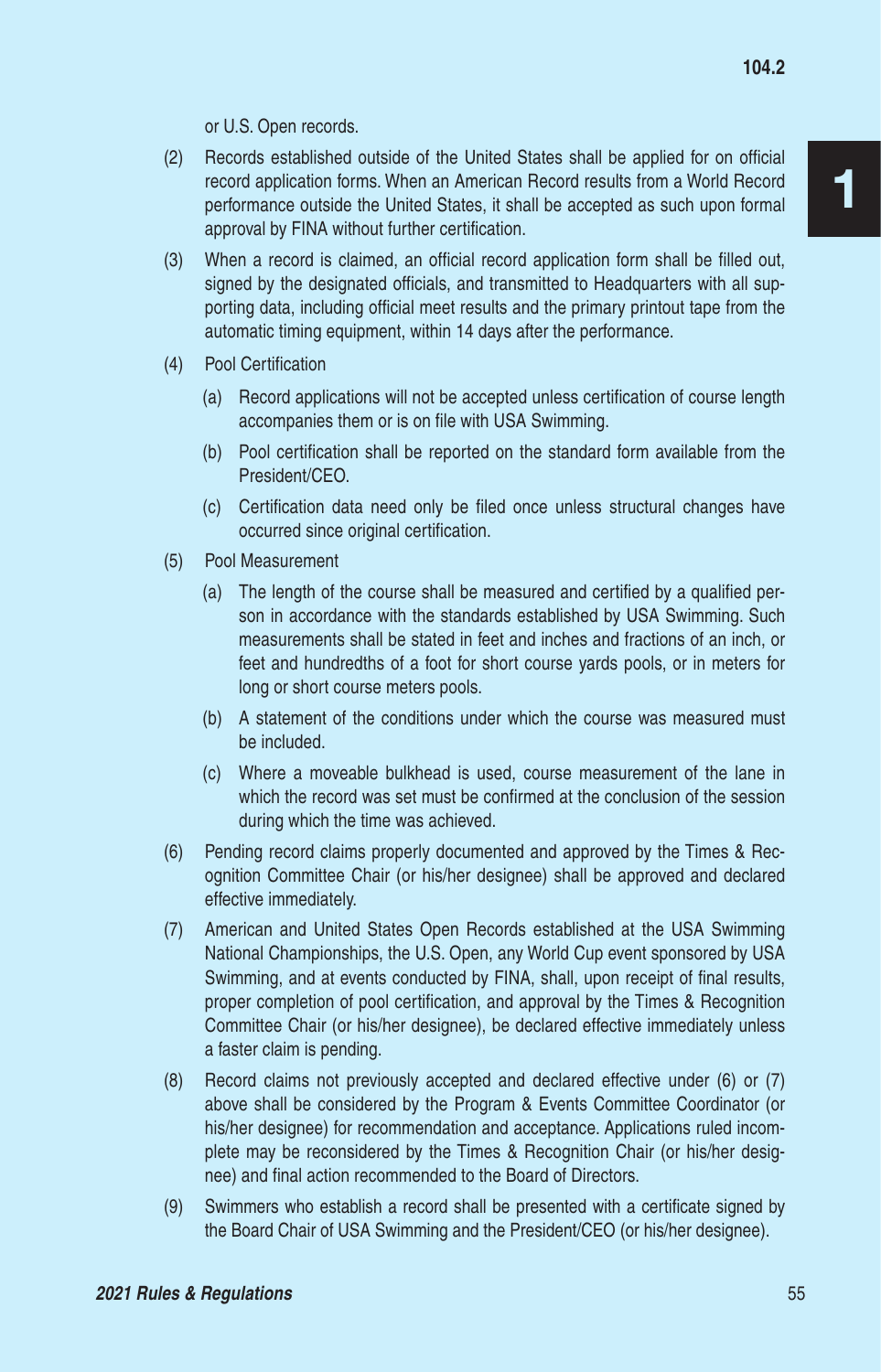# .3 **National Age Group Records**

#### A **Requirements**

- (1) Only USA Swimming members, who are U.S. citizens representing a USA Swimming club or competing unattached, are eligible to establish National Age Group records.
- (2) Times submitted for Age Group records must comply with all the requirements of the National Age Group Recognition Program as listed in 205.9.
- B **Reporting** When a listed Age Group record is bettered, an official Age Group Record Application Form (provided by Headquarters to the LSC and posted on the USA Swimming website) shall be filled out, signed by the designated officials, and transmitted within thirty (30) days. The swimmer or the swimmer's representative shall be responsible for initiating the record validation and reporting procedures established by the Times & Recognition Committee Chair (or his/her designee).
- C **Recognition** Upon receipt of the record application, a certificate of record achievement will be sent to all swimmers and members of relays whose time meets or betters the current National Age Group Record.

## .4 **Zone Age Group Records**

- A **Requirements**  Zone records must be achieved in Zone championship meets.
- B **Reporting** Each Zone shall determine the means of reporting Zone records.
- C **Recognition** Each Zone shall determine appropriate recognition for Zone records.

## .5 **LSC Records**

- A **Requirements**
	- (1) LSC Records must be achieved by LSC member swimmers in USA Swimming or FINA sanctioned competition. This competition can be at any level including Senior and international competition.
	- (2) LSCs may elect to recognize times achieved by member swimmers in approved competition or in USA Swimming observed swims.
	- (3) An LSC may establish All-Star records which would include All-Star relay performances achieved by swimmers representing the LSC in Zone, Regional, or dual meets involving All-Star teams. Individual times including lead-off splits should be recognized by the LSC with the swimmer's LSC club of record (or unattached if appropriate) for any LSC records, National records or NAG Recognition Times.
- B **Reporting**  The LSC shall determine the method of reporting LSC records.
- C **Recognition** The LSC shall determine appropriate recognition for LSC records.

# **ARTICLE 105**

# **GUIDELINES FOR OFFICIATING SWIMMERS WITH A DISABILITY IN USA SWIMMING MEETS**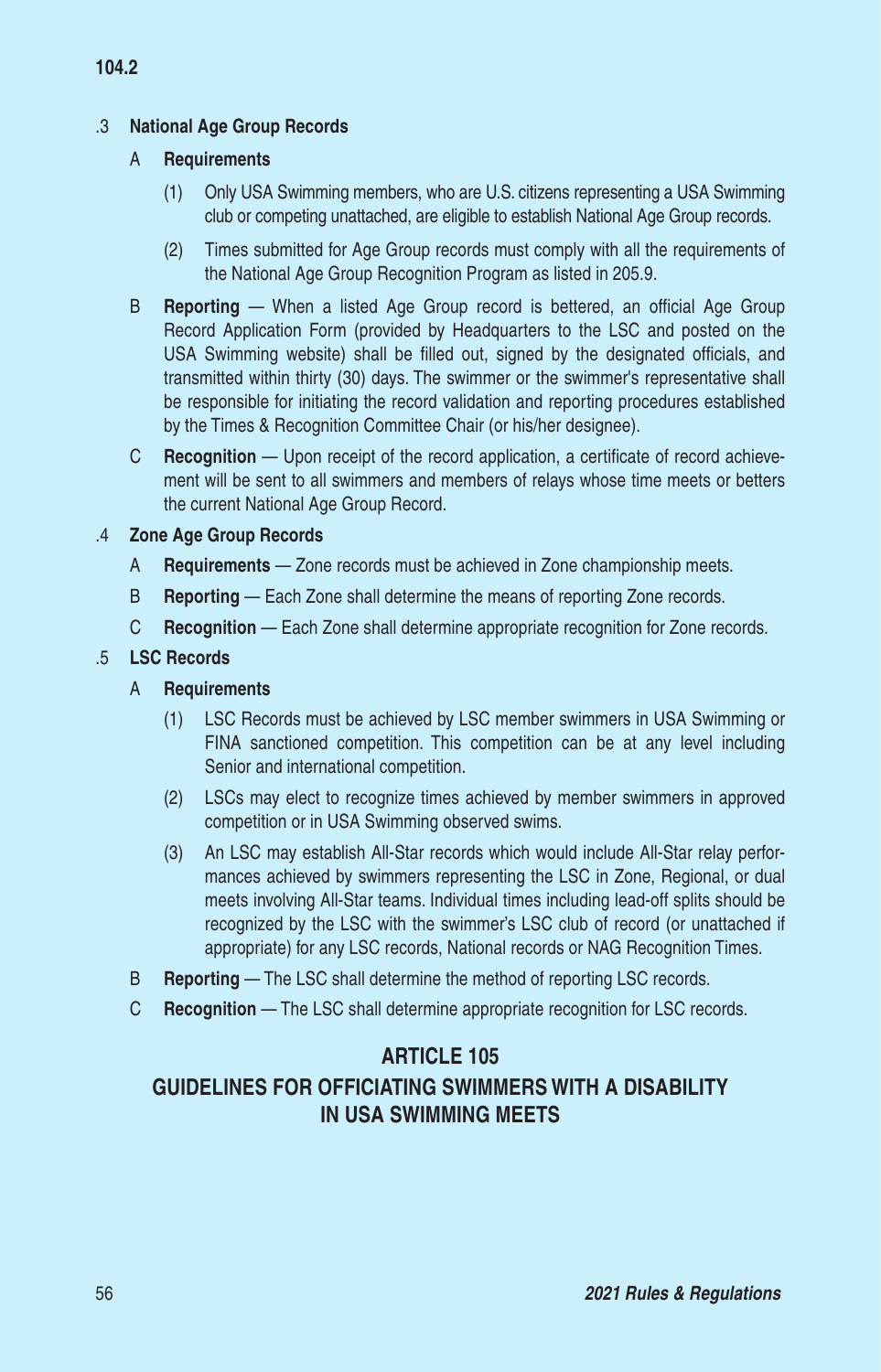#### **105.1 GENERAL**

.1 **Authority** — The USA Swimming Rules & Regulations grant the Referee the authority to modify the rules for the swimmer with a disability. Disability is defined as a permanent physical or cognitive disability that substantially limits one or more major life activities. This section contains guidelines and suggestions for making such modifications. Reference 701.24 for Open Water competitions.

#### .2 **Responsibilities**

- A **Swimmer**  The swimmer (or the swimmer's coach) is responsible for notifying the Referee, prior to the competition, of any disability of the swimmer and of the requested modification. The swimmer/coach shall provide any assistant(s) or equipment (tappers, deck mats, etc.) if required.
- B **Referee**  The Referee's responsibilities include:
	- (1) Determining if the requested modifications are appropriate and can be met.
	- (2) Instructing the Starter and Stroke & Turn officials as to the accommodations to be made for that swimmer.
- .3 **Modifications**  Aids to buoyancy or speed are not allowed (See 102.8.1E). Some of the modifications which the Referee may make to accommodate the swimmer with a disability are:
	- A A change in starting position.
	- B Reassignment of lanes within a heat, e.g., exchanging Lanes 2 and 7.
	- C Allowing the swimmer to have a personal assistant(s). A personal assistant is not required to be a member of USA Swimming unless acting in a coaching capacity.

Other allowable modifications are further described in this section under the type of disability.

#### **105.2 BLIND AND VISION LOSS**

- .1 **Start**  With an audible starting system, no modification is usually required for a swimmer who is blind or has vision loss. A swimmer may, however, require assistance getting to and on the block. Should the swimmer feel insecure starting from the block or deck, an in-thewater start is allowed.
- .2 **Turns and Finishes** A swimmer who is blind or has vision loss is permitted to have personal assistants ("tappers" who use poles with soft-tipped ends to tap the swimmer as notification of turns and the finish). Sound devices shall not be used. It is the swimmer's responsibility to provide the tapper(s), who shall be positioned within the confines of the swimmer's lane at the ends of the pool.
- .3 **Relay Take-Offs** A physical touch may be required to signal the relay swimmer when his/ her teammate has touched the wall. The specific method may be tailored to the swimmer's preference so long as it does not aid the swimmer's take-off or interfere with the timing.

#### **105.3 DEAF AND HARD OF HEARING**

.1 Deaf and hard of hearing swimmers require a visual starting signal, i.e., a strobe light and/or Starter's arm signals. The Referee may reassign lanes within the swimmer's heat, i.e., exchanging one lane for another, so that the strobe light or Starter's arm signal can more readily be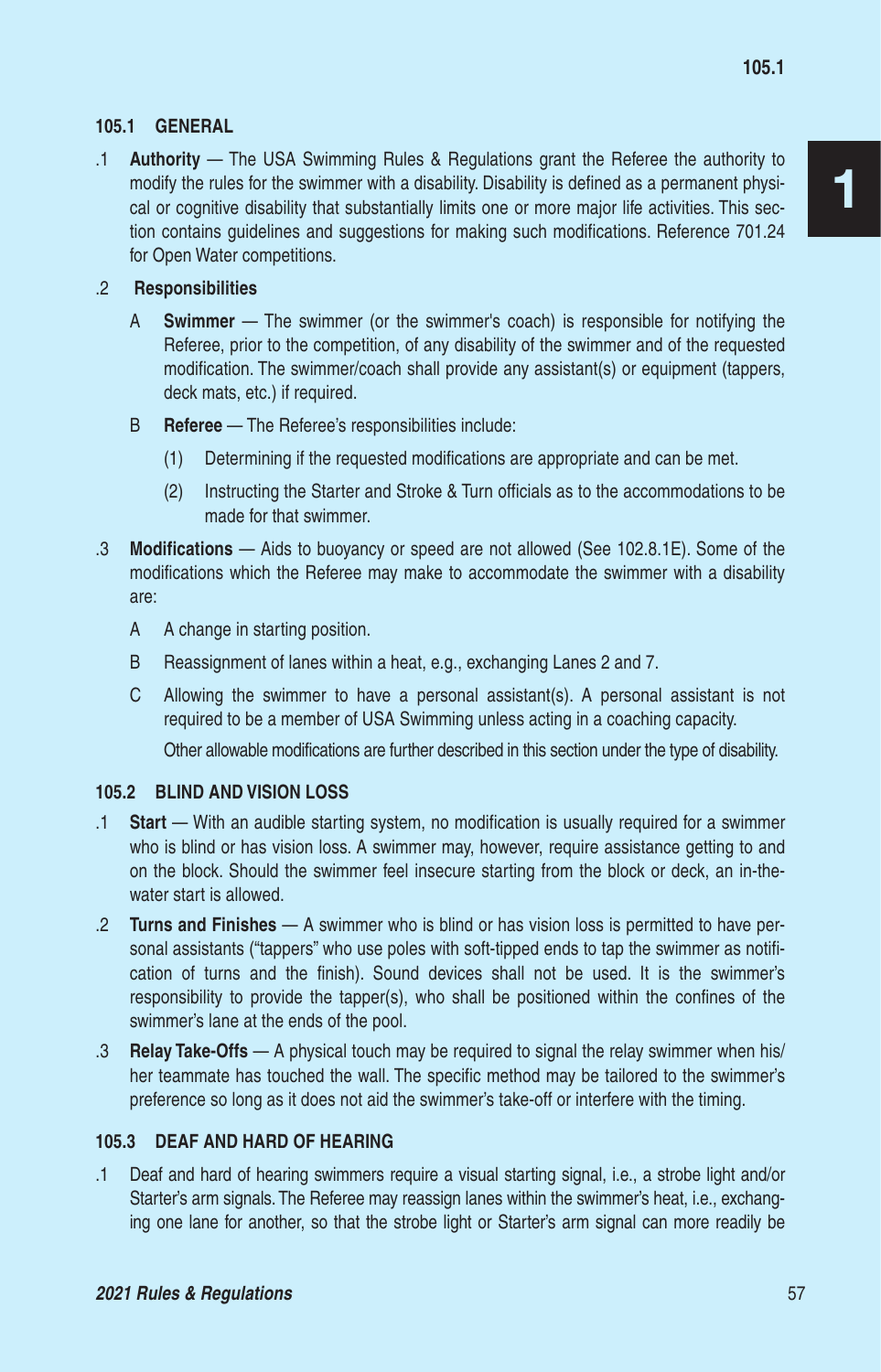seen by the deaf or hard of hearing swimmer. Standard Starter's arm signals are shown in Fig-



ures 1 and 2. A false start rope is required in the event of a recall, provided the meet host is notified by the entry deadline that a deaf or hard of hearing swimmer will be participating.

.2 **Strobe Light Location** — The Starter shall advise the swimmers about the location of the strobe light and the light shall be located where the swimmers can clearly see it for the start. For backstroke starts, the light should be positioned so that the swimmers don't have to turn their heads to look backwards.

**105.4 COGNITIVELY DISABLED** — A swimmer may be permitted to have an assistant on the deck when necessary. No other specific rule modifications are required other than patience and clarity in communicating instructions.

#### **105.5 PHYSICAL DISABILITIES**

- .1 **Start**  Swimmers with physical disabilities:
	- A May take longer to assume their starting position;
	- B May have difficulty holding the starting platform or pool end for a start;
	- C May need assistance from someone on the deck to maintain a starting position;
	- D May use a modified starting position on the blocks, deck or in the water.
	- E Shall use a forward start for freestyle, breaststroke and butterfly. The Referee, however, may allow modifications such as the following:
		- (1) The swimmer may start from a sitting position on the block or on the deck;
		- (2) The swimmer may assume a starting position in the water, with or without assistance;
		- (3) If the swimmer cannot use a hand and/or foot to maintain contact with the wall,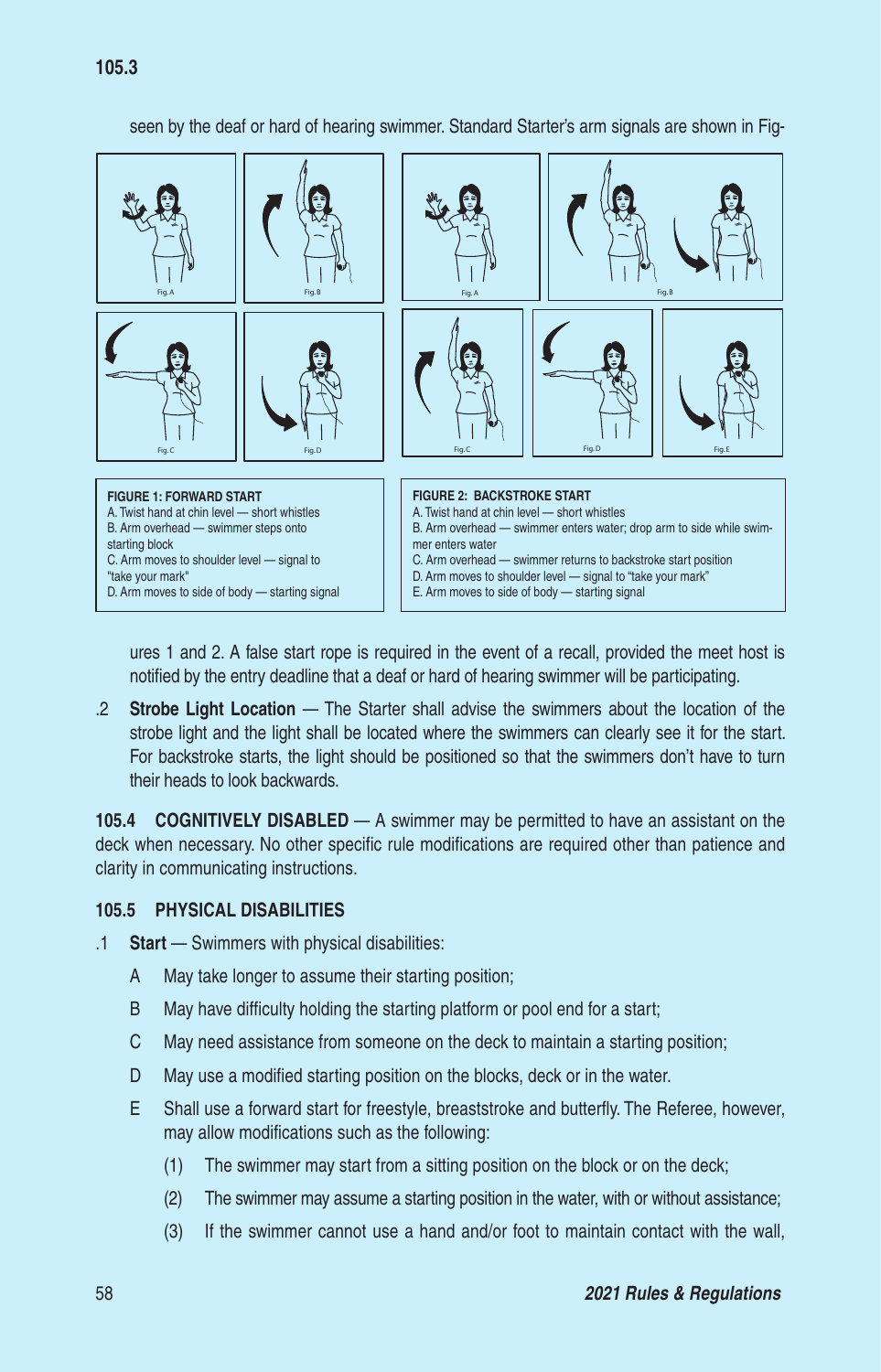some other part of the body may be used.

(4) For breaststroke and butterfly, after the start and after each turn, a swimmer who is unable to push off with the leg(s) may perform one arm stroke that need not be simultaneous or on the horizontal plane to attain the breast position.

Examples of modified starting positions are shown in Figures 3 through 7.

.2 **Stroke/Kick** — In judging the stroke or kick of a swimmer with a physical disability, the Referee and Stroke & Turn Judge should follow the general rule that: if a part of the body is







absent or cannot be used, it is not judged; if it is used during the stroke or kick, it should be judged in accordance with the USA Swimming Rules & Regulations.

Judgments should be made based on the actual rule not on the swimmer's technique. For example, the breaststroke swimmer with one arm or leg shorter than the other, may have a non-symmetrical stroke or kick, but as long as the arm or leg action is simultaneous, it would meet that portion of the rule. No flotation devices should be permitted.



#### .3 **Turn/Finishes**

A Touches shall be judged in the same manner as strokes and kicks, i.e., on the basis of the arm(s) and/or hand(s) that the swimmer can